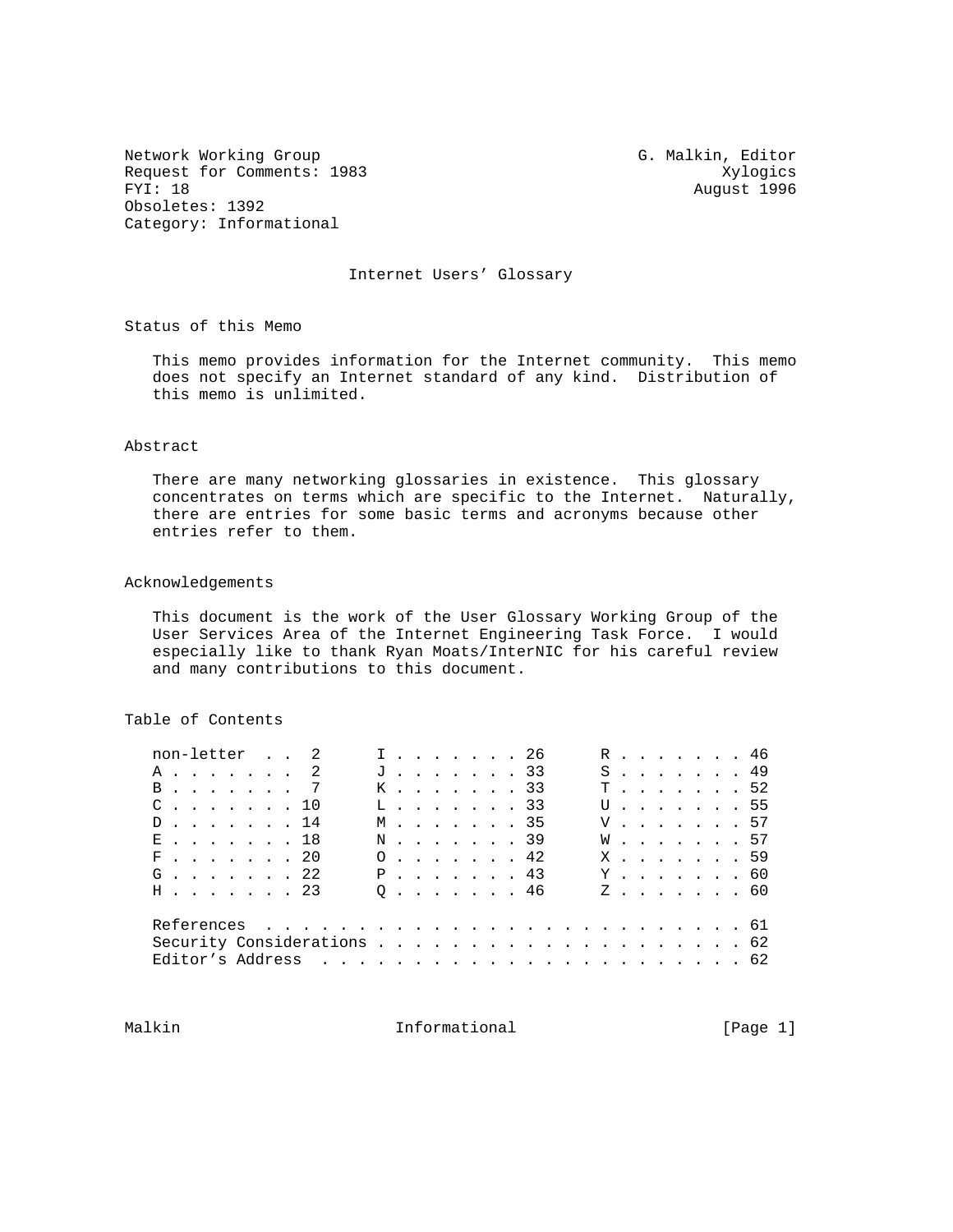# Glossary

### 10Base2

 A physical layer communications specification for 10Mbps, baseband data transmission over a coaxial cable (Thinnet) with a maximum cable segment length of 200 meters.

#### 10Base5

 A physical layer communications specification for 10Mbps, baseband data transmission over a coaxial cable (Thicknet) with a maximum cable segment length of 500 meters.

### 10BaseF

 A physical layer communications specification for 10Mbps, baseband data transmission over a fiber-optic cable.

# 10BaseT

 A physical layer communications specification for 10Mbps, baseband data transmission over a twisted-pair copper wire.

#### 802.x

 The set of IEEE standards for the definition of LAN protocols. See also: IEEE.

# 822

See: RFC 822

 $:-)$ 

 This odd symbol is one of the ways a person can portray "mood" in the very flat medium of computers--by using "smiley faces". This is "metacommunication", and there are literally hundreds of such symbols, from the obvious to the obscure. This particular example expresses "happiness". Don't see it? Tilt your head to the left 90 degrees. Smiles are also used to denote sarcasm. [Source: ZEN]

abstract syntax

 A description of a data structure that is independent of machine oriented structures and encodings. [Source: RFC1208]

# Abstract Syntax Notation One (ASN.1)

 The language used by the OSI protocols for describing abstract syntax. This language is also used to encode SNMP packets. ASN.1 is defined in ISO documents 8824.2 and 8825.2. See also: Basic Encoding Rules.

Malkin **Informational** Informational [Page 2]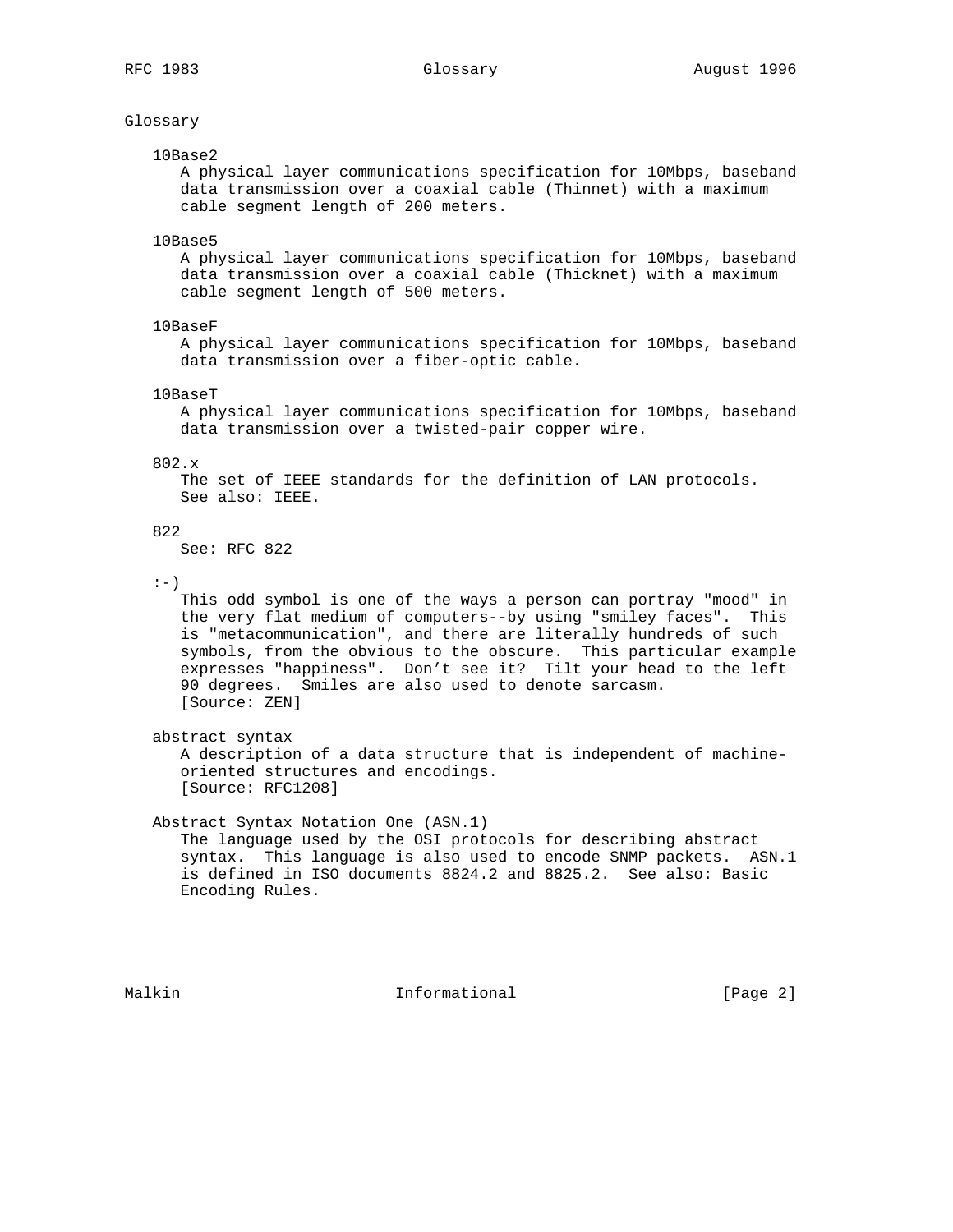```
 Acceptable Use Policy (AUP)
    Many transit networks have policies which restrict the use to
    which the network may be put. For example, some networks may only
    be used for non-commercial purposes. Some AUPs limit the type of
    material which can be made available to the public (e.g.,
    pornographic material). Enforcement of AUPs varies with the
    network. See also: netiquette.
 Access Control List (ACL)
    Most network security systems operate by allowing selective use of
    services. An Access Control List is the usual means by which
    access to, and denial of, services is controlled. It is simply a
    list of the services available, each with a list of the hosts
    permitted to use the service.
 ACK
   See: Acknowledgment
 acknowledgment (ACK)
    A type of message sent to indicate that a block of data arrived at
    its destination without error. See also: Negative
    Acknowledgement.
    [Source: NNSC]
\DeltaCT.
    See: Access Control List
 AD
    See: Administrative Domain
 address
   There are four types of addresses in common use within the
    Internet. They are email address; IP, internet or Internet
    address; hardware or MAC address; and URL. See also: email
    address, IP address, internet address, MAC address, Uniform
    Resource Locator.
 address mask
    A bit mask used to identify which bits in an IP address correspond
    to the network and subnet portions of the address. This mask is
    often referred to as the subnet mask because the network portion
    of the address (i.e., the network mask) can be determined by the
    encoding inherent in an IP address. See also: Classless Inter-
    domain Routing.
```
Malkin **Informational Informational** [Page 3]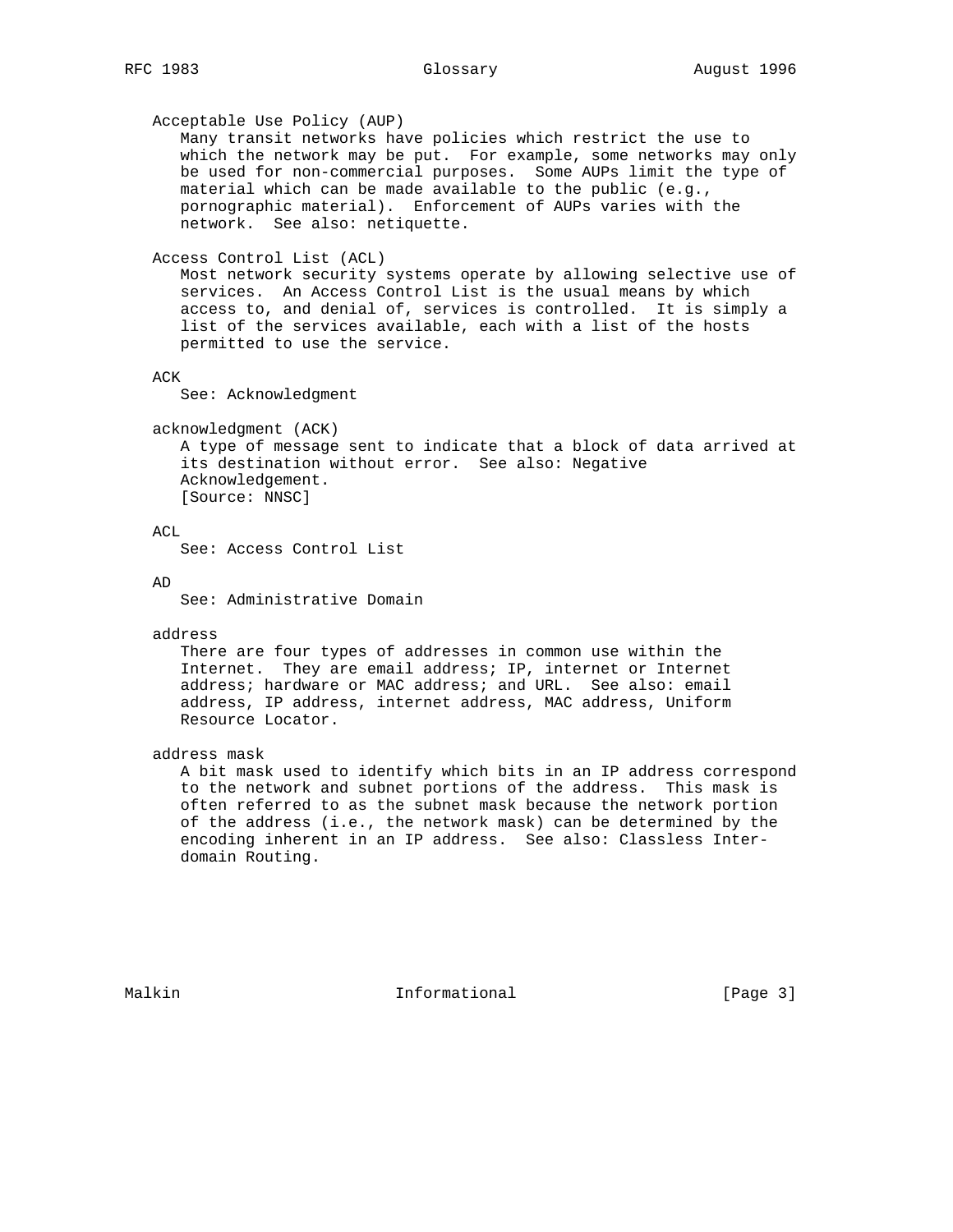address resolution Conversion of a network-layer address (e.g. IP address) into the corresponding physical address (e.g., MAC address). See also: IP address, MAC address. Address Resolution Protocol (ARP) Used to dynamically discover the low level physical network hardware address that corresponds to the high level IP address for a given host. ARP is limited to physical network systems that support broadcast packets that can be heard by all hosts on the network. See also: proxy ARP, Reverse Address Resolution Protocol. Administrative Domain (AD) A collection of hosts and routers, and the interconnecting network(s), managed by a single administrative authority. Advanced Research Projects Agency (ARPA) An agency of the U.S. Department of Defense responsible for the development of new technology for use by the military. ARPA (formerly known as DARPA, nee ARPA) was responsible for funding much of the development of the Internet we know today, including the Berkeley version of Unix and TCP/IP. [Source: NNSC] Advanced Research Projects Agency Network (ARPANET) A pioneering longhaul network funded by ARPA. Now retired, it served as the basis for early networking research as well as a central backbone during the development of the Internet. The ARPANET consisted of individual packet switching computers interconnected by leased lines. See also: Advanced Research Projects Agency. [Source: FYI4] agent In the client-server model, the part of the system that performs information preparation and exchange on behalf of a client or server application. [Source: RFC1208] alias A name, usually short and easy to remember, that is translated into another name, usually long and difficult to remember.

# American National Standards Institute (ANSI)

 This organization is responsible for approving U.S. standards in many areas, including computers and communications. Standards approved by this organization are often called ANSI standards

Malkin **Informational Informational** [Page 4]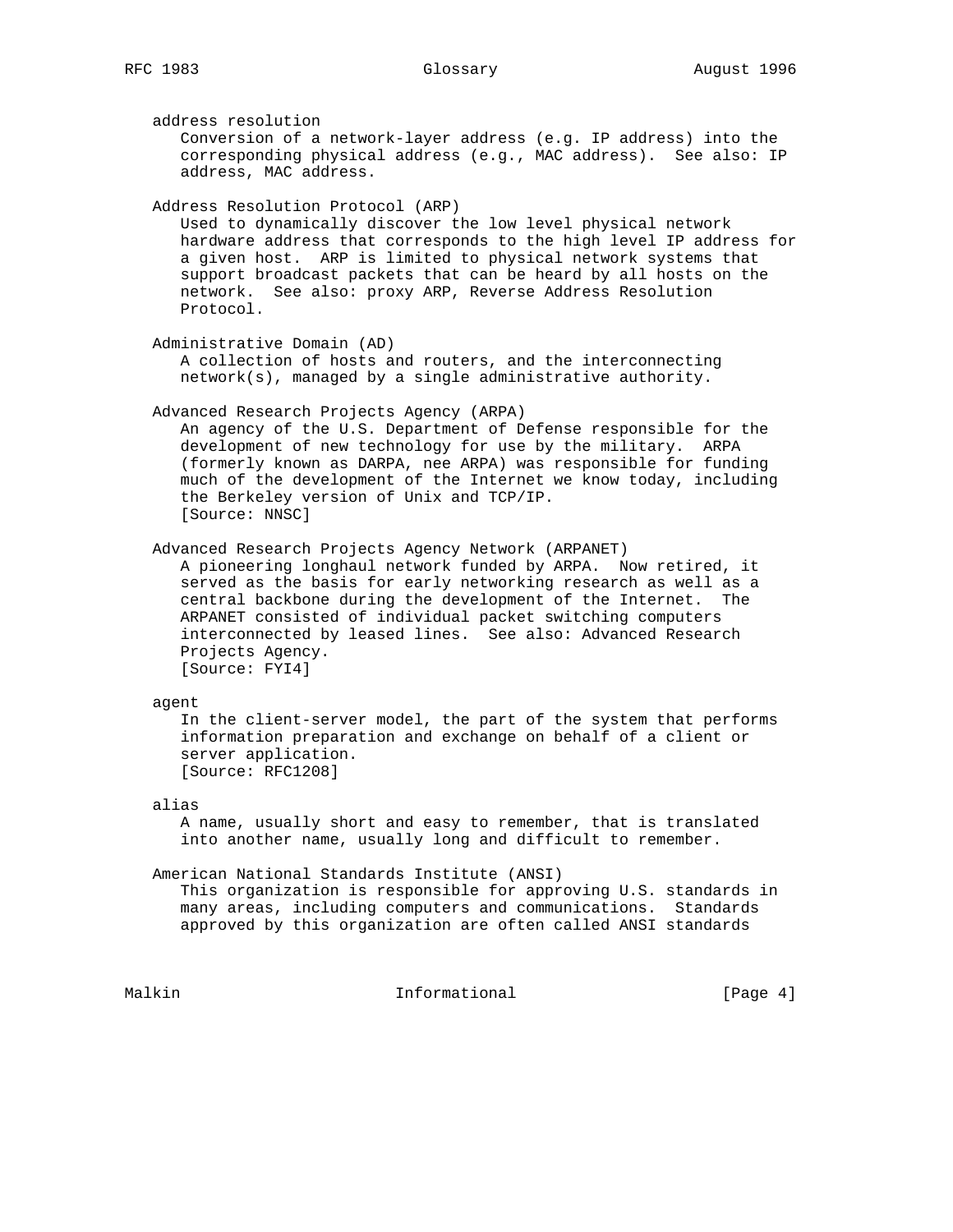(e.g., ANSI C is the version of the C language approved by ANSI). ANSI is a member of ISO. See also: International Organization for Standardization. [Source: NNSC]

 American Standard Code for Information Interchange (ASCII) A standard character-to-number encoding widely used in the computer industry. See also: EBCDIC.

anonymous FTP

 Anonymous FTP allows a user to retrieve documents, files, programs, and other archived data from anywhere in the Internet without having to establish a userid and password. By using the special userid of "anonymous" the network user will bypass local security checks and will have access to publicly accessible files on the remote system. See also: archive site, File Transfer Protocol, World Wide Web.

# ANSI

See: American National Standards Institute

# API

See: Application Program Interface

# Appletalk

 A networking protocol developed by Apple Computer for communication between Apple Computer products and other computers. This protocol is independent of the network layer on which it is run. Current implementations exist for Localtalk, a 235Kb/s local area network; and Ethertalk, a 10Mb/s local area network. [Source: NNSC]

### application

 A program that performs a function directly for a user. FTP, mail and Telnet clients are examples of network applications.

application layer

 The top layer of the network protocol stack. The application layer is concerned with the semantics of work (e.g. formatting electronic mail messages). How to represent that data and how to reach the foreign node are issues for lower layers of the network. [Source: MALAMUD]

 Application Program Interface (API) A set of calling conventions which define how a service is invoked through a software package. [Source: RFC1208]

Malkin **Informational** Informational **Informational** [Page 5]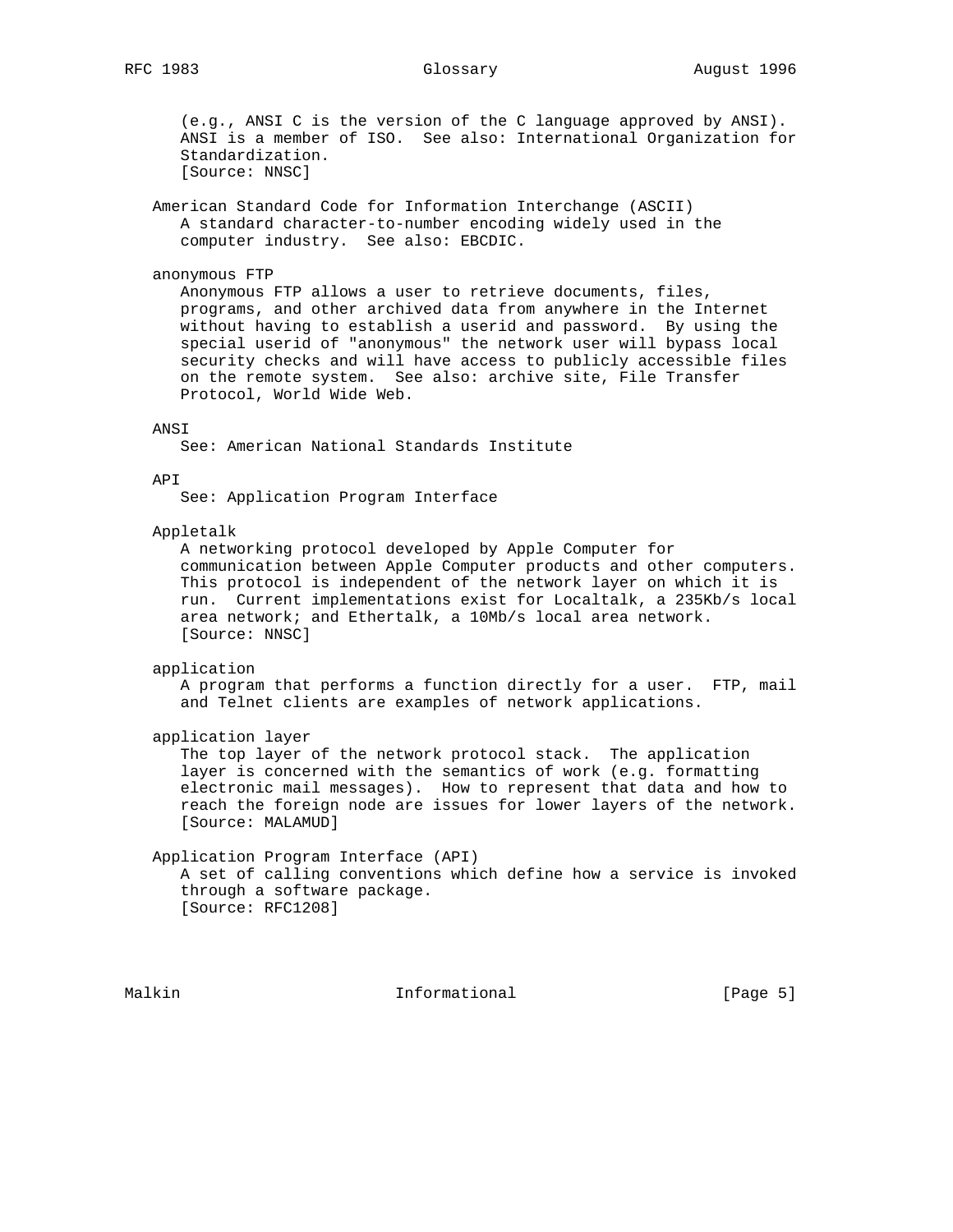# archie

 A system to automatically gather, index and serve information on the Internet. The initial implementation of archie provided an indexed directory of filenames from all anonymous FTP archives on the Internet. Later versions provide other collections of information. See also: archive site, Gopher, Prospero, Wide Area Information Servers.

### archive site

 A machine that provides access to a collection of files across the Internet. For example, an anonymous FTP archive site provides access to arcived material via the FTP protocol. WWW servers can also serve as archive sites. See also: anonymous FTP, archie, Gopher, Prospero, Wide Area Information Servers, World Wide Web.

ARP

See: Address Resolution Protocol

# ARPA

See: Advanced Research Projects Agency

# ARPANET

See: Advanced Research Projects Agency Network

AS

See: Autonomous System

# **ASCII**

See: American Standard Code for Information Interchange

# ASN.1

See: Abstract Syntax Notation One

# assigned numbers

 The RFC [STD2] which documents the currently assigned values from several series of numbers used in network protocol implementations. This RFC is updated periodically and, in any case, current information can be obtained from the Internet Assigned Numbers Authority (IANA). If you are developing a protocol or application that will require the use of a link, socket, port, protocol, etc., please contact the IANA to receive a number assignment. See also: Internet Assigned Numbers Authority, STD. [Source: STD2]

Malkin **Informational Informational** [Page 6]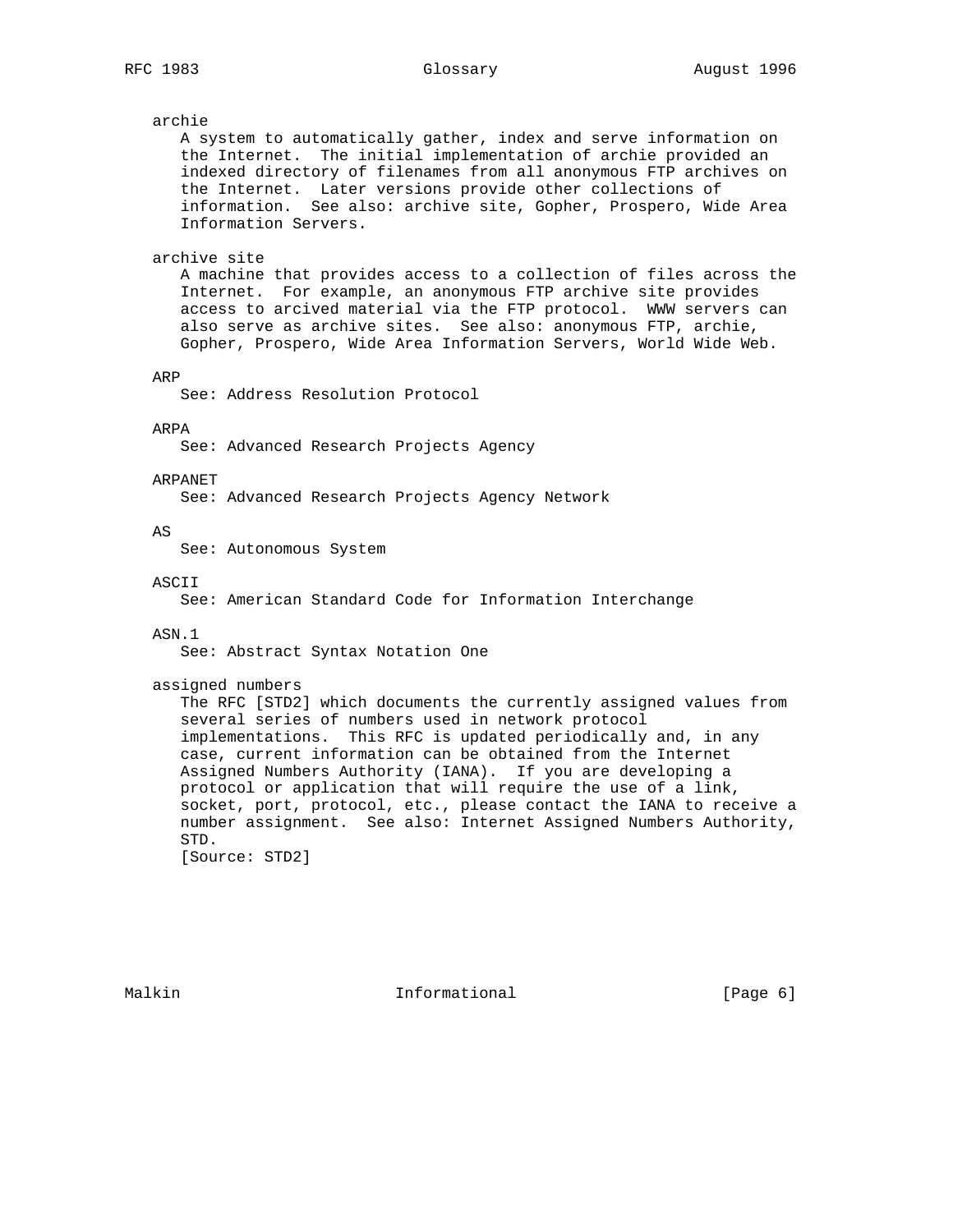Asynchronous Transfer Mode (ATM) A standard which defines high-load, high-speed (1.544Mbps through 1.2Gbps), fixed-size packet (cell) switching with dynamic bandwidth allocation. ATM is also known as "fast packet." ATM See: Asynchronous Transfer Mode **AUP**  See: Acceptable Use Policy authentication The verification of the identity of a person or process. [Source: MALAMUD] Autonomous System (AS) A collection of routers under a single administrative authority using a common Interior Gateway Protocol for routing packets. backbone The top level in a hierarchical network. Stub and transit networks which connect to the same backbone are guaranteed to be interconnected. See also: stub network, transit network. bandwidth Technically, the difference, in Hertz (Hz), between the highest and lowest frequencies of a transmission channel. However, as typically used, the amount of data that can be sent through a given communications circuit. bang path A series of machine names used to direct electronic mail from one user to another, typically by specifying an explicit UUCP path through which the mail is to be routed. See also: email address, mail path, UNIX-to-UNIX CoPy. baseband A transmission medium through which digital signals are sent without complicated frequency shifting. In general, only one communication channel is available at any given time. Ethernet is an example of a baseband network. See also: broadband, Ethernet.

[Source: NNSC]

Malkin **Informational Informational** [Page 7]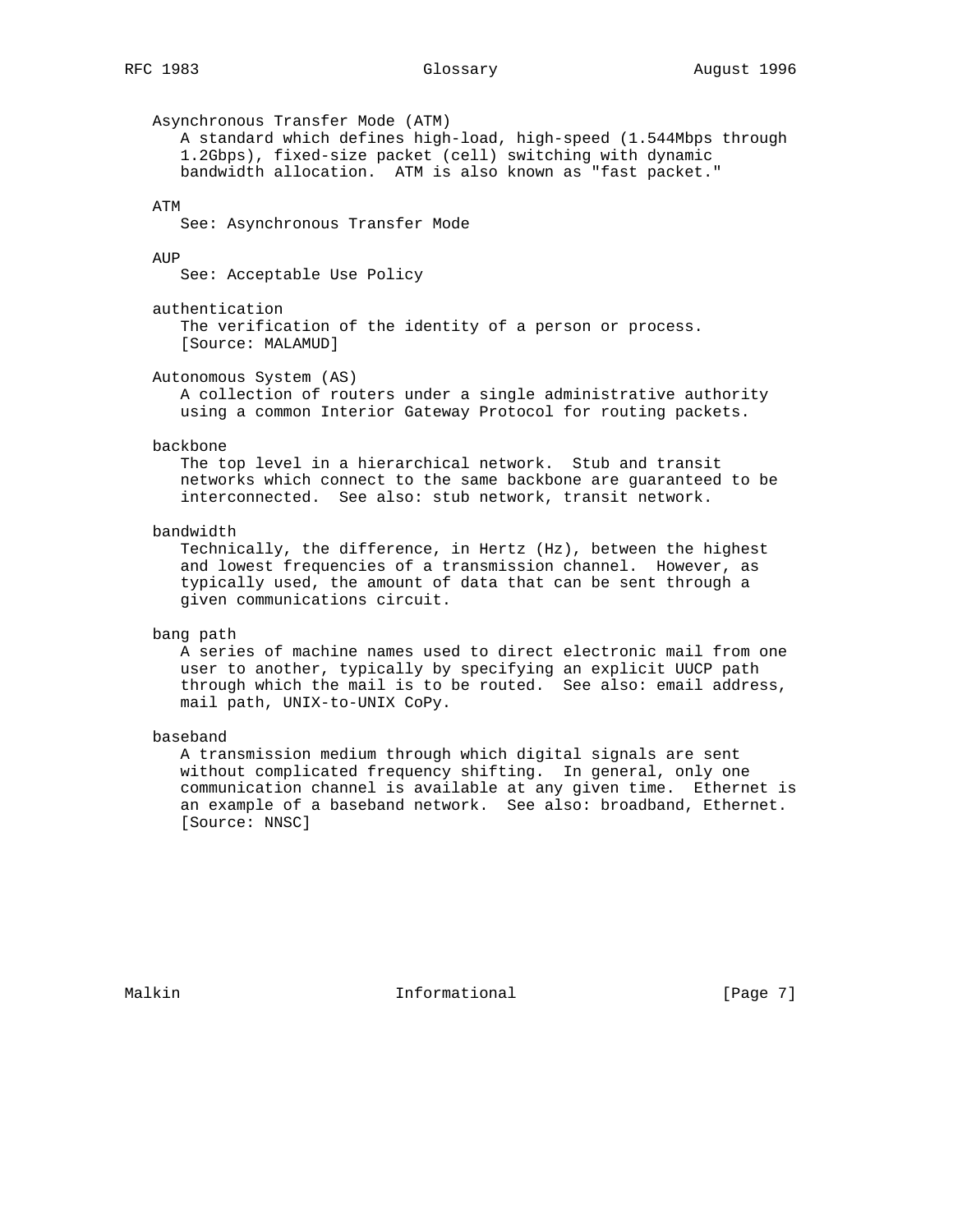Basic Encoding Rules (BER) Standard rules for encoding data units described in ASN.1. Sometimes incorrectly lumped under the term ASN.1, which properly refers only to the abstract syntax description language, not the encoding technique. See also: Abstract Syntax Notation One. [Source: NNSC] BBS See: Bulletin Board System BCNU Be Seein' You BCP The newest subseries of RFCs which are written to describe Best Current Practices in the Internet. Rather than specifying a protocol, these documents specify the best ways to use the protocols and the best ways to configure options to ensure interoperability between various vendors' products. BCPs carry the endorsement of the IESG. See also: Request For Comments, Internet Engineering Steering Group. BER See: Basic Encoding Rules Berkeley Internet Name Daemon (BIND) Implementation of a DNS server developed and distributed by the University of California at Berkeley. Many Internet hosts run BIND, and it is the ancestor of many commercial BIND implementations. See also: Domain Name System. Berkeley Software Distribution (BSD) Implementation of the UNIX operating system and its utilities developed and distributed by the University of California at Berkeley. "BSD" is usually preceded by the version number of the distribution, e.g., "4.3 BSD" is version 4.3 of the Berkeley UNIX distribution. Many Internet hosts run BSD software, and it is the ancestor of many commercial UNIX implementations. [Source: NNSC] BGP See: Border Gateway Protocol big-endian A format for storage or transmission of binary data in which the most significant bit (or byte) comes first. The term comes from "Gulliver's Travels" by Jonathan Swift. The Lilliputians, being very small, had correspondingly small political problems. The

Malkin **Informational** Informational **Informational** [Page 8]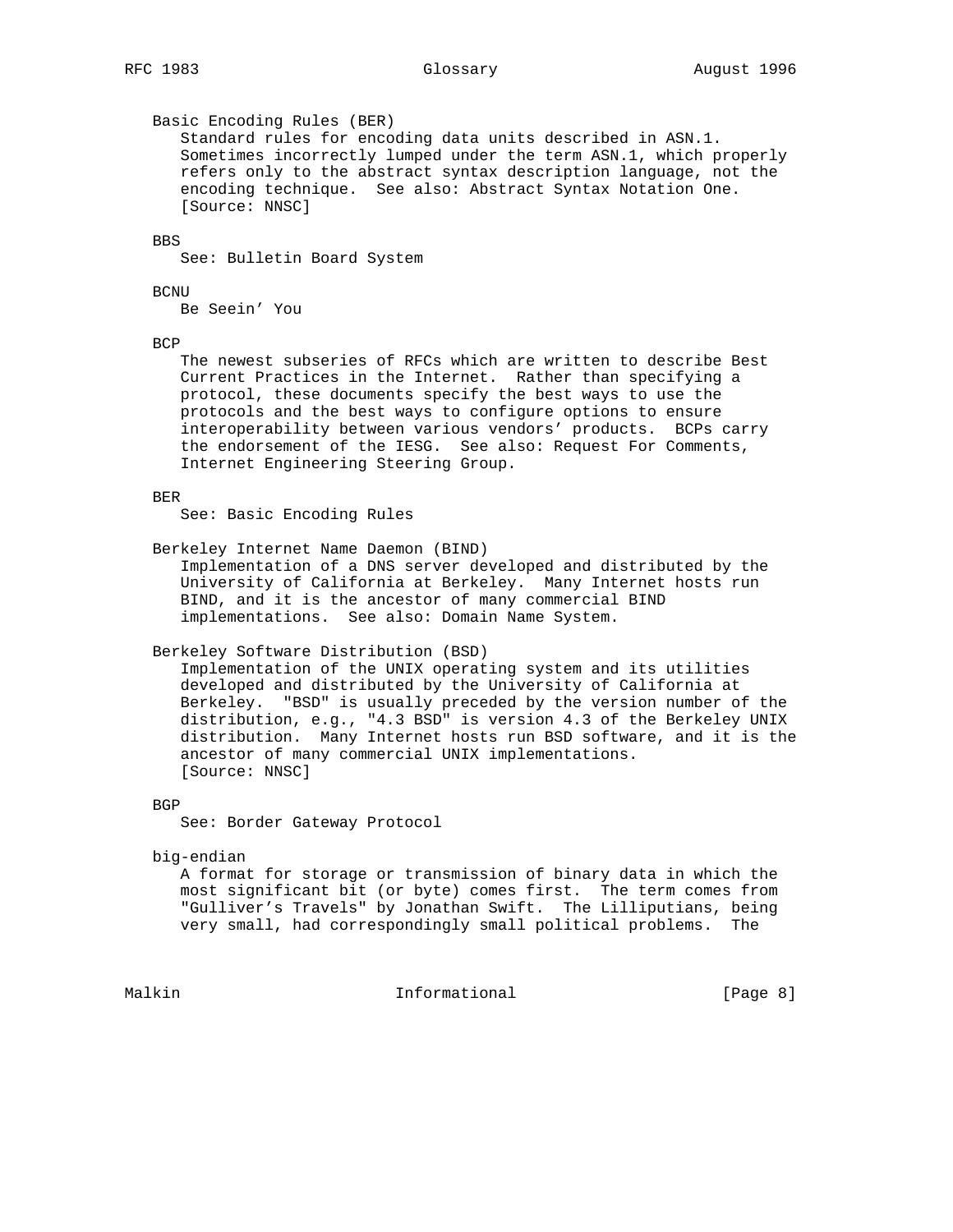Big-Endian and Little-Endian parties debated over whether soft boiled eggs should be opened at the big end or the little end. See also: little-endian. [Source: RFC1208] binary 11001001 BIND See: Berkeley Internet Name Daemon Birds Of a Feather (BOF) A Birds Of a Feather (flocking together) is an informal discussion group. It is formed, often ad hoc, to consider a specific issue and, therefore, has a narrow focus. See also: Working Group. Bitnet An academic computer network that provides interactive electronic mail and file transfer services, using a store-and-forward protocol, based on IBM Network Job Entry protocols. Bitnet-II encapsulates the Bitnet protocol within IP packets and depends on the Internet to route them. BOF See: Birds Of a Feather BOOTP The Bootstrap Protocol, described in RFC 1542, is used for booting diskless nodes. See also: Dynamic Host Configuration Protocol, Reverse Address Resolution Protocol. Border Gateway Protocol (BGP) The Border Gateway Protocol is an exterior gateway protocol defined in RFC 1771. It's design is based on experience gained with EGP, as defined in RFC 904, and EGP usage in the NSFNET Backbone, as described in RFCs 1092 and 1093. See also: Exterior Gateway Protocol. bounce The return of a piece of mail because of an error in its delivery. [Source: ZEN] bridge A device which forwards traffic between network segments based on datalink layer information. These segments would have a common network layer address. See also: gateway, router. Malkin **Informational Informational Informational** [Page 9]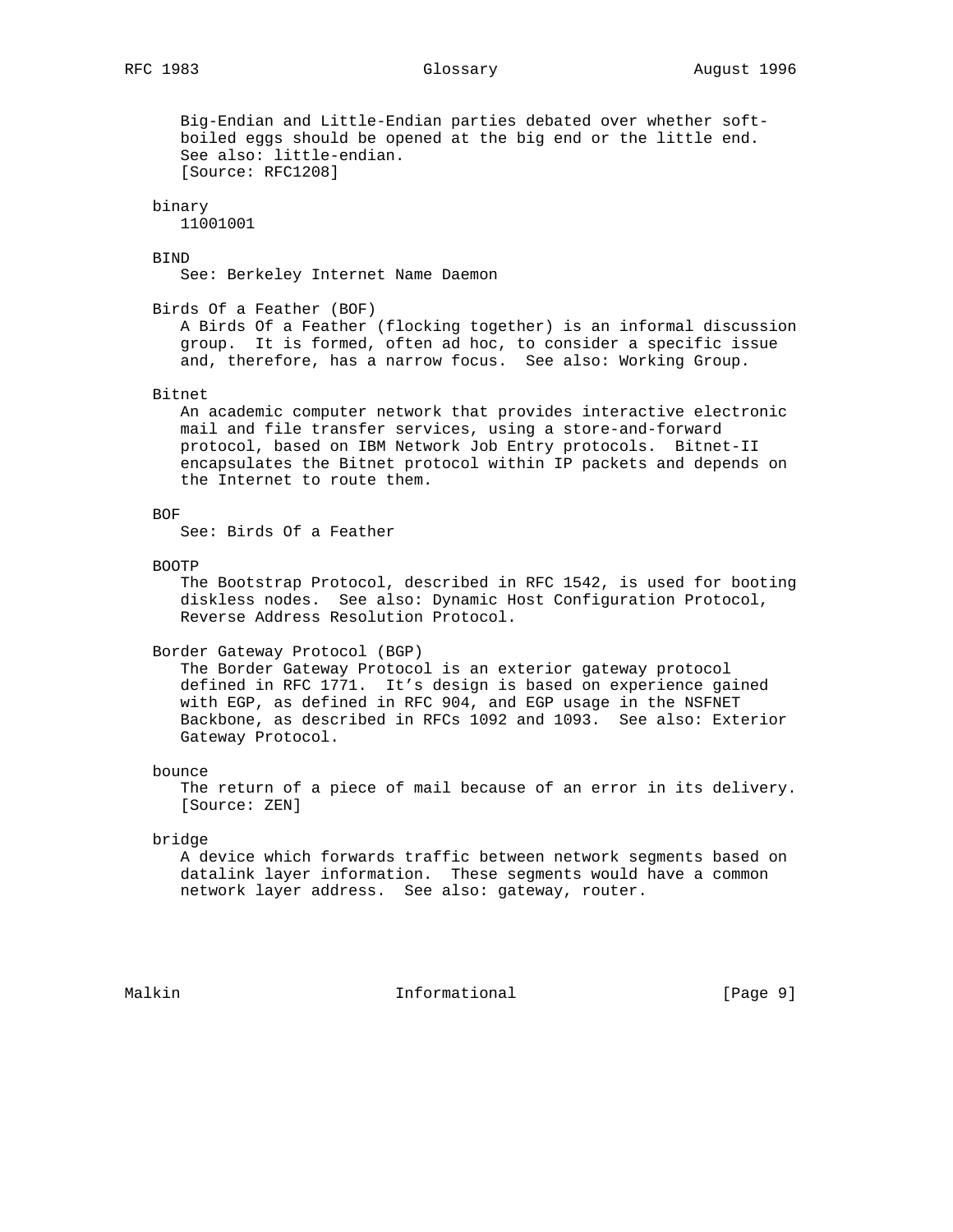# broadband

 A transmission medium capable of supporting a wide range of frequencies. It can carry multiple signals by dividing the total capacity of the medium into multiple, independent bandwidth channels, where each channel operates only on a specific range of frequencies. See also: baseband.

# broadcast

 A special type of multicast packet which all nodes on the network are always willing to receive. See also: multicast, unicast.

broadcast storm

 An incorrect packet broadcast onto a network that causes multiple hosts to respond all at once, typically with equally incorrect packets which causes the storm to grow exponentially in severity. See also: Ethernet meltdown.

# brouter

 A device which bridges some packets (i.e. forwards based on datalink layer information) and routes other packets (i.e. forwards based on network layer information). The bridge/route decision is based on configuration information. See also: bridge, router.

**BSD** 

See: Berkeley Software Distribution

BTW

By The Way

### Bulletin Board System (BBS)

 A computer, and associated software, which typically provides electronic messaging services, archives of files, and any other services or activities of interest to the bulletin board system's operator. Although BBS's have traditionally been the domain of hobbyists, an increasing number of BBS's are connected directly to the Internet, and many BBS's are currently operated by government, educational, and research institutions. See also: Electronic Mail, Internet, Usenet. [Source: NWNET]

# Campus Wide Information System (CWIS)

 A CWIS makes information and services publicly available on campus via kiosks, and makes interactive computing available via kiosks, interactive computing systems and campus networks. Services routinely include directory information, calendars, bulletin boards, databases.

Malkin **Informational Informational** [Page 10]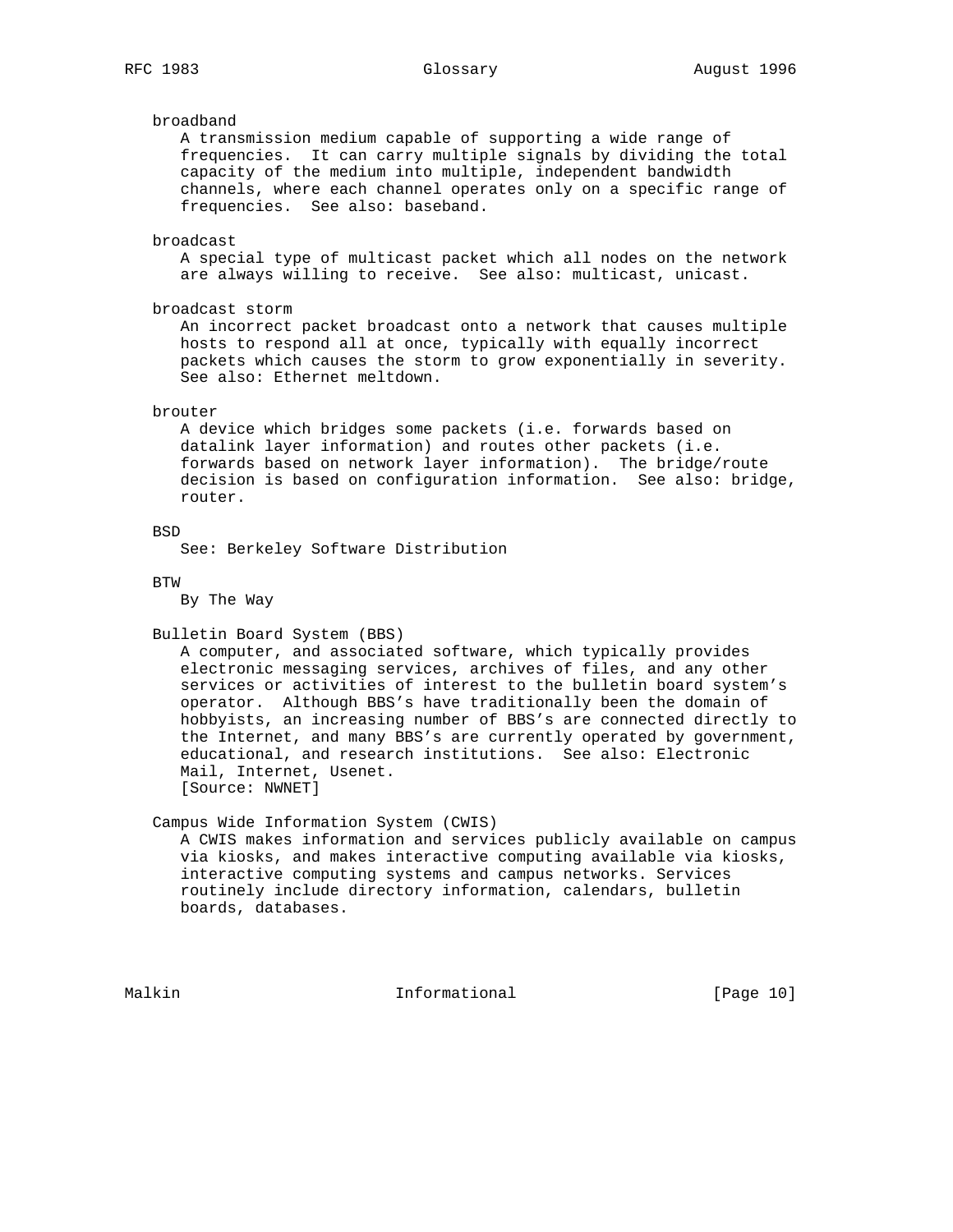# CCIRN

See: Coordinating Committee for Intercontinental Research Networks

CCITT

 See: Comite Consultatif International de Telegraphique et Telephonique

CERT

See: Computer Emergency Response Team

checksum

 A computed value which is dependent upon the contents of a packet. This value is sent along with the packet when it is transmitted. The receiving system computes a new checksum based upon the received data and compares this value with the one sent with the packet. If the two values are the same, the receiver has a high degree of confidence that the data was received correctly. See also: Cyclic Redundancy Check. [Source: NNSC]

#### CIDR

See: Classless Inter-domain Routing

circuit switching

 A communications paradigm in which a dedicated communication path is established between two hosts, and on which all packets travel. The telephone system is an example of a circuit switched network. See also: connection-oriented, connectionless, packet switching.

# Classless Inter-domain Routing (CIDR)

 A proposal, set forth in RFC 1519, to allocate IP addresses so as to allow the addresses to be aggregated when advertised as routes. It is based on the elimination of intrinsic IP network addresses; that is, the determination of the network address based on the first few bits of the IP address. See also: IP address, network address, supernet.

client

 A computer system or process that requests a service of another computer system or process. A workstation requesting the contents of a file from a file server is a client of the file server. See also: client-server model, server. [Source: NNSC]

Malkin **Informational Informational** [Page 11]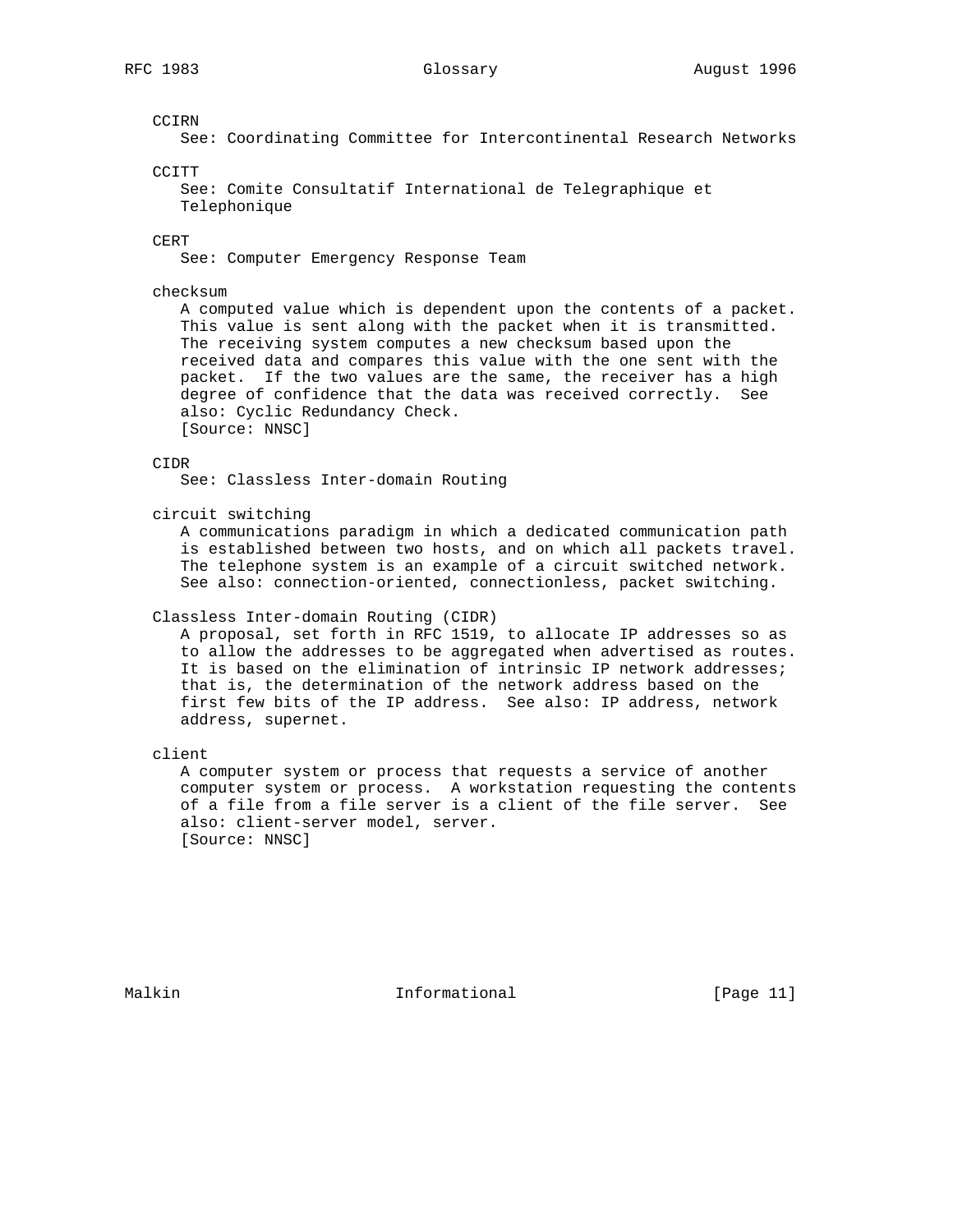client-server model A common way to describe the paradigm of many network protocols. Examples include the name-server/name-resolver relationship in DNS and the file-server/file-client relationship in NFS. See also: client, server, Domain Name System, Network File System. CNI See: Coalition for Networked Information Coalition for Networked Information (CNI) A consortium formed by American Research Libraries, CAUSE, and EDUCOM (no, they are not acronyms) to promote the creation of, and access to, information resources in networked environments in order to enrich scholarship and enhance intellectual productivity. Comite Consultatif International de Telegraphique et Telephonique ( CCITT) This organization is now part of the International

 Telecommunications Union and is responsible for making technical recommendations about telephone and data communications systems. Every four years CCITT holds plenary sessions where they adopt new standards; the most recent was in 1992. Recently, the ITU reorganized and CCITT was renamed the ITU-TSS. See also: International Telecommunications Union - Telecommunications Standards Sector.

Computer Emergency Response Team (CERT)

 The CERT was formed by ARPA in November 1988 in response to the needs exhibited during the Internet worm incident. The CERT charter is to work with the Internet community to facilitate its response to computer security events involving Internet hosts, to take proactive steps to raise the community's awareness of computer security issues, and to conduct research targeted at improving the security of existing systems. CERT products and services include 24-hour technical assistance for responding to computer security incidents, product vulnerability assistance, technical documents, and tutorials. In addition, the team maintains a number of mailing lists (including one for CERT Advisories), and provides an anonymous FTP server, at "cert.org", where security-related documents and tools are archived. The CERT may be reached by email at "cert@cert.org" and by telephone at +1-412-268-7090 (24-hour hotline). See also: Advanced Research Projects Agency, worm.

congestion

 Congestion occurs when the offered load exceeds the capacity of a data communication path.

Malkin **Informational Informational** [Page 12]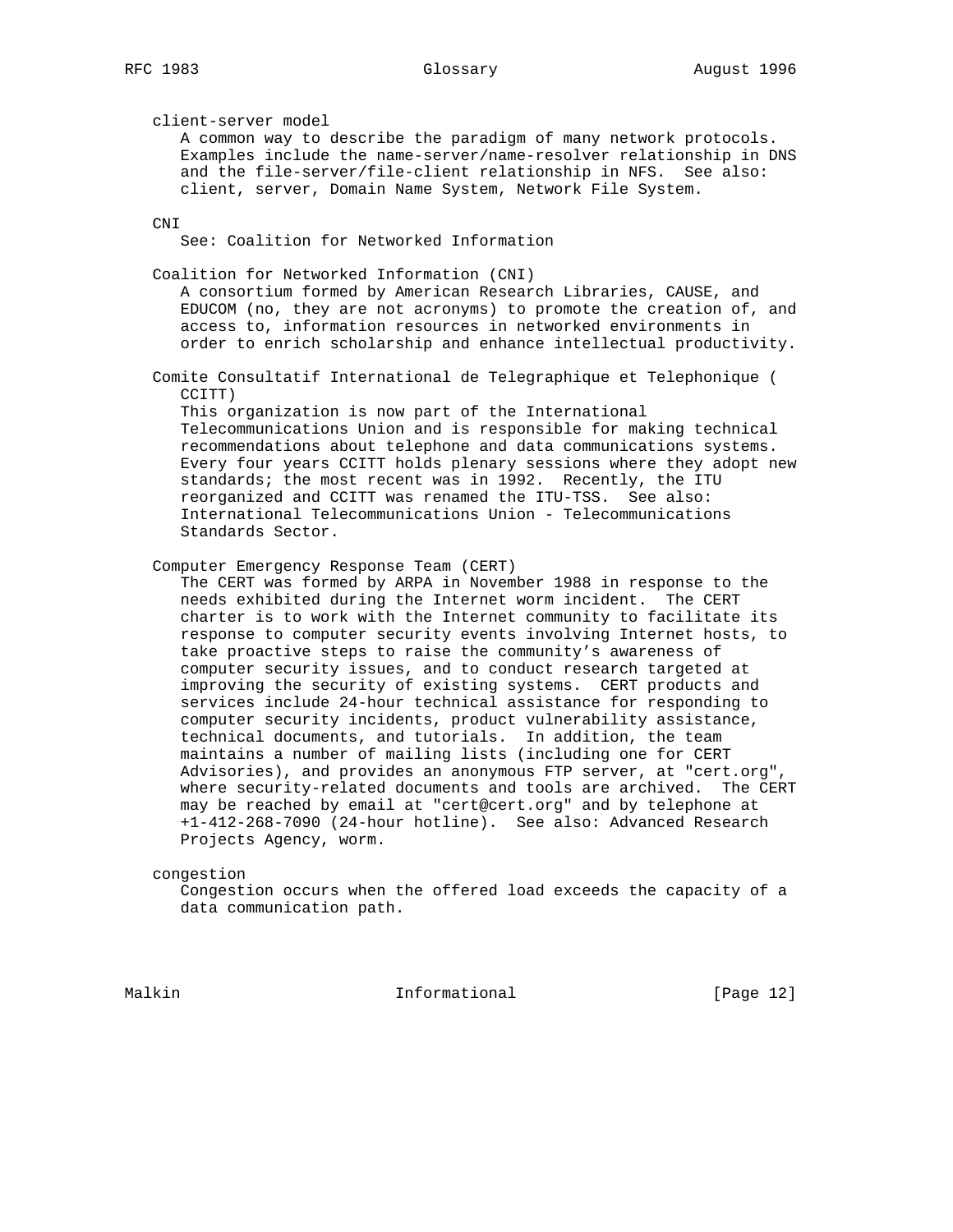# connection-oriented

 The data communication method in which communication proceeds through three well-defined phases: connection establishment, data transfer, connection release. TCP is a connection-oriented protocol. See also: circuit switching, connectionless, packet switching, Transmission Control Protocol.

#### connectionless

 The data communication method in which communication occurs between hosts with no previous setup. Packets between two hosts may take different routes, as each is independent of the other. UDP is a connectionless protocol. See also: circuit switching, connection-oriented, packet switching, User Datagram Protocol.

 Coordinating Committee for Intercontinental Research Networks (CCIRN) A committee that includes the United States FNC and its counterparts in North America and Europe. Co-chaired by the executive directors of the FNC and the European Association of Research Networks (RARE), the CCIRN provides a forum for cooperative planning among the principal North American and European research networking bodies. See also: Federal Networking Council, RARE. [Source: MALAMUD]

core gateway

 Historically, one of a set of gateways (routers) operated by the Internet Network Operations Center at Bolt, Beranek and Newman (BBN). The core gateway system formed a central part of Internet routing in that all groups must advertise paths to their networks from a core gateway. [Source: MALAMUD]

 Corporation for Research and Educational Networking (CREN) This organization was formed in October 1989, when Bitnet and CSNET (Computer + Science NETwork) were combined under one administrative authority. CSNET is no longer operational, but CREN still runs Bitnet. See also: Bitnet. [Source: NNSC]

cracker

 A cracker is an individual who attempts to access computer systems without authorization. These individuals are often malicious, as opposed to hackers, and have many means at their disposal for breaking into a system. See also: hacker, Computer Emergency Response Team, Trojan Horse, virus, worm.

```
 CRC
```
See: cyclic redundancy check

Malkin **Informational Informational** [Page 13]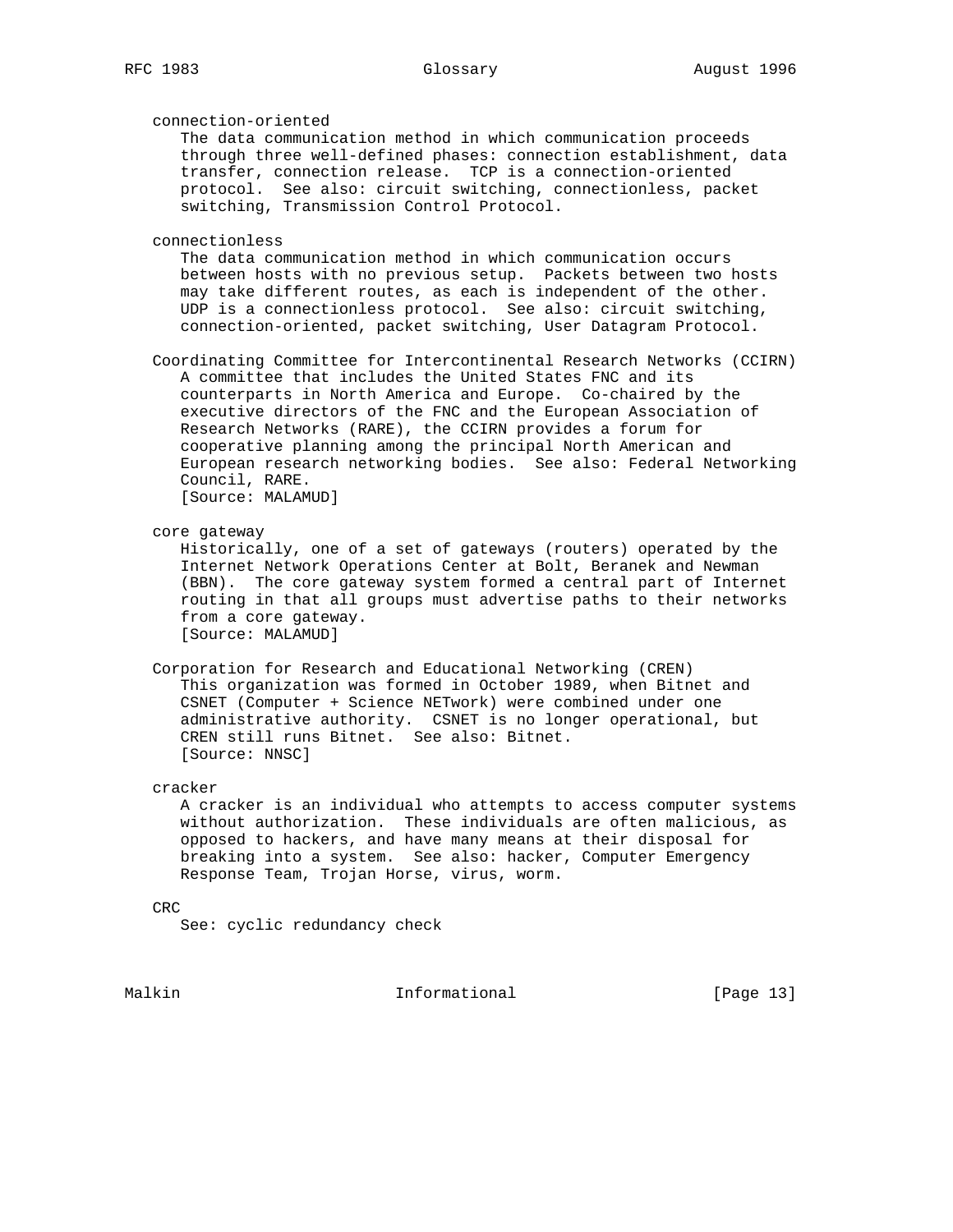# CREN

See: Corporation for Research and Educational Networking

CU-SeeMe

 Pronnounced "See you, See me," CU-SeeMe is a publicly available videoconferencing program developed at Cornell University. It allows anyone with audio/video capabilites and an Internet connection to videoconference with anyone else with the same capabilities. It also allows multiple people to tie into the same videoconference.

CWIS

See: Campus Wide Information system

Cyberspace

 A term coined by William Gibson in his fantasy novel Neuromancer to describe the "world" of computers, and the society that gathers around them. [Source: ZEN]

Cyclic Redundancy Check (CRC)

 A number derived from a set of data that will be transmitted. By recalculating the CRC at the remote end and comparing it to the value originally transmitted, the receiving node can detect some types of transmission errors. See also: checksum. [Source: MALAMUD]

DANTE

 A non-profit company founded in July 1993 to help the European research community enhance their networking facilities. It focuses on the establishment of a high-speed computer network infrastructure.

### DARPA

 Defense Advanced Research Projects Agency See: Advanced Research Projects Agency

Data Encryption Key (DEK)

 Used for the encryption of message text and for the computation of message integrity checks (signatures). See also: encryption.

Data Encryption Standard (DES)

 A popular, standard encryption scheme. See also: encryption, Pretty Good Privacy, RSA.

#### datagram

 A self-contained, independent entity of data carrying sufficient information to be routed from the source to the destination

Malkin **Informational Informational** [Page 14]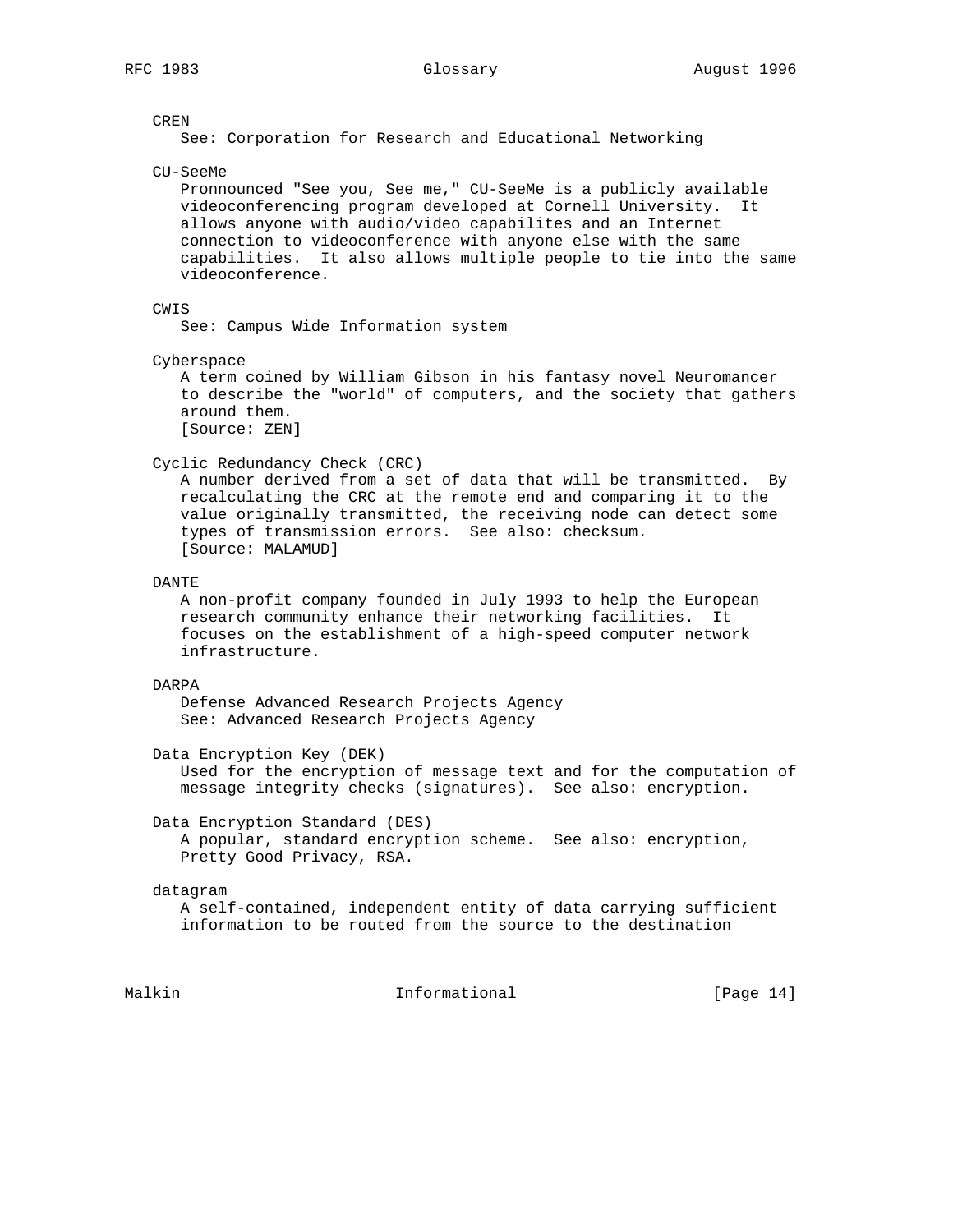computer without reliance on earlier exchanges between this source and destination computer and the transporting network. See also: frame, packet. [Source: J. Postel]

# DCA

See: Defense Information Systems Agency

 $DCF.$ 

Data Circuit-terminating Equipment

 $DCF$ 

See: Distributed Computing Environment

DDN

See: Defense Data Network

DDN NIC

See: Defense Data Network Network Information Center

DECnet

 A proprietary network protocol designed by Digital Equipment Corporation. The functionality of each Phase of the implementation, such as Phase IV and Phase V, is different.

default route

 A routing table entry which is used to direct packets addressed to networks not explicitly listed in the routing table. [Source: MALAMUD]

Defense Data Network (DDN)

 A global communications network serving the US Department of Defense composed of MILNET, other portions of the Internet, and classified networks which are not part of the Internet. The DDN is used to connect military installations and is managed by the Defense Information Systems Agency. See also: Defense Information Systems Agency.

 Defense Data Network Network Information Center (DDN NIC) Previously called "The NIC", the DDN NIC's primary responsibility was the assignment of Internet network addresses and Autonomous System numbers, the administration of the root domain, and providing information and support services to the Internet for the DDN. Since the creation of the InterNIC, the DDN NIC performs these functions only for the DDN. See also: Autonomous System, network address, Internet Registry, InterNIC, Network Information Center, Request For Comments.

Malkin **Informational** Informational [Page 15]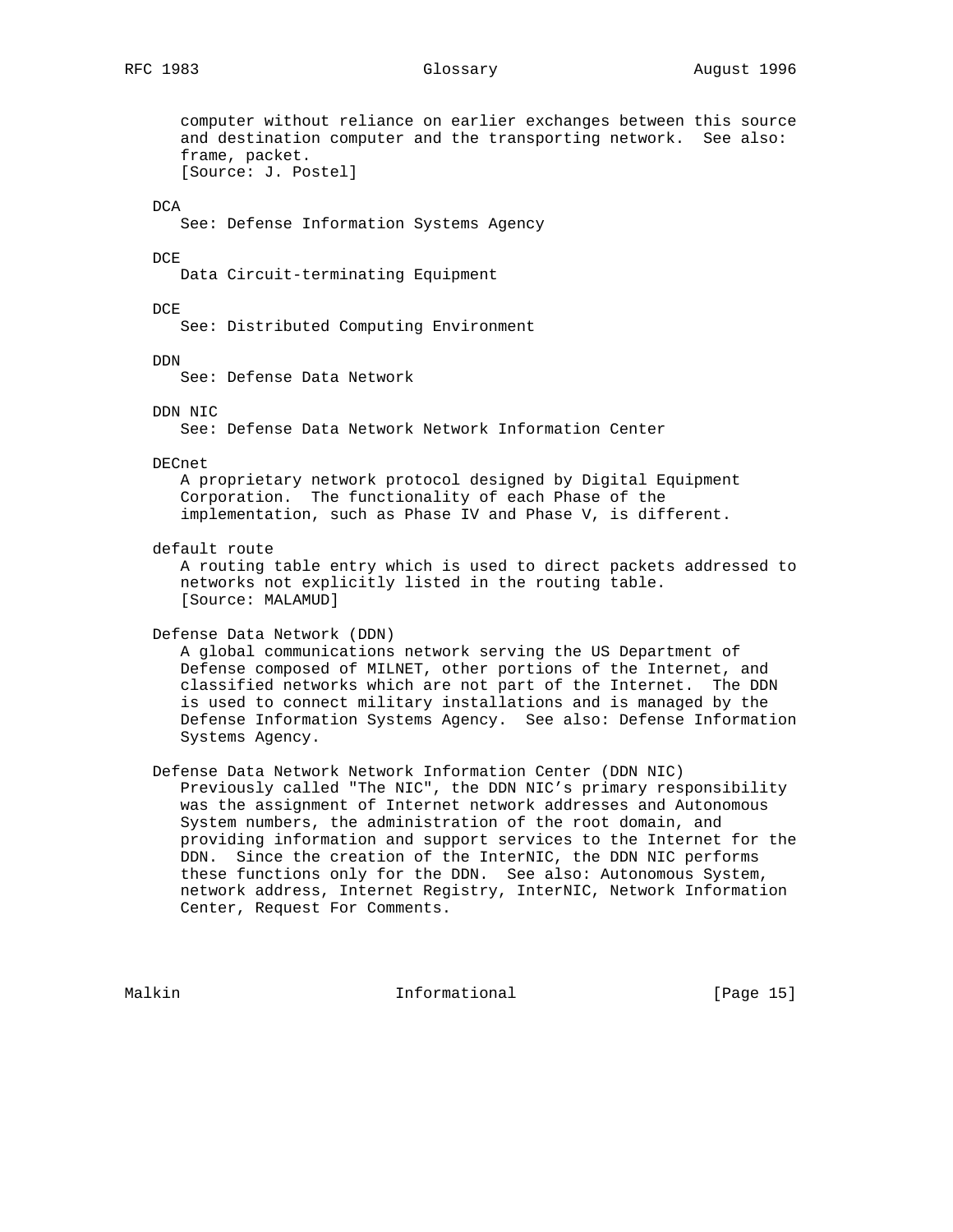Defense Information Systems Agency (DISA) Formerly called the Defense Communications Agency (DCA), this is the government agency responsible for managing the DDN portion of the Internet, including the MILNET. Currently, DISA administers the DDN, and supports the user assistance services of the DDN NIC. See also: Defense Data Network. DEK See: Data Encryption Key DES See: Data Encryption Standard dialup A temporary, as opposed to dedicated, connection between machines established over a phone line (analog or ISDN). See also: Integrated Services Digital Network. Directory Access Protocol X.500 protocol used for communication between a Directory User Agent and a Directory System Agent. [Source: MALAMUD] Directory System Agent (DSA) The software that provides the X.500 Directory Service for a portion of the directory information base. Generally, each DSA is responsible for the directory information for a single organization or organizational unit. [Source: RFC1208] Directory User Agent (DUA) The software that accesses the X.500 Directory Service on behalf of the directory user. The directory user may be a person or another software element. [Source: RFC1208] DISA See: Defense Information Systems Agency Distributed Computing Environment (DCE) An architecture of standard programming interfaces, conventions, and server functionalities (e.g., naming, distributed file system, remote procedure call) for distributing applications transparently across networks of heterogeneous computers. Promoted and controlled by the Open Software Foundation (OSF), a consortium led by Digital, IBM and Hewlett Packard. [Source: RFC1208]

Malkin **Informational Informational** [Page 16]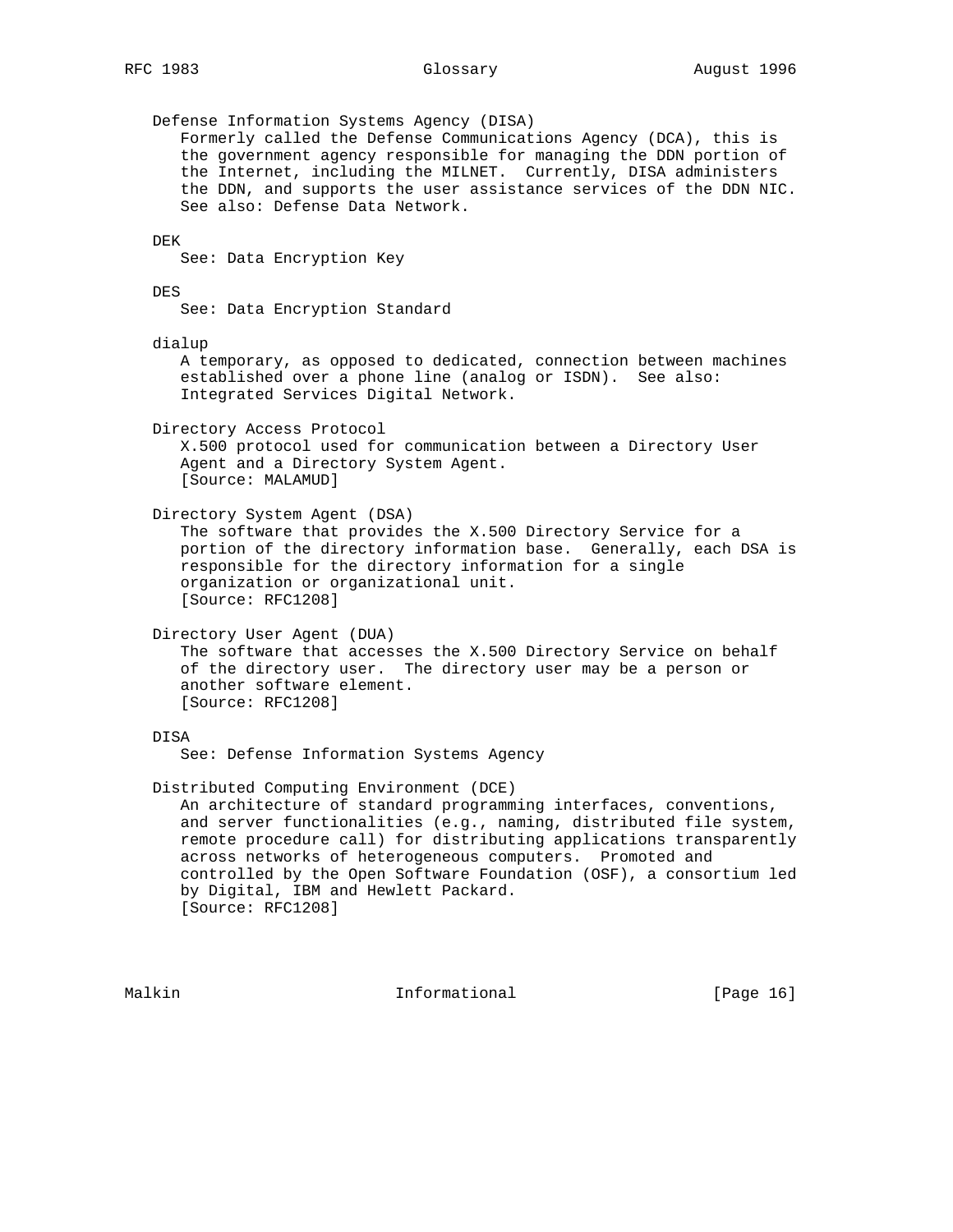distributed database A collection of several different data repositories that looks like a single database to the user. A prime example in the Internet is the Domain Name System. DIX Ethernet See: Ethernet DNS See: Domain Name System domain "Domain" is a heavily overused term in the Internet. It can be used in the Administrative Domain context, or the Domain Name context. See also: Administrative Domain, Domain Name System. Domain Name System (DNS) The DNS is a general purpose distributed, replicated, data query service. The principal use is the lookup of host IP addresses based on host names. The style of host names now used in the Internet is called "domain name", because they are the style of names used to look up anything in the DNS. Some important domains are: .COM (commercial), .EDU (educational), .NET (network operations), .GOV (U.S. government), and .MIL (U.S. military). Most countries also have a domain. The country domain names are based on ISO 3166. For example, .US (United States), .UK (United Kingdom), .AU (Australia). See also: Fully Qualified Domain Name, Mail Exchange Record. dot address (dotted decimal notation) Dot address refers to the common notation for IP addresses of the form A.B.C.D; where each letter represents, in decimal, one byte of a four byte IP address. See also: IP address. [Source: FYI4] DSA See: Directory System Agent DTE. Data Terminal Equipment DUA See: Directory User Agent

Malkin **Informational** Informational [Page 17]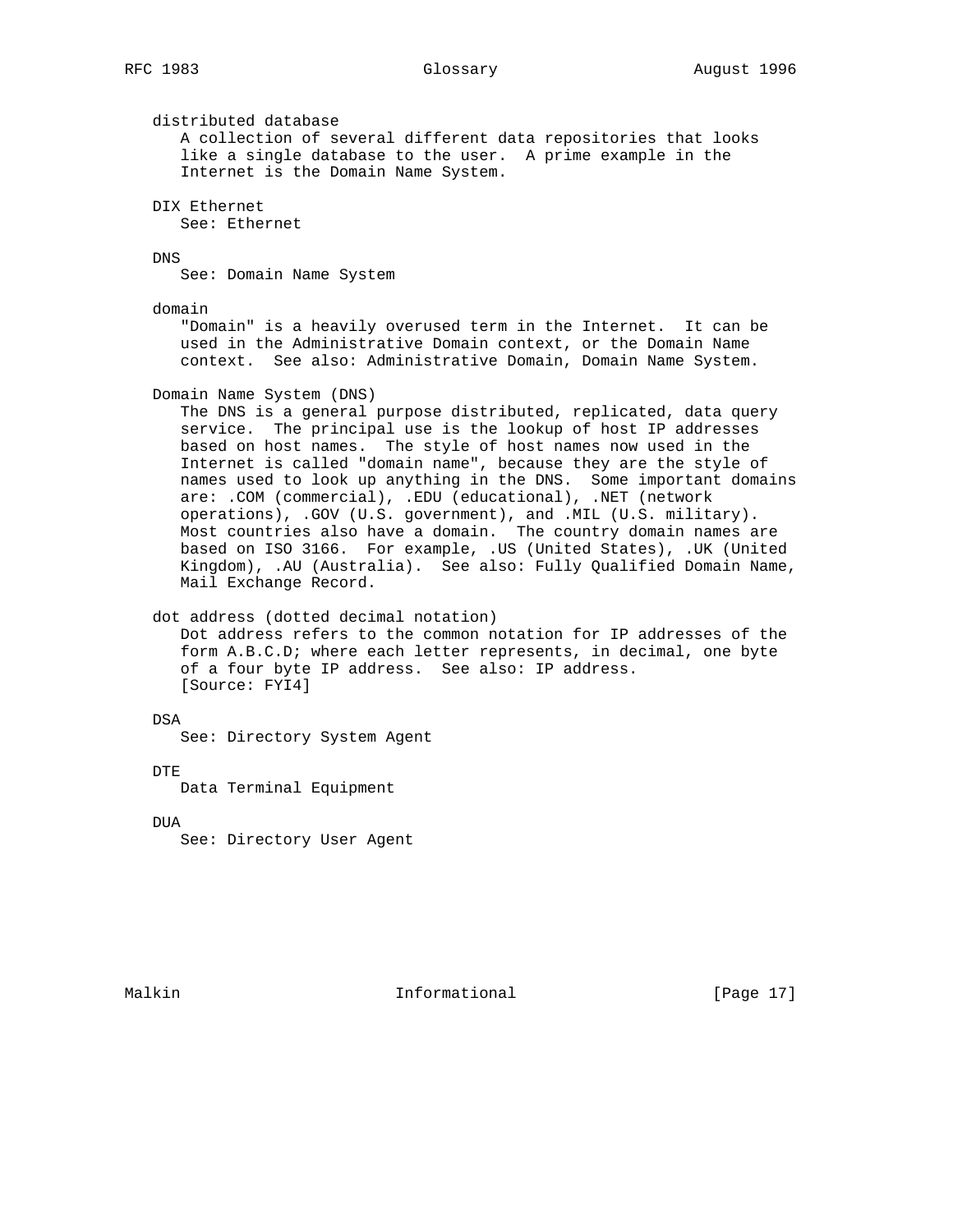dynamic adaptive routing

 Automatic rerouting of traffic based on a sensing and analysis of current actual network conditions. NOTE: this does not include cases of routing decisions taken on predefined information. [Source: J. Postel]

#### $F<sub>i</sub>1$

 The basic building block for European multi-megabit data rates, with a bandwidth of 2.048Mbps. See also: T1.

#### E3

 A European standard for transmitting data at 57.344Mbps. See also: T3.

EARN

 European Academic and Research Network. See: Trans-European Research and Education Networking Association.

EBCDIC

See: Extended Binary Coded Decimal Interchange Code

### Ebone

A pan-European backbone service.

EFF

See: Electronic Frontier Foundation

EGP

See: Exterior Gateway Protocol

# Electronic Frontier Foundation (EFF)

 A foundation established to address social and legal issues arising from the impact on society of the increasingly pervasive use of computers as a means of communication and information distribution.

Electronic Mail (email)

 A system whereby a computer user can exchange messages with other computer users (or groups of users) via a communications network. Electronic mail is one of the most popular uses of the Internet. [Source: NNSC]

email

See: Electronic mail

email address

 The domain-based or UUCP address that is used to send electronic mail to a specified destination. For example an editor's address

Malkin **Informational** Informational **Informational** [Page 18]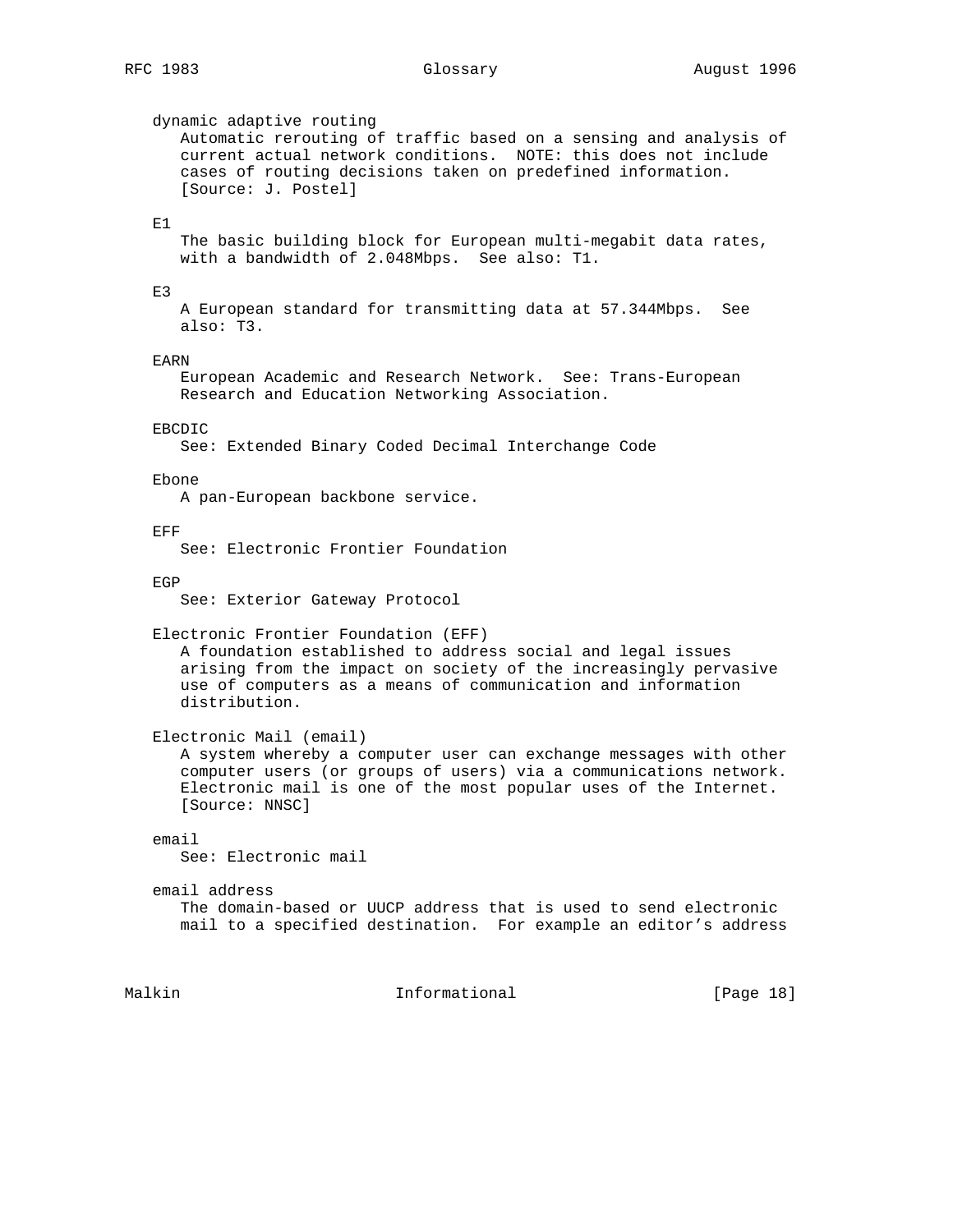is "gmalkin@xylogics.com". See also: bang path, mail path, UNIX to-UNIX CoPy. [Source: ZEN]

encapsulation

 The technique used by layered protocols in which a layer adds header information to the protocol data unit (PDU) from the layer above. For example, in Internet terminology, a packet would contain a header from the physical layer, followed by a header from the datalink layer (e.g. Ethernet), followed by a header from the network layer (IP), followed by a header from the transport layer (e.g. TCP), followed by the application protocol data.

[Source: RFC1208]

#### encryption

 Encryption is the manipulation of a packet's data in order to prevent any but the intended recipient from reading that data. There are many types of data encryption, and they are the basis of network security. See also: Data Encryption Standard.

### error checking

 The examination of received data for transmission errors. See also: checksum, Cyclic Redundancy Check.

### Ethernet

 A 10-Mb/s standard for LANs, initially developed by Xerox, and later refined by Digital, Intel and Xerox (DIX). All hosts are connected to a coaxial cable where they contend for network access using a Carrier Sense Multiple Access with Collision Detection (CSMA/CD) paradigm. See also: 802.x, Local Area Network, token ring.

Ethernet meltdown

 An event that causes saturation, or near saturation, on an Ethernet. It usually results from illegal or misrouted packets and typically lasts only a short time. See also: broadcast storm. [Source: COMER]

 Extended Binary Coded Decimal Interchange Code (EBCDIC) A standard character-to-number encoding used primarily by IBM computer systems. See also: ASCII.

# Exterior Gateway Protocol (EGP)

 A protocol which distributes routing information to the routers which connect autonomous systems. The term "gateway" is historical, as "router" is currently the preferred term. There is also a routing protocol called EGP defined in RFC 904. See also:

Malkin **Informational Informational** [Page 19]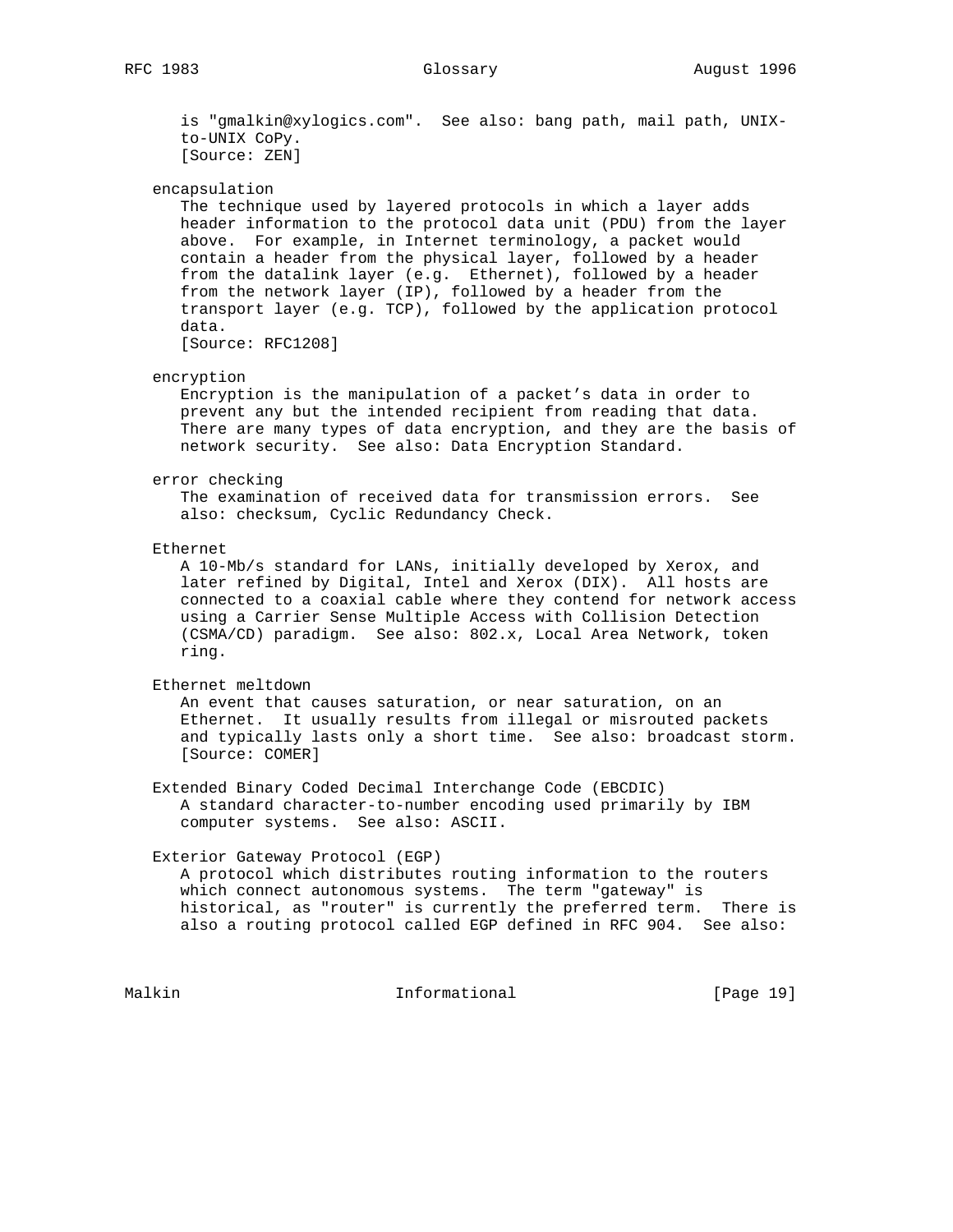Autonomous System, Border Gateway Protocol, Interior Gateway Protocol. eXternal Data Representation (XDR) A standard for machine independent data structures developed by Sun Microsystems and defined in RFCs 1014 and 1832. It is similar to ASN.1. See also: Abstract Syntax Notation One. [Source: RFC1208] FARNET A non-profit corporation, established in 1987, whose mission is to advance the use of computer networks to improve research and education. FAQ Frequently Asked Question FDDI See: Fiber Distributed Data Interface Federal Information Exchange (FIX) One of the connection points between the American governmental internets and the Internet. [Source: SURA] Federal Networking Council (FNC) The coordinating group of representatives from those federal agencies involved in the development and use of federal networking, especially those networks using TCP/IP and the Internet. Current members include representatives from DOD, DOE, ARPA, NSF, NASA, and HHS. See also: Advanced Research Projects Agency, National Science Foundation. Fiber Distributed Data Interface (FDDI) A high-speed (100Mb/s) LAN standard. The underlying medium is fiber optics, and the topology is a dual-attached, counter rotating token ring. See also: Local Area Network, token ring. [Source: RFC1208]

file transfer

 The copying of a file from one computer to another over a computer network. See also: File Transfer Protocol, Kermit, Gopher, World Wide Web.

Malkin **Informational Informational** [Page 20]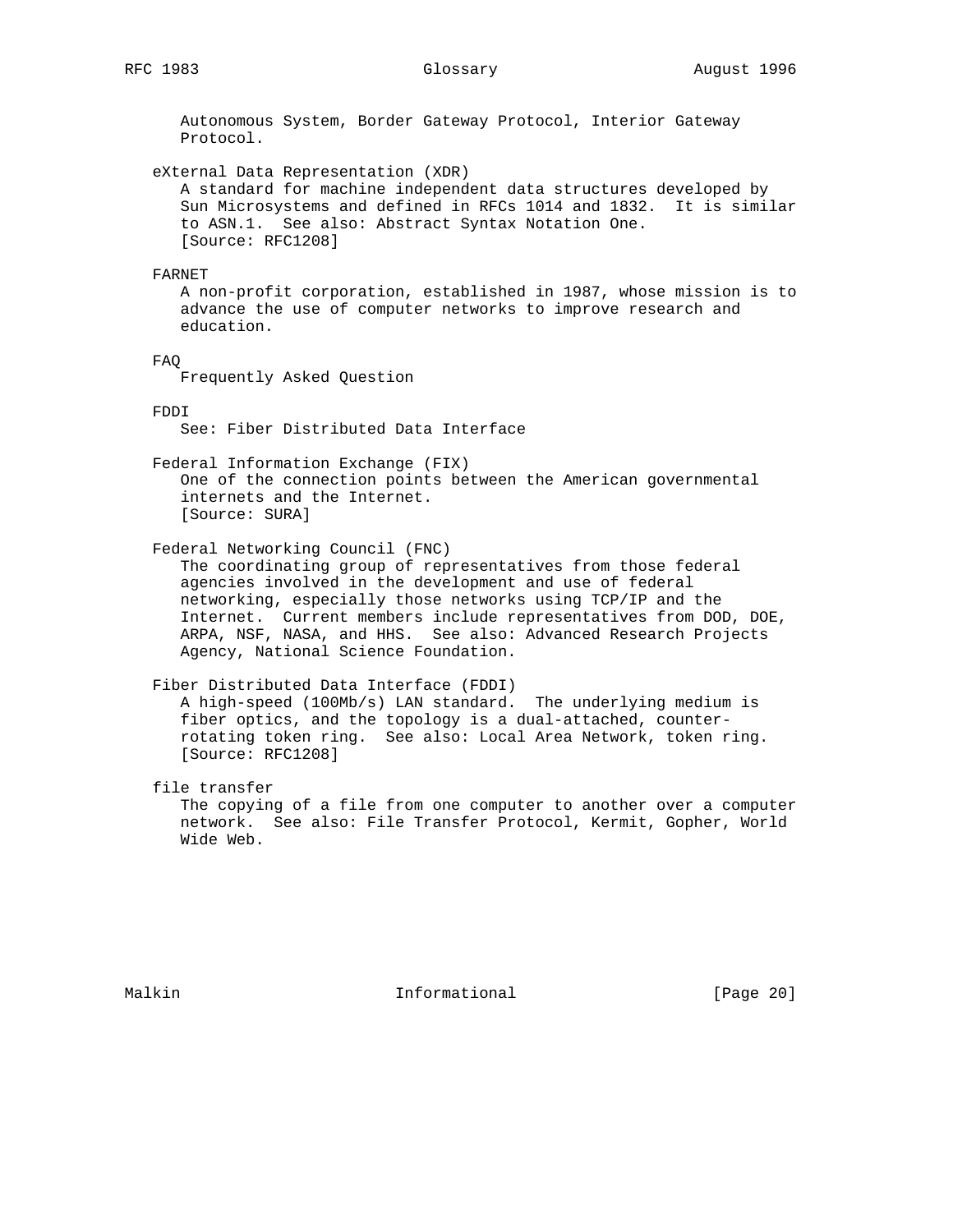# File Transfer Protocol (FTP)

 A protocol which allows a user on one host to access, and transfer files to and from, another host over a network. Also, FTP is usually the name of the program the user invokes to execute the protocol. See also: anonymous FTP.

#### finger

 A protocol, defined in RFC 1288, that allows information about a system or user on a system to be retrived. Finger also refers to the commonly used program which retrieves this information. Information about all logged in users, as well is information about specific users may be retrieved from local or remote systems. Some sites consider finger to be a security risk and have either disabled it, or replaced it with a simple message.

# FIX

See: Federal Information Exchange

### flame

 A strong opinion and/or criticism of something, usually as a frank inflammatory statement, in an electronic mail message. It is common to precede a flame with an indication of pending fire (i.e. FLAME ON!). Flame Wars occur when people start flaming other people for flaming when they shouldn't have. See also: Electronic Mail, Usenet.

# FLEA

See: Four Letter Extended Acronym

### FNC

See: Federal Networking Council

 Four Letter Extended Acronym (FLEA) A recognition of the fact that there are far too many TLAs. See also: Three Letter Acronym.

# FQDN

See: Fully Qualified Domain Name

#### fragment

 A piece of a packet. When a router is forwarding an IP packet to a network that has a maximum transmission unit smaller than the packet size, it is forced to break up that packet into multiple fragments. These fragments will be reassembled by the IP layer at the destination host. See also: Maximum Transmission Unit.

Malkin **Informational Informational** [Page 21]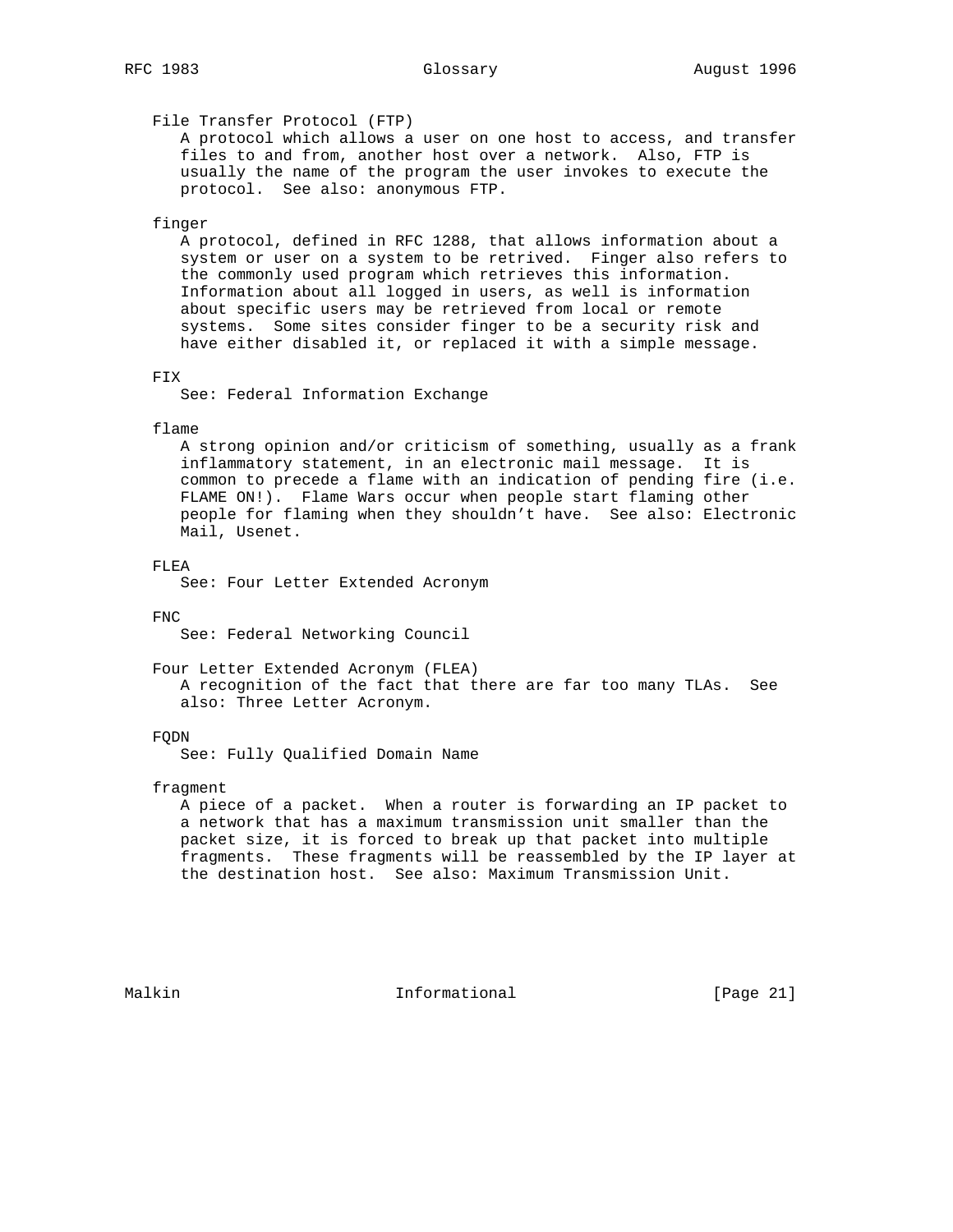# fragmentation

 The IP process in which a packet is broken into smaller pieces to fit the requirements of a physical network over which the packet must pass. See also: reassembly.

frame

 A frame is a datalink layer "packet" which contains the header and trailer information required by the physical medium. That is, network layer packets are encapsulated to become frames. See also: datagram, encapsulation, packet.

# freenet

 Community-based bulletin board system with email, information services, interactive communications, and conferencing. Freenets are funded and operated by individuals and volunteers -- in one sense, like public television. They are part of the National Public Telecomputing Network (NPTN), an organization based in Cleveland, Ohio, devoted to making computer telecommunication and networking services as freely available as public libraries. [Source: LAQUEY]

# FTP

See: File Transfer Protocol

Fully Qualified Domain Name (FQDN)

 The FQDN is the full name of a system, rather than just its hostname. For example, "venera" is a hostname and "venera.isi.edu" is an FQDN. See also: hostname, Domain Name System.

# FYI

For Your Information

#### FYI

 A subseries of RFCs that are not technical standards or descriptions of protocols. FYIs convey general information about topics related to TCP/IP or the Internet. See also: Request For Comments.

### gated

 Gatedaemon. A program which supports multiple routing protocols and protocol families. It may be used for routing, and makes an effective platform for routing protocol research. The software is freely available by anonymous FTP from "gated.cornell.edu". Pronounced "gate-dee". See also: Exterior Gateway Protocol, Open Shortest-Path First, Routing Information Protocol, routed.

Malkin **Informational Informational** [Page 22]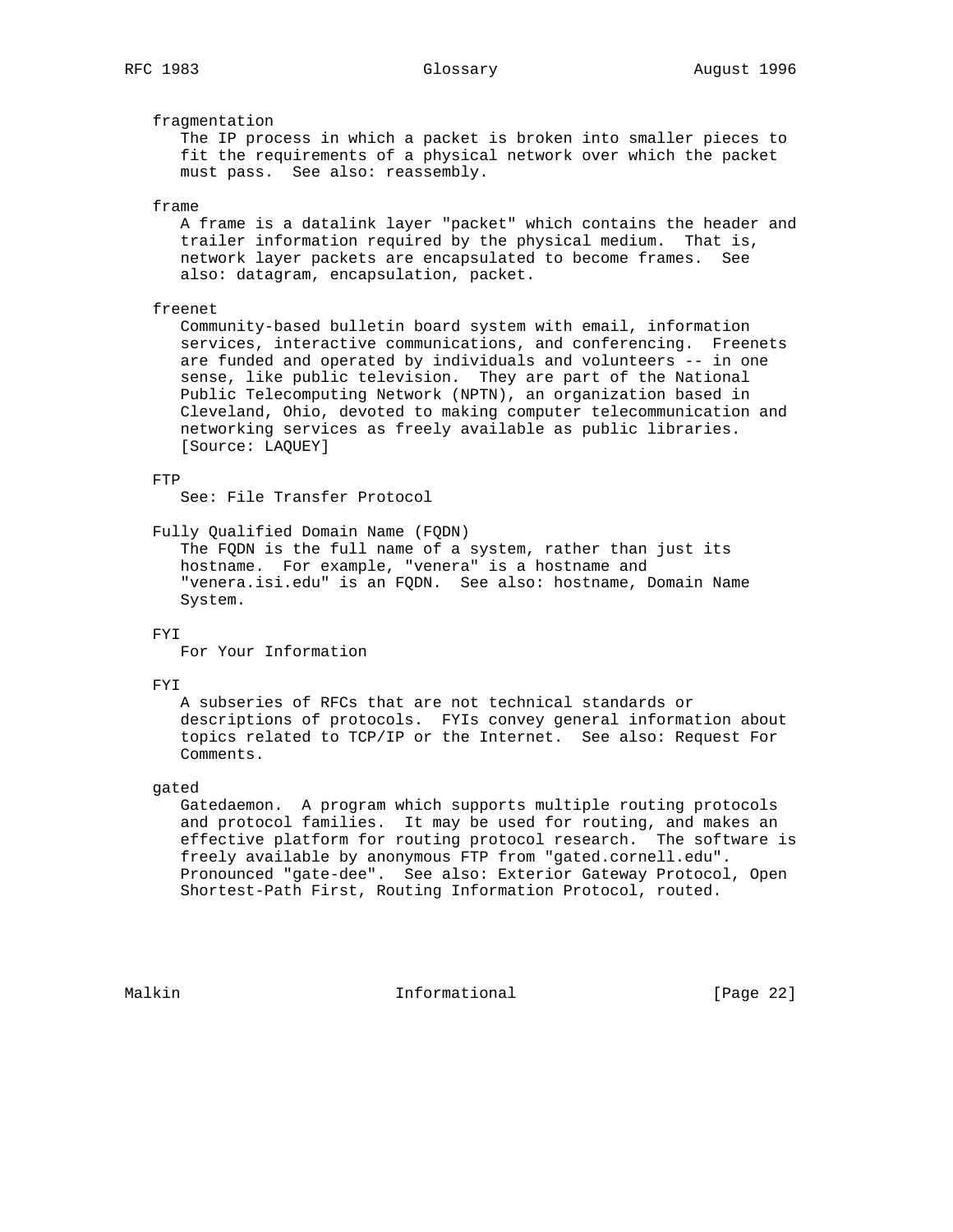#### gateway

 The term "router" is now used in place of the original definition of "gateway". Currently, a gateway is a communications device/program which passes data between networks having similar functions but dissimilar implementations. This should not be confused with a protocol converter. By this definition, a router is a layer 3 (network layer) gateway, and a mail gateway is a layer 7 (application layer) gateway. See also: mail gateway, router, protocol converter.

#### Gopher

 A distributed information service, developed at the University of Minnesota, that makes hierarchical collections of information available across the Internet. Gopher uses a simple protocol, defined in RFC 1436, that allows a single Gopher client to access information from any accessible Gopher server, providing the user with a single "Gopher space" of information. Public domain versions of the client and server are available. See also: archie, archive site, Prospero, Wide Area Information Servers.

#### GOSIP

See: Government OSI Profile

# Government OSI Profile (GOSIP)

 A subset of OSI standards specific to U.S. Government procurements, designed to maximize interoperability in areas where plain OSI standards are ambiguous or allow excessive options.

# hacker

 A person who delights in having an intimate understanding of the internal workings of a system, computers and computer networks in particular. The term is often misused in a pejorative context, where "cracker" would be the correct term. See also: cracker.

# header

 The portion of a packet, preceding the actual data, containing source and destination information. It may also error checking and other fields. A header is also the part of an electronic mail message which precedes the body of a message and contains, among other things, the message originator, date and time. See also: Electronic Mail, packet, error checking.

### heterogeneous network

 A network running multiple network layer protocols. See also: DECnet, IP, IPX, XNS, homogeneous network.

Malkin **Informational Informational** [Page 23]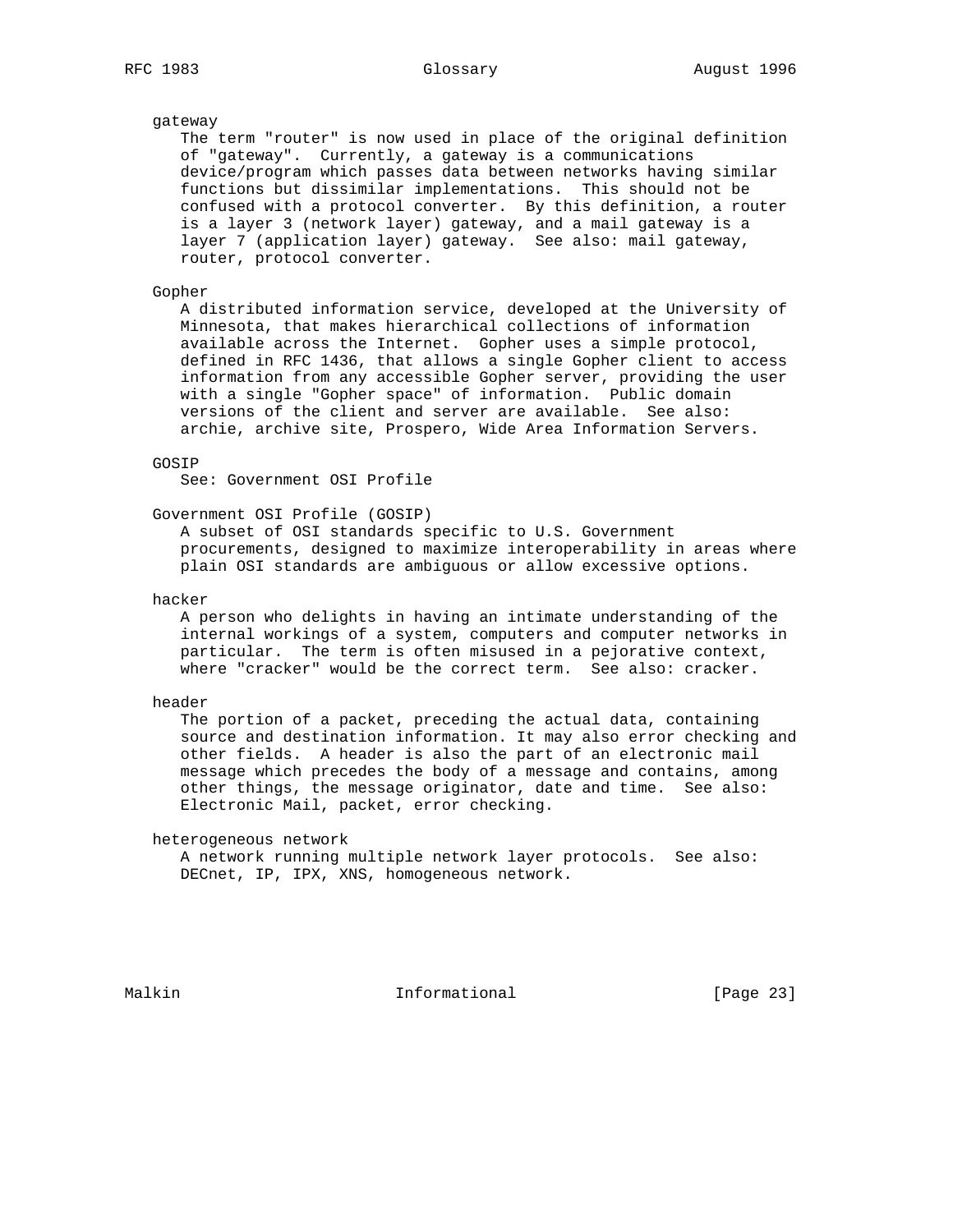hierarchical routing The complex problem of routing on large networks can be simplified by reducing the size of the networks. This is accomplished by breaking a network into a hierarchy of networks, where each level is responsible for its own routing. The Internet has, basically, three levels: the backbones, the mid-levels, and the stub networks. The backbones know how to route between the mid-levels, the mid-levels know how to route between the sites, and each site (being an autonomous system) knows how to route internally. See also: Autonomous System, Exterior Gateway Protocol, Interior Gateway Protocol, stub network, transit network.

 High Performance Computing and Communications (HPCC) High performance computing encompasses advanced computing, communications, and information technologies, including scientific workstations, supercomputer systems, high speed networks, special purpose and experimental systems, the new generation of large scale parallel systems, and application and systems software with all components well integrated and linked over a high speed network.

[Source: HPCC]

# High Performance Parallel Interface (HIPPI)

 An emerging ANSI standard which extends the computer bus over fairly short distances at speeds of 800 and 1600 Mb/s. HIPPI is often used in a computer room to connect a supercomputer to routers, frame buffers, mass-storage peripherals, and other computers. See also: American National Standards Institute [Source: MALAMUD]

# HIPPI

See: High Performance Parallel Interface

#### HTML

See: Hypertext Markup Language

homogeneous network

 A network running a single network layer protocol. See also: DECnet, IP, IPX, XNS, heterogeneous network.

hop

 A term used in routing. A path to a destination on a network is a series of hops, through routers, away from the origin.

Malkin **Informational Informational** [Page 24]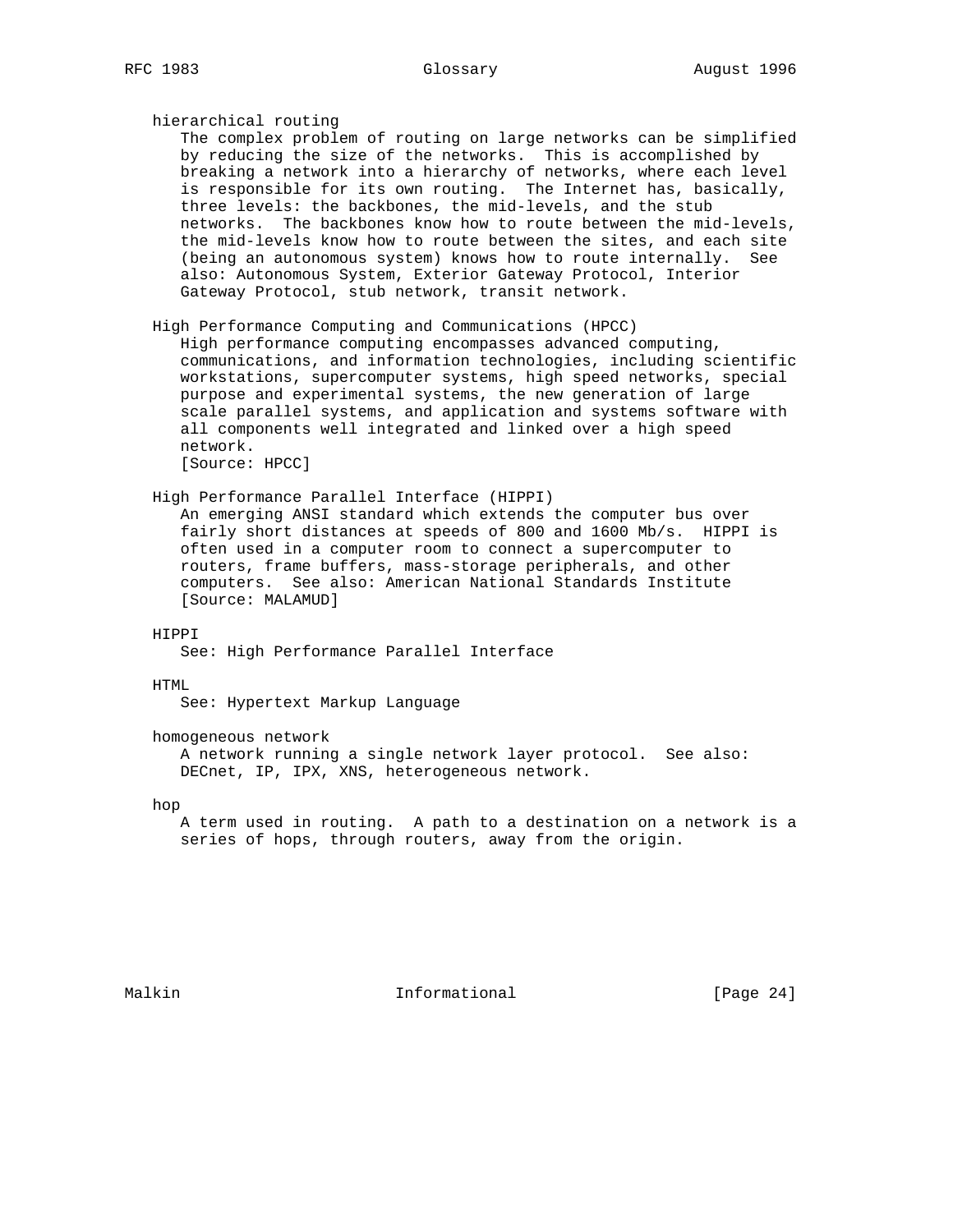# host

 A computer that allows users to communicate with other host computers on a network. Individual users communicate by using application programs, such as electronic mail, Telnet and FTP. [Source: NNSC]

# host address

See: internet address

### hostname

 The name given to a machine. See also: Fully Qualified Domain Name. [Source: ZEN]

host number

See: host address

# HPCC

See: High Performance Computing and Communications

#### HTTP

See: Hypertext Transfer Protocol

# hub

 A device connected to several other devices. In ARCnet, a hub is used to connect several computers together. In a message handling service, a hub is used for the transfer of messages across the network. [Source: MALAMUD]

hyperlink

 A pointer within a hypertext document which points (links) to another document, which may or may not also be a hypertext document. See also: hypertext.

### hypertext

 A document, written in HTML, which contains hyperlinks to other documents, which may or may not also be hypertext documents. Hypertext documents are usually retrieved using WWW. See also: hyperlink, Hypertext Markup Language, World Wide Web.

# Hypertext Markup Language (HTML)

 The language used to create hypertext documents. It is a subset of SGML and includes the mechanisms to establish hyperlinks to other documents. See also: hypertext, hyperlink, Standardized General Markup Language.

Malkin **Informational Informational** [Page 25]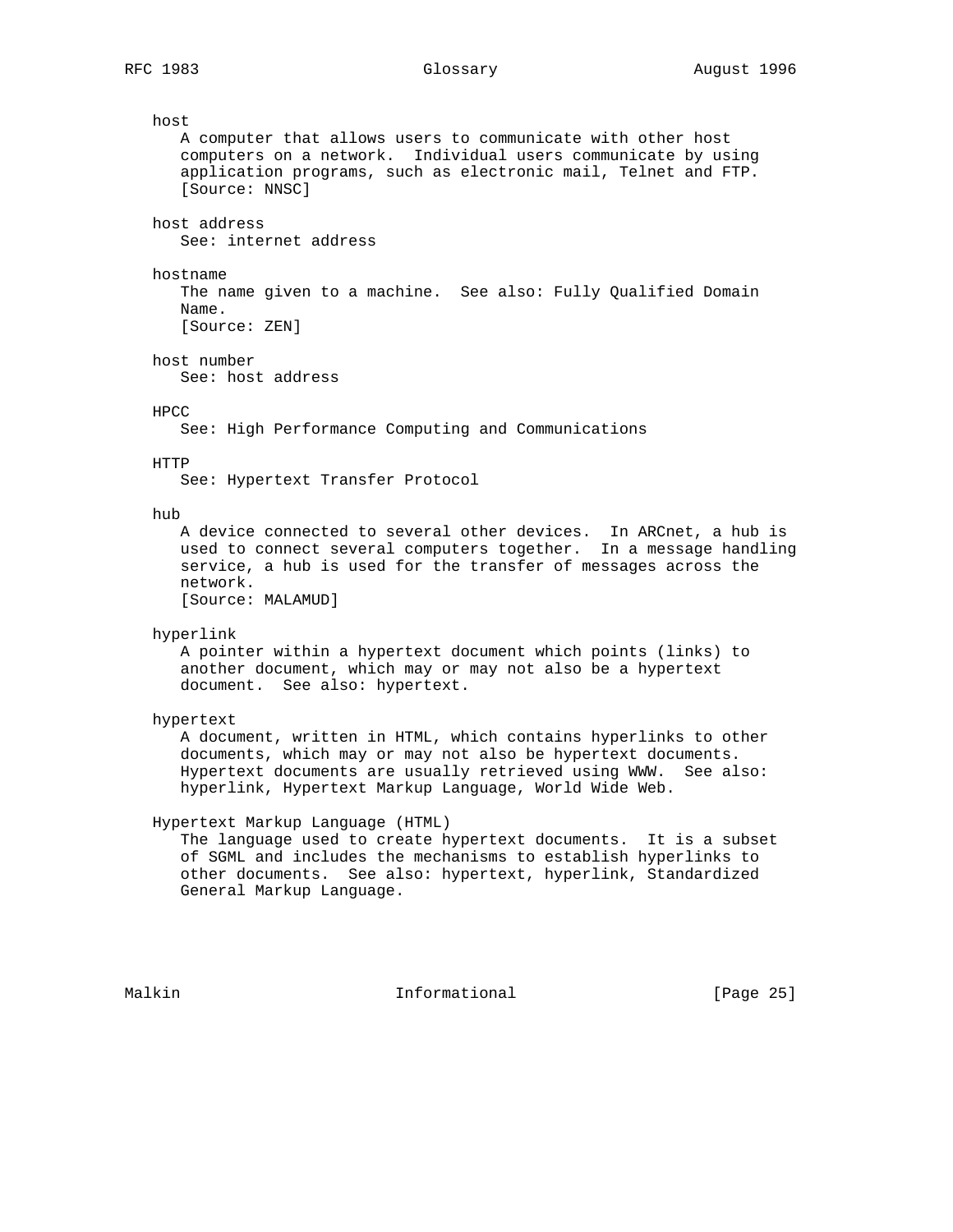Hypertext Transfer Protocol (HTTP) The protocol used by WWW to transfer HTML files. A formal standard is still under development in the IETF. See also: hyperlink, hypertext, Hypertext Markup Language, World Wide Web.  $I-D$  See: Internet-Draft IAB See: Internet Architecture Board IANA See: Internet Assigned Numbers Authority ICMP See: Internet Control Message Protocol IEEE Institute of Electrical and Electronics Engineers IEEE 802 See: 802.x IEN See: Internet Experiment Note IEPG See: Internet Engineering Planning Group IESG See: Internet Engineering Steering Group IETF See: Internet Engineering Task Force IINREN See: Interagency Interim National Research and Education Network IGP See: Interior Gateway Protocol IMHO In My Humble Opinion IMR See: Internet Monthly Report

Malkin **Informational Informational** [Page 26]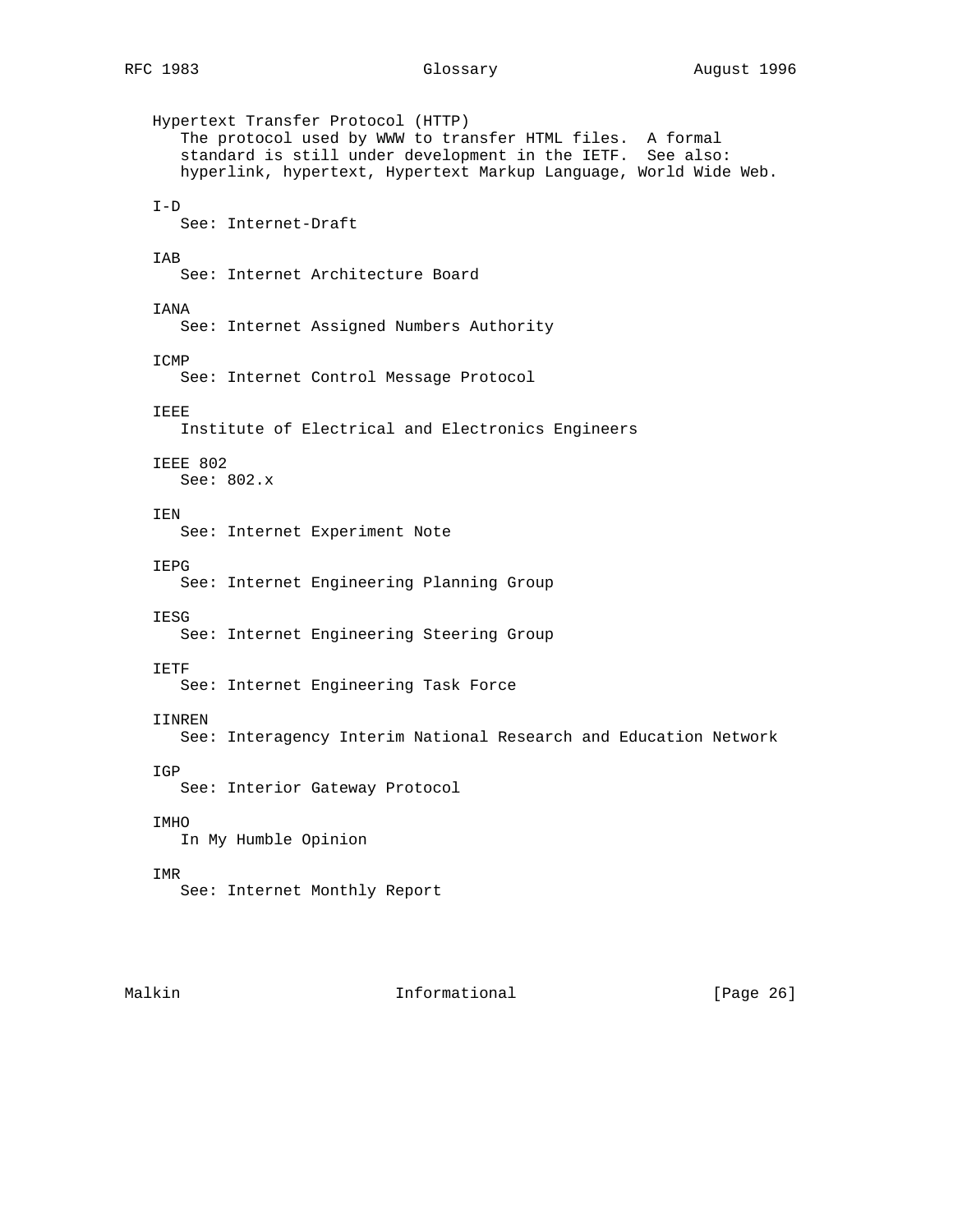Integrated Services Digital Network (ISDN) An emerging technology which is beginning to be offered by the telephone carriers of the world. ISDN combines voice and digital network services in a single medium, making it possible to offer customers digital data services as well as voice connections through a single "wire." The standards that define ISDN are specified by CCITT. See also: CCITT. [Source: RFC1208] Interagency Interim National Research and Education Network (IINREN) An evolving operating network system. Near term (1992-1996) research and development activities will provide for the smooth evolution of this networking infrastructure into the future gigabit NREN. [Source: HPCC] Interior Gateway Protocol (IGP) A protocol which distributes routing information to the routers within an autonomous system. The term "gateway" is historical, as "router" is currently the preferred term. See also: Autonomous System, Exterior Gateway Protocol, Open Shortest-Path First, Routing Information Protocol. Intermediate System (IS) An OSI system which performs network layer forwarding. It is analogous to an IP router. See also: Open Systems Interconnection, router. Intermediate System-Intermediate System (IS-IS) The OSI IGP. See also: Open Systems Interconnection, Interior Gateway Protocol. International Organization for Standardization (ISO) A voluntary, nontreaty organization founded in 1946 which is responsible for creating international standards in many areas, including computers and communications. Its members are the national standards organizations of the 89 member countries, including ANSI for the U.S. See also: American National Standards Institute, Open Systems Interconnection. [Source: TAN]

 International Telecommunications Union (ITU) An agency of the United Nations which coordinates the various national telecommunications standards so that people in one country can communicate with people in another country.

Malkin **Informational Informational** [Page 27]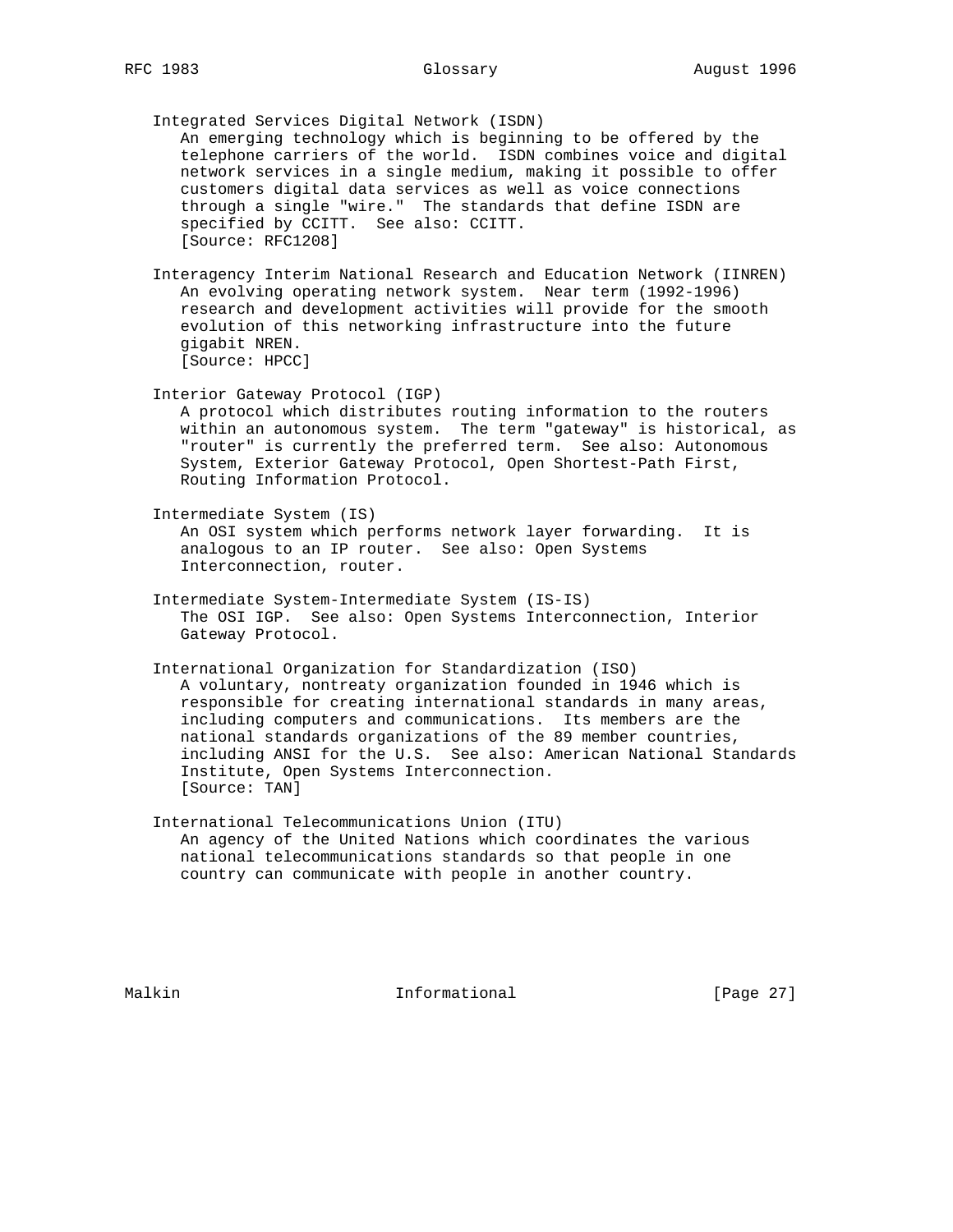International Telecommunications Union -

 Telecommunications Standards Sector (ITU-TSS) The new name for CCITT since the ITU reorganization. The function is the same; only the name has been changed

internet

 While an internet is a network, the term "internet" is usually used to refer to a collection of networks interconnected with routers. See also: network.

Internet

 (note the capital "I") The Internet is the largest internet in the world. Is a three level hierarchy composed of backbone networks (e.g. Ultranet), mid-level networks (e.g., NEARnet) and stub networks. The Internet is a multiprotocol internet. See also: backbone, mid-level network, stub network, transit network, Internet Protocol.

internet address

 A IP address that uniquely identifies a node on an internet. An Internet address (capital "I"), uniquely identifies a node on the Internet. See also: internet, Internet, IP address.

Internet Architecture Board (IAB)

 The IAB has been many things over the years. Originally the Internet Activities Board, it was responsible for the development of the protocols which make up the Internet. It later changed its name and charter to become the group most responsible for the architecture of the Internet, leaving the protocol details to the IESG. In June of 1992, it was chartered as a component of the Internet Society; this is the charter it holds today. The IAB is responsible for approving nominations to the IESG, architectural oversight for Internet Standard Protocols, IETF standards process oversight and appeals, IANA and RFC activities, and liaison to peer standards groups (e.g., ISO). See also: Internet Engineering Task Force, Internet Research Task Force, Internet Engineering Steering Group, Internet Assigned Numbers Authority, Request for Comments.

Internet Assigned Numbers Authority (IANA)

 The central registry for various Internet protocol parameters, such as port, protocol and enterprise numbers, and options, codes and types. The currently assigned values are listed in the "Assigned Numbers" document [STD2]. To request a number assignment, contact the IANA at "iana@isi.edu". See also: assigned numbers, STD.

Malkin **Informational Informational** [Page 28]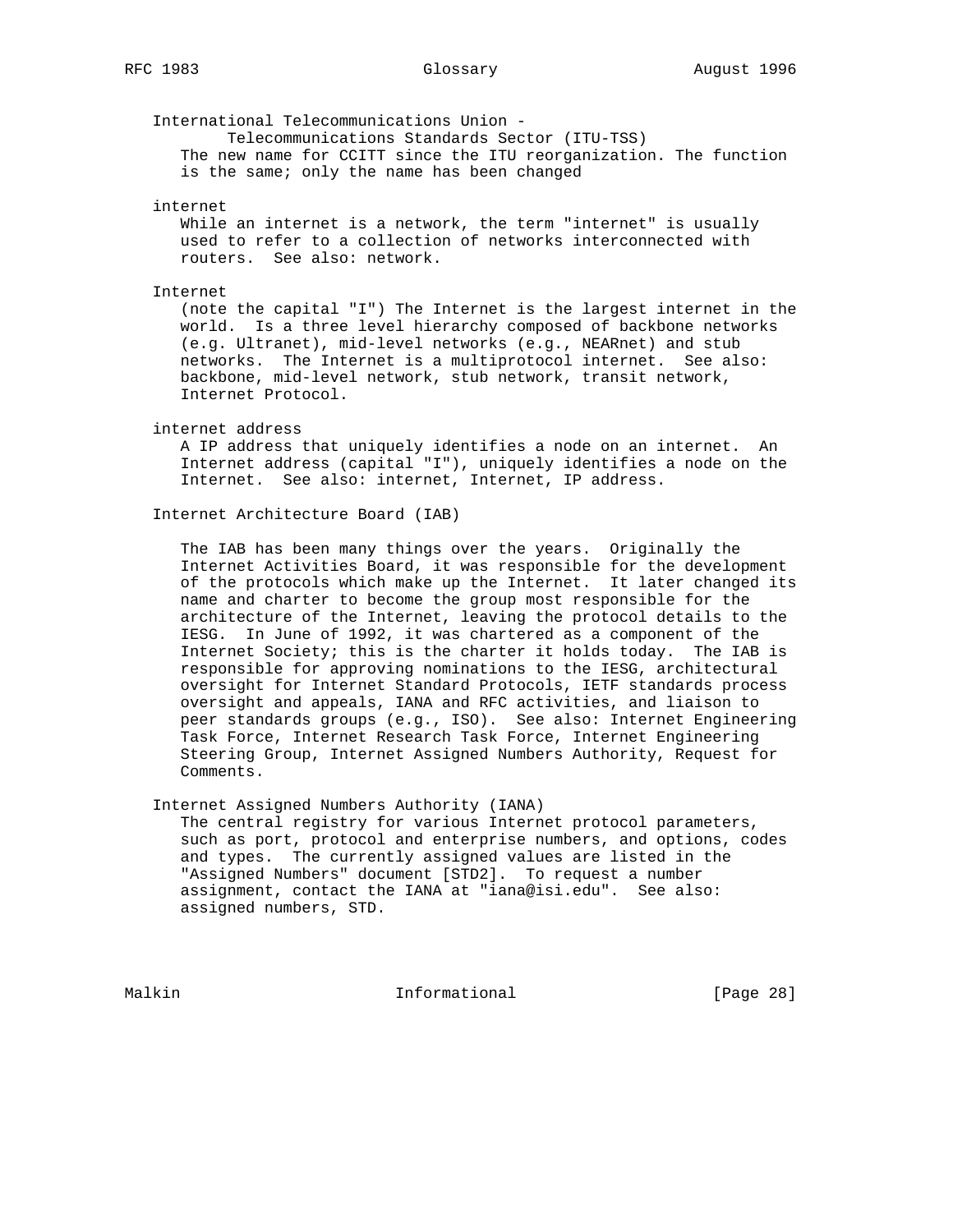Internet Control Message Protocol (ICMP) ICMP is an extension to the Internet Protocol. It allows for the generation of error messages, test packets and informational messages related to IP. [Source: FYI4]

Internet-Draft (I-D)

 Internet-Drafts are working documents of the IETF, its Areas, and its Working Groups. As the name implies, Internet-Drafts are draft documents. They are valid for a maximum of six months and may be updated, replaced, or obsoleted by other documents at any time. Very often, I-Ds are precursors to RFCs. See also: Internet Engineering Task Force, Request For Comments.

- Internet Engineering Planning Group (IEPG) A group, primarily composed of Internet service operators, whose goal is to promote a globally coordinated Internet operating environment. Membership is open to all.
- Internet Engineering Steering Group (IESG) The IESG is composed of the IETF Area Directors and the IETF Chair. It provides the first technical review of Internet standards and is responsible for day-to-day "management" of the IETF. See also: Internet Engineering Task Force.
- Internet Engineering Task Force (IETF)

 The IETF is a large, open community of network designers, operators, vendors, and researchers whose purpose is to coordinate the operation, management and evolution of the Internet, and to resolve short-range and mid-range protocol and architectural issues. It is a major source of proposals for protocol standards which are submitted to the IAB for final approval. The IETF meets three times a year and extensive minutes are included in the IETF Proceedings. See also: Internet, Internet Architecture Board. [Source: FYI4]

Internet Experiment Note (IEN)

 A series of reports pertinent to the Internet. IENs were published in parallel to RFCs and were intended to be "working documents." They have been replaced by Internet-Drafts and are currently of historic value only. See also: Internet-Draft, Request For Comments.

Internet Monthly Report (IMR)

 Published monthly, the purpose of the Internet Monthly Reports is to communicate to the Internet Research Group the accomplishments, milestones reached, or problems discovered by the participating organizations.

Malkin **Informational Informational** [Page 29]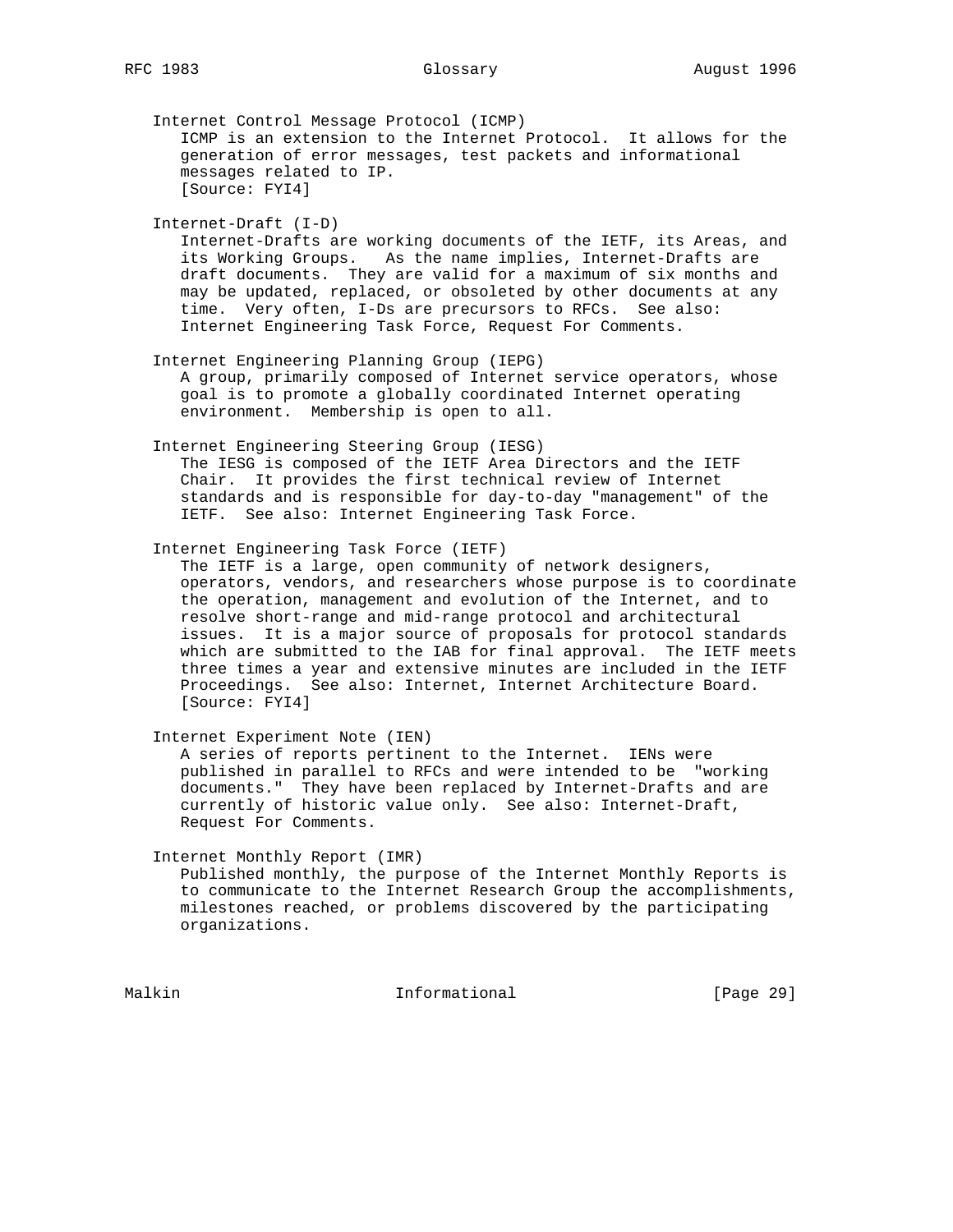internet number

 See: internet address Internet Protocol (IP, IPv4) The Internet Protocol (version 4), defined in RFC 791, is the network layer for the TCP/IP Protocol Suite. It is a connectionless, best-effort packet switching protocol. See also: packet switching, TCP/IP Protocol Suite, Internet Protocol Version 6. Internet Protocol Version 6 (IPng, IPv6) IPv6 (version 5 is a stream protocol used for special applications) is a new version of the Internet Protocol which is designed to be an evolutionary step from its predecessor, version 4. There are many RFCs defining various portions of the protocol, its auxiliary protocols, and the transition plan from IPv4. The core RFCs are 1883 through 1886. The name IPng (IP next generation) is a nod to STNG (Star Trek Next Generation). Internet Registry (IR) The IANA has the discretionary authority to delegate portions of its responsibility and, with respect to network address and Autonomous System identifiers, has lodged this responsibility with an IR. The IR function is performed by the DDN NIC. See also: Autonomous System, network address, Defense Data Network..., Internet Assigned Numbers Authority. Internet Relay Chat (IRC) A world-wide "party line" protocol that allows one to converse with others in real time. IRC is structured as a network of servers, each of which accepts connections from client programs, one per user. See also: talk. [Source: HACKER] Internet Research Steering Group (IRSG) The "governing body" of the IRTF. See also: Internet Research Task Force. [Source: MALAMUD] Internet Research Task Force (IRTF) The IRTF is chartered by the IAB to consider long-term Internet

 issues from a theoretical point of view. It has Research Groups, similar to IETF Working Groups, which are each tasked to discuss different research topics. Multi-cast audio/video conferencing and privacy enhanced mail are samples of IRTF output. See also: Internet Architecture Board, Internet Engineering Task Force, Privacy Enhanced Mail.

Malkin **Informational Informational** [Page 30]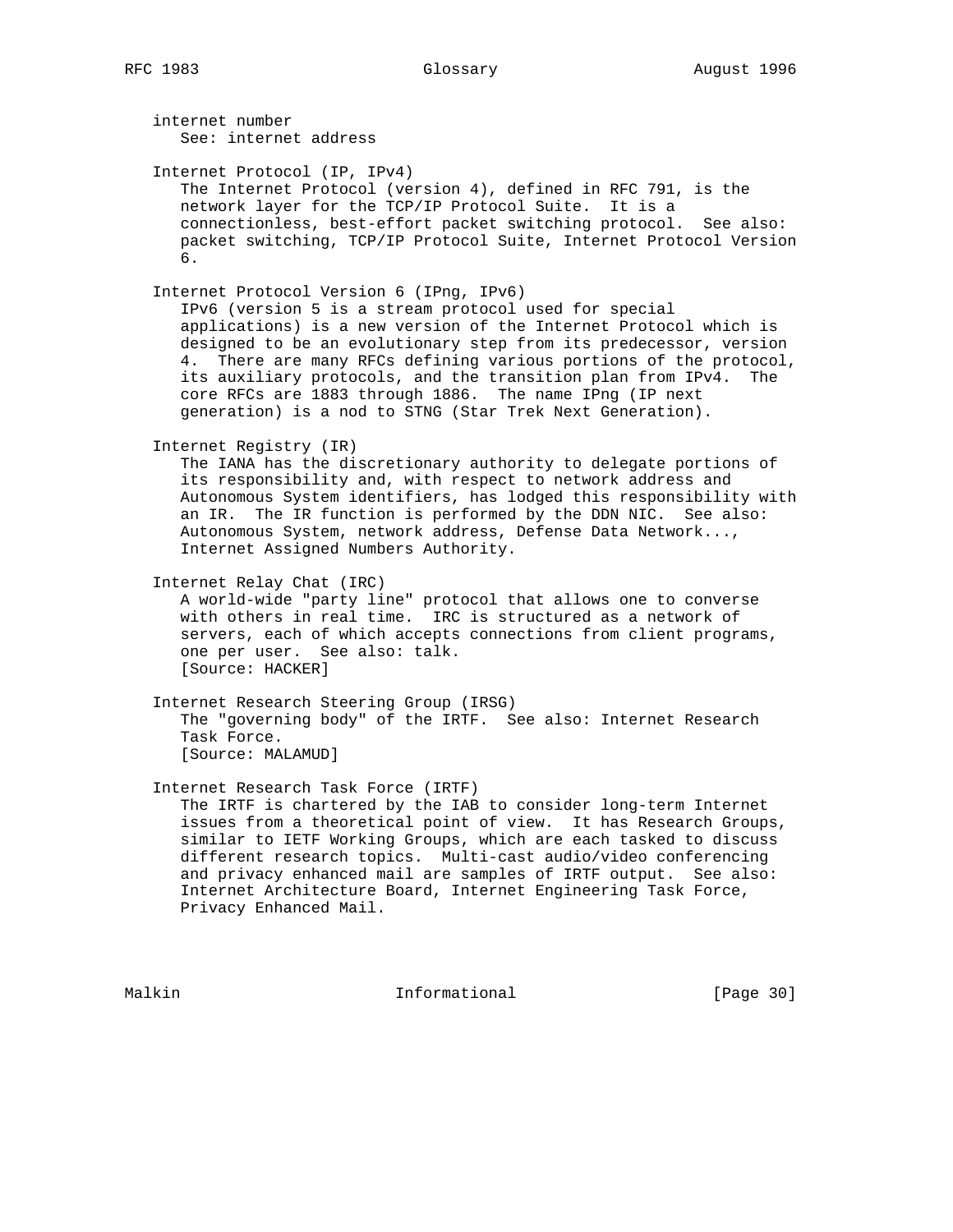# Internet Society (ISOC)

 The Internet Society is a non-profit, professional membership organization which facilitates and supports the technical evolution of the Internet, stimulates interest in and educates the scientific and academic communities, industry and the public about the technology, uses and applications of the Internet, and promotes the development of new applications for the system. The Society provides a forum for discussion and collaboration in the operation and use of the global Internet infrastructure. The Internet Society publishes a quarterly newsletter, the Internet Society News, and holds an annual conference, INET. The development of Internet technical standards takes place under the auspices of the Internet Society with substantial support from the Corporation for National Research Initiatives under a cooperative agreement with the US Federal Government. [Source: V. Cerf]

# Internetwork Packet eXchange (IPX)

 Novell's protocol used by Netware. A router with IPX routing can interconnect LANs so that Novell Netware clients and servers can communicate. See also: Local Area Network.

# InterNIC

 A five year project, partially supported by the National Science Foundation, to provide network information services to the networking community. The InterNIC began operations in April of 1993 and is now a collaborative project of two organizations: AT&T, which provides Directory and Database Services from South Plainsfield, NJ; and Network Solutions, Inc., which provides Registration Services from their headquarters in Herndon, VA. Services are provided via the Internet, and by telephone, FAX, and hardcopy.

### interoperability

 The ability of software and hardware on multiple machines from multiple vendors to communicate meaningfully.

IP (IPv4)

See: Internet Protocol

IPng (IPv6)

See: Internet Protocol Version 6

### IP address

 The 32-bit address defined by the Internet Protocol in RFC 791. It is usually represented in dotted decimal notation. See also: dot address, internet address, Internet Protocol, network address, subnet address, host address.

Malkin **Informational Informational** [Page 31]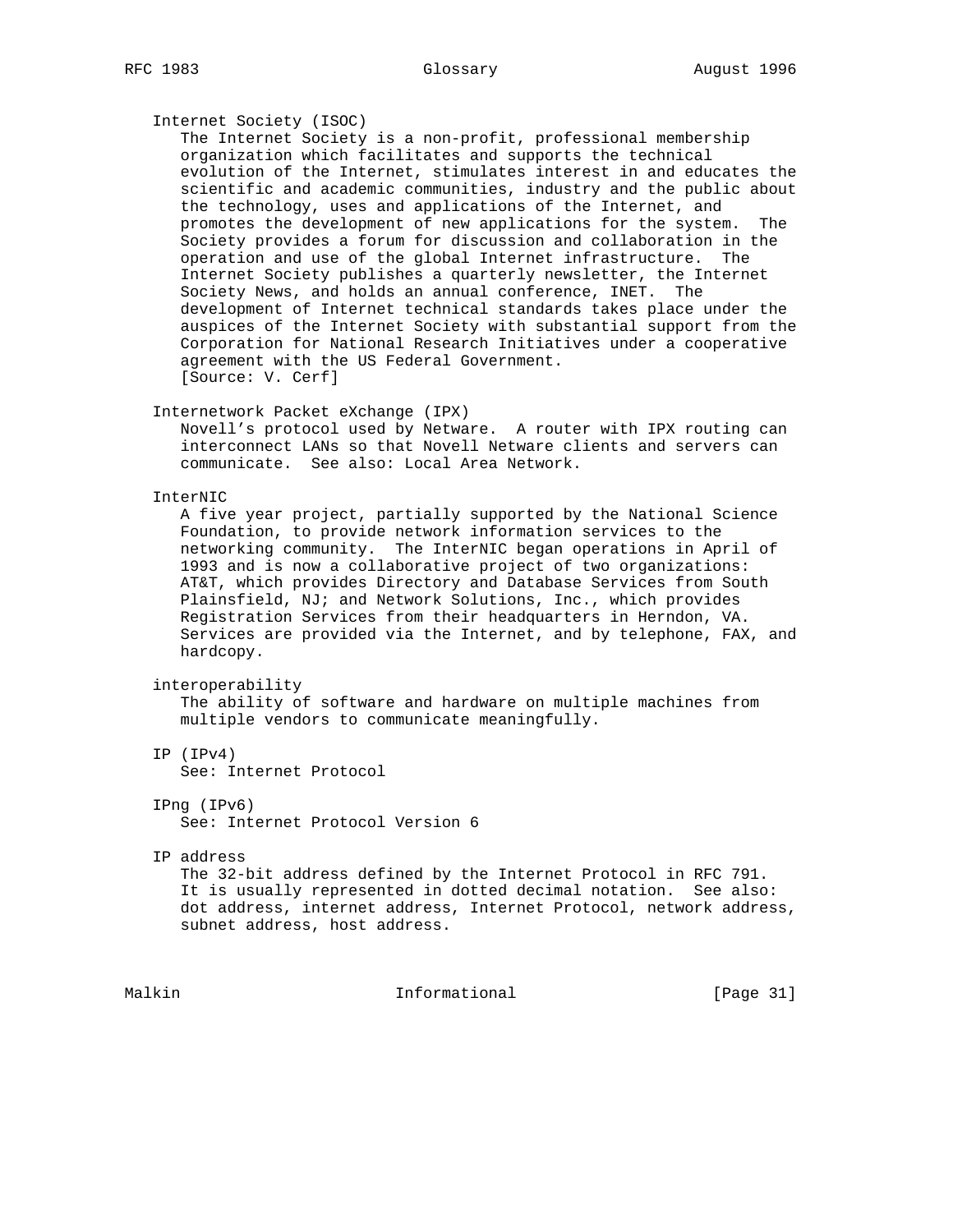IP datagram See: datagram IPX See: Internetwork Packet eXchange IR See: Internet Registry IRC See: Internet Relay Chat IRSG See: Internet Research Steering Group IRTF See: Internet Research Task Force IS See: Intermediate System IS-IS See: Intermediate System-Intermediate System ISDN See: Integrated Services Digital Network ISO See: International Organization for Standardization ISO Development Environment (ISODE) Software that allows OSI services to use a TCP/IP network. Pronounced eye-so-dee-eee. See also: Open Systems Interconnection, TCP/IP Protocol Suite. ISOC See: Internet Society ISODE See: ISO Development Environment ITU See: International Telecommunications Union - Telecommunications Standards Sector ITU-TSS See: International Telecommunications Union

Malkin **Informational Informational** [Page 32]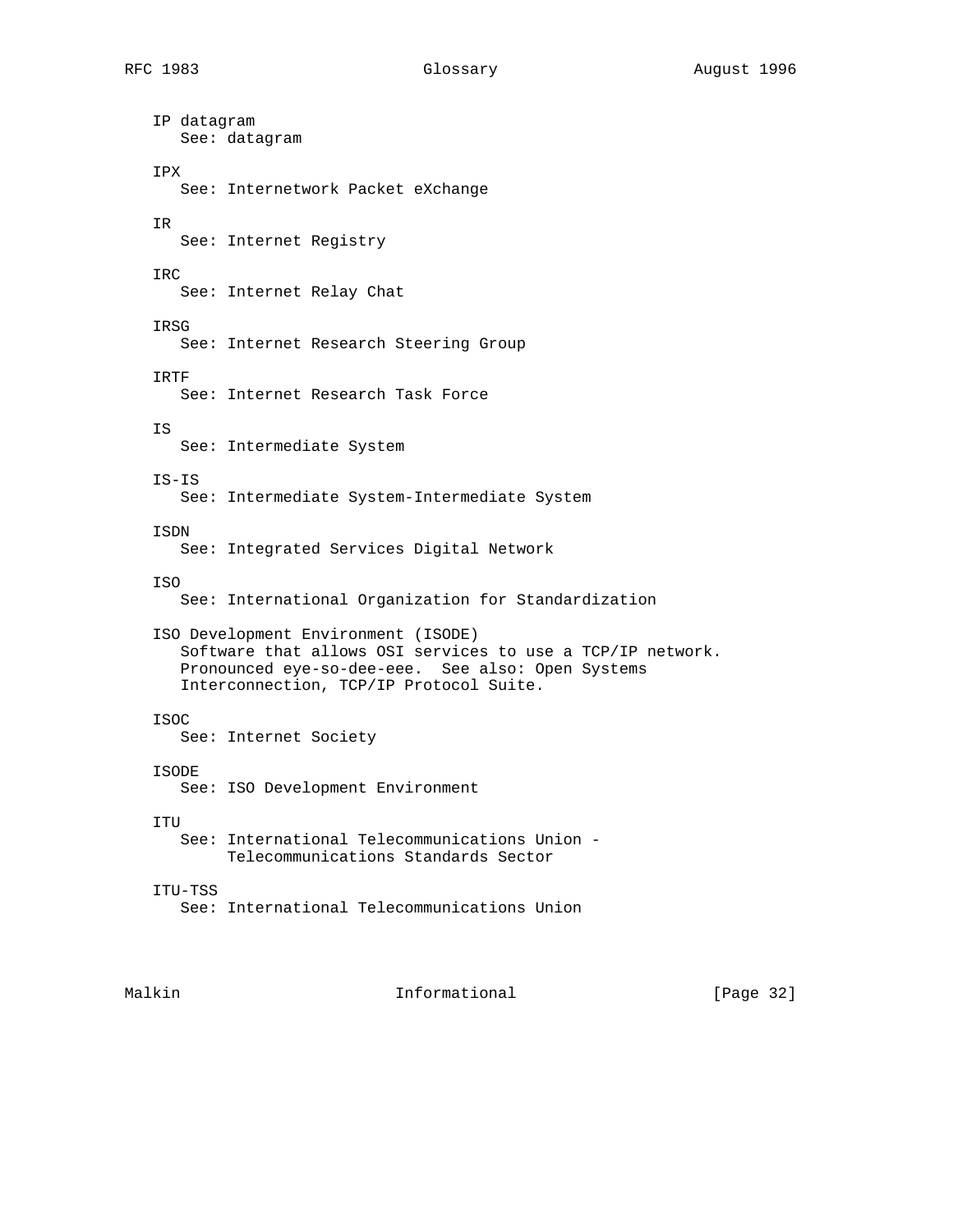# JKREY

Joyce K. Reynolds

# KA9Q

 A popular implementation of TCP/IP and associated protocols for amateur packet radio systems. See also: TCP/IP Protocol Suite. [Source: RFC1208]

#### Kerberos

 Kerberos is the security system of MIT's Project Athena. It is based on symmetric key cryptography. See also: encryption.

### Kermit

 A popular file transfer protocol developed by Columbia University. Because Kermit runs in most operating environments, it provides an easy method of file transfer. Kermit is NOT the same as FTP. See also: File Transfer Protocol [Source: MALAMUD]

#### Knowbot

 A "Knowledge Robot" is a program which seeks out information based on specified criteria. "Knowbot," as trademarked by CNRI, refers specifically to the search engine for Knowbot Information Services. See also: Corporation for National Research Initiatives, X.500, white pages, whois, netfind.

Knowbot Information Services

 An experimental directory service. See also: white pages, whois, X.500.

LAN

See: Local Area Network

### layer

 Communication networks for computers may be organized as a set of more or less independent protocols, each in a different layer (also called level). The lowest layer governs direct host-to-host communication between the hardware at different hosts; the highest consists of user applications. Each layer builds on the layer beneath it. For each layer, programs at different hosts use protocols appropriate to the layer to communicate with each other. TCP/IP has five layers of protocols; OSI has seven. The advantages of different layers of protocols is that the methods of passing information from one layer to another are specified clearly as part of the protocol suite, and changes within a protocol layer are prevented from affecting the other layers. This greatly simplifies the task of designing and maintaining communication programs. See also: Open Systems Interconnection,

Malkin **Informational Informational** [Page 33]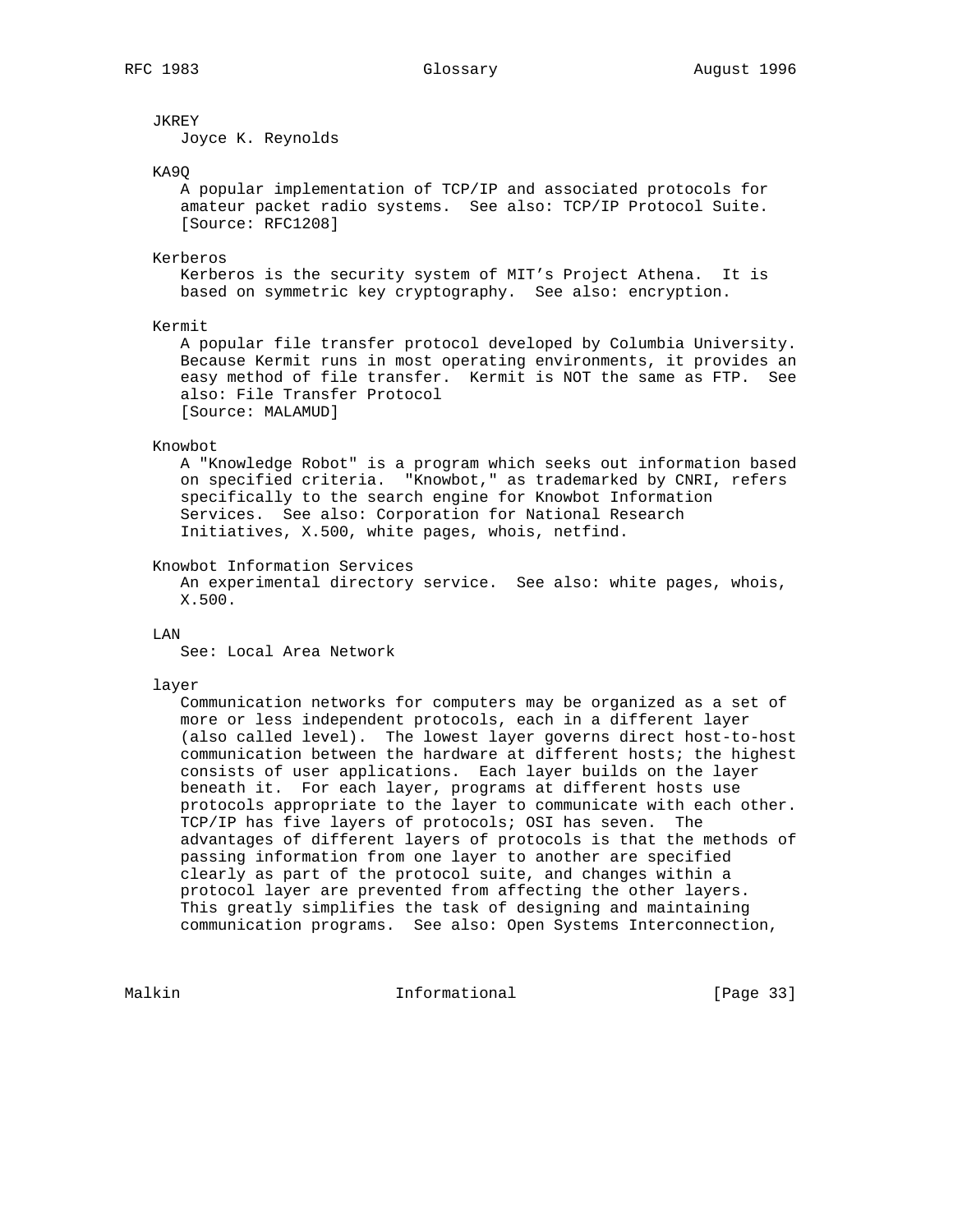TCP/IP Protocol Suite.

# LDAP

See: Lightweight Directory Access Protocol

Lightweight Directory Access Protocol

 This protocol provides access for management and browser applications that provide read/write interactive access to the X.500 Directory. See also: X.500.

#### link

 A pointer which may be used to retreive the file or data to which the pointer points.

#### list server

 An automated mailing list distribution system. List servers handle the administrivia of mailing list maintenance, such as the adding and deleting of list members.

little-endian

 A format for storage or transmission of binary data in which the least significant byte (bit) comes first. See also: big-endian. [Source: RFC1208]

# $T.T.C$

See: Logical Link Control

#### Local Area Network (LAN)

 A data network intended to serve an area of only a few square kilometers or less. Because the network is known to cover only a small area, optimizations can be made in the network signal protocols that permit data rates up to 100Mb/s. See also: Ethernet, Fiber Distributed Data Interface, token ring, Metropolitan Area Network, Wide Area Network. [Source: NNSC]

Logical Link Control (LLC)

 The upper portion of the datalink layer, as defined in IEEE 802.2. The LLC sublayer presents a uniform interface to the user of the datalink service, usually the network layer. Beneath the LLC sublayer is the MAC sublayer. See also: 802.x, layer, Media Access Control.

# Lurking

 No active participation on the part of a subscriber to an mailing list or USENET newsgroup. A person who is lurking is just listening to the discussion. Lurking is encouraged for beginners who need to get up to speed on the history of the group. See

Malkin **Informational Informational** [Page 34]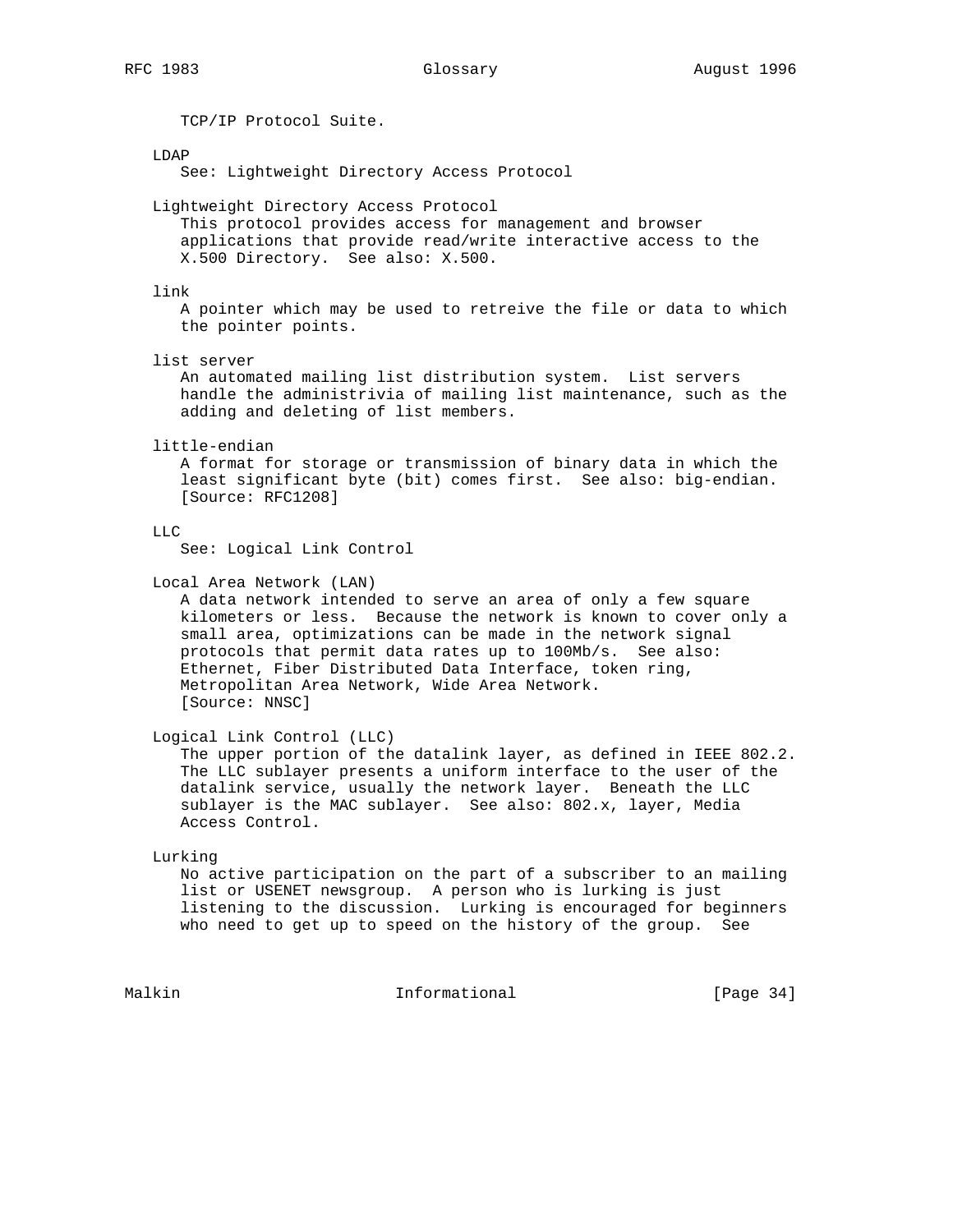also: Electronic Mail, mailing list, Usenet. [Source: LAQUEY]

## Lycos

 Lycos, Inc. is a new venture formed in late June 1995, to develop and market the Lycos technology originally developed under the direction of Dr. Michael ("Fuzzy") Mauldin at Carnegie Mellon University. The part of Lycos you see when you do a search is the search engine. "Lycos" comes from Lycosidae, a cosmopolitan family of relatively large active ground spiders (Wolf Spiders) that catch their prey by pursuit, rather than in a web. [Source: Lycos's FAQ]

#### MAC

See: Media Access Control

MAC address

 The hardware address of a device connected to a shared media. See also: Media Access Control, Ethernet, token ring. [Source: MALAMUD]

mail bridge

 A mail gateway that forwards electronic mail between two or more networks while ensuring that the messages it forwards meet certain administrative criteria. A mail bridge is simply a specialized form of mail gateway that enforces an administrative policy with regard to what mail it forwards. See also: Electronic Mail, mail gateway.

[Source: NNSC]

#### Mail Exchange Record (MX Record)

 A DNS resource record type indicating which host can handle mail for a particular domain. See also: Domain Name System, Electronic Mail.

[Source: MALAMUD]

mail exploder

 Part of an electronic mail delivery system which allows a message to be delivered to a list of addresses. Mail exploders are used to implement mailing lists. Users send messages to a single address and the mail exploder takes care of delivery to the individual mailboxes in the list. See also: Electronic Mail, email address, mailing list. [Source: RFC1208]

Malkin **Informational Informational** [Page 35]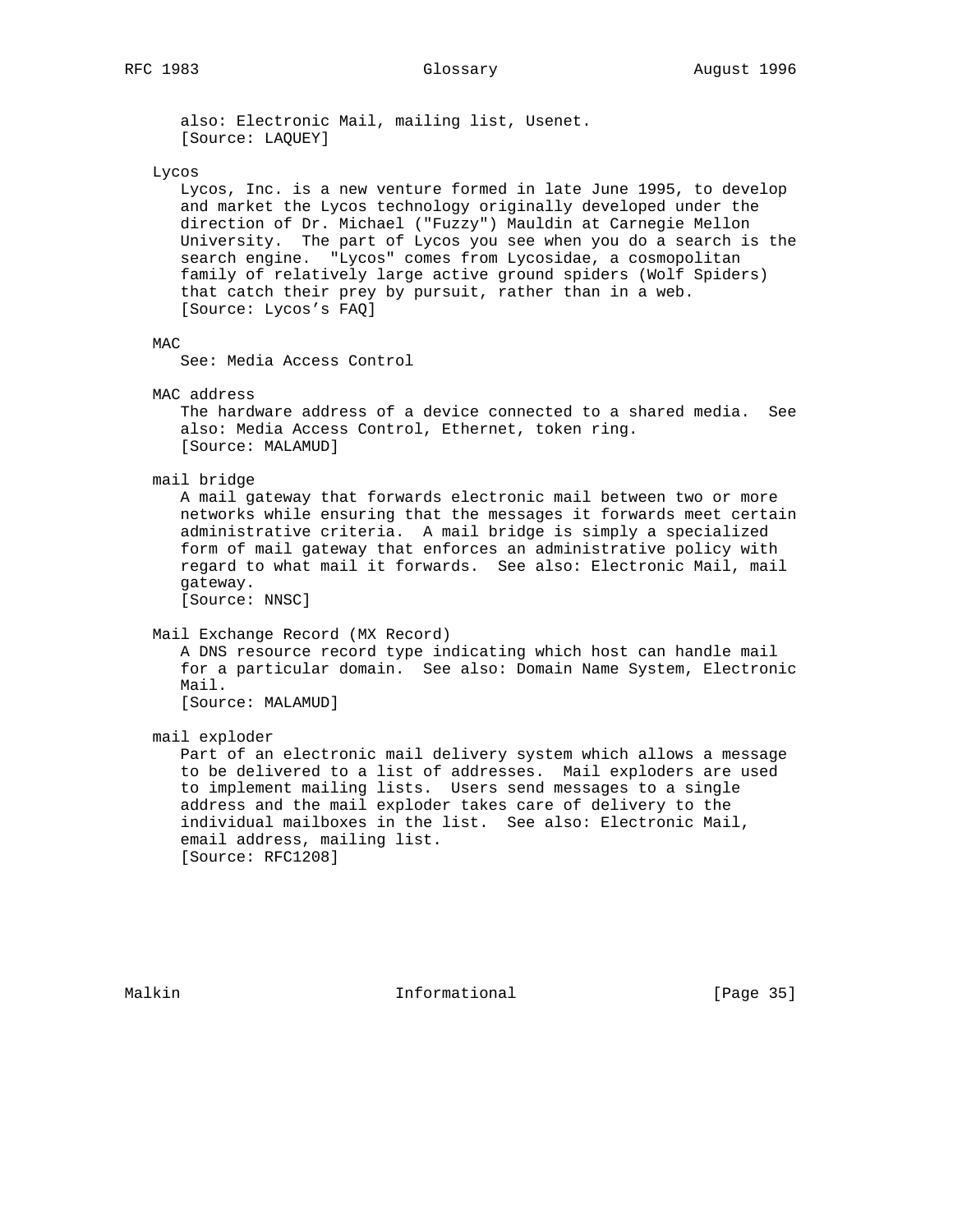# mail gateway

 A machine that connects two or more electronic mail systems (including dissimilar mail systems) and transfers messages between them. Sometimes the mapping and translation can be quite complex, and it generally requires a store-and-forward scheme whereby the message is received from one system completely before it is transmitted to the next system, after suitable translations. See also: Electronic Mail.

[Source: RFC1208]

# mail path

 A series of machine names used to direct electronic mail from one user to another. This system of email addressing has been used primarily in UUCP networks which are trying to eliminate its use altogether. See also: bang path, email address, UNIX-to-UNIX CoPy.

mail server

 A software program that distributes files or information in response to requests sent via email. Internet examples include Almanac and netlib. Mail servers have also been used in Bitnet to provide FTP-like services. See also: Bitnet, Electronic Mail, FTP.

[Source: NWNET]

# mailing list

 A list of email addresses, used by a mail exploder, to forward messages to groups of people. Generally, a mailing list is used to discuss certain set of topics, and different mailing lists discuss different topics. A mailing list may be moderated. This means that messages sent to the list are actually sent to a moderator who determines whether or not to send the messages on to everyone else. Requests to subscribe to, or leave, a mailing list should ALWAYS be sent to the list's "-request" address (e.g. ietf-request@cnri.reston.va.us for the IETF mailing list) or majordomo server. See also: Electronic Mail, mail exploder, email address, moderator, majordomo.

#### majordomo

 A program which handles mailing list maintenance (affectionately known as administrivia) such as adding and removing addresses from mailing lists. See also: email address, mailing list.

### MAN

See: Metropolitan Area Network

Malkin **Informational Informational** [Page 36]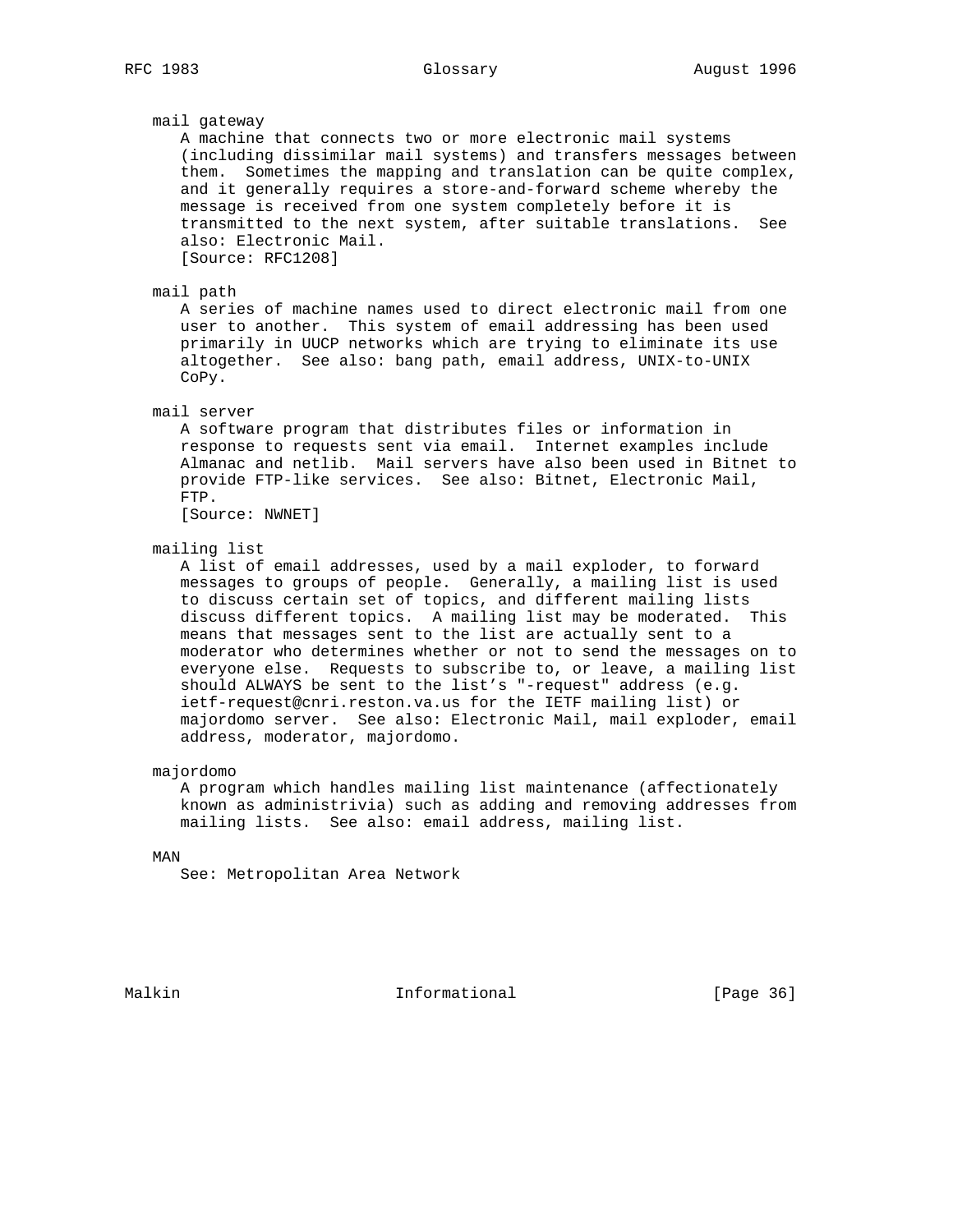Management Information Base (MIB) The set of parameters an SNMP management station can query or set in the SNMP agent of a network device (e.g. router). Standard, minimal MIBs have been defined, and vendors often have Private enterprise MIBs. In theory, any SNMP manager can talk to any SNMP agent with a properly defined MIB. See also: client-server model, Simple Network Management Protocol. [Source: BIG-LAN] Martian A humorous term applied to packets that turn up unexpectedly on the wrong network because of bogus routing entries. Also used as a name for a packet which has an altogether bogus (non-registered or ill-formed) internet address. [Source: RFC1208] Maximum Transmission Unit (MTU) The largest frame length which may be sent on a physical medium. See also: frame, fragment, fragmentation. mbone The Multicast Backbone is based on IP multicasting using class-D addresses. The mbone concept was adopted at the March 1992 IETF in San Diego, during which it was used to audiocast to 40 people throughout the world. At the following meeting, in Cambridge, the name mbone was adopted. Since then the audiocast has become full two-way audio/video conferencing using two video channels, four audio channels, and involving hundreds of remote users. See also: multicast, Internet Engineering Task Force. MD-2, MD-4, MD-5 See: Message Digest Media Access Control (MAC) The lower portion of the datalink layer. The MAC differs for various physical media. See also: MAC Address, Ethernet, Logical Link Control, token ring. Message Digest (MD-2, MD-4, MD-5) Message digests are algorithmic operations, generally performed on text, which produce a unique signature for that text. MD-2, described in RFC 1319; MD-4, described in RFC 1320; and MD-5, described in RFC 1321 all produce a 128-bit signature. They differ in their operating speed and resistance to crypto-analytic

 message switching See: packet switching

Malkin **Informational Informational** [Page 37]

attack. Generally, one must be traded off for the other.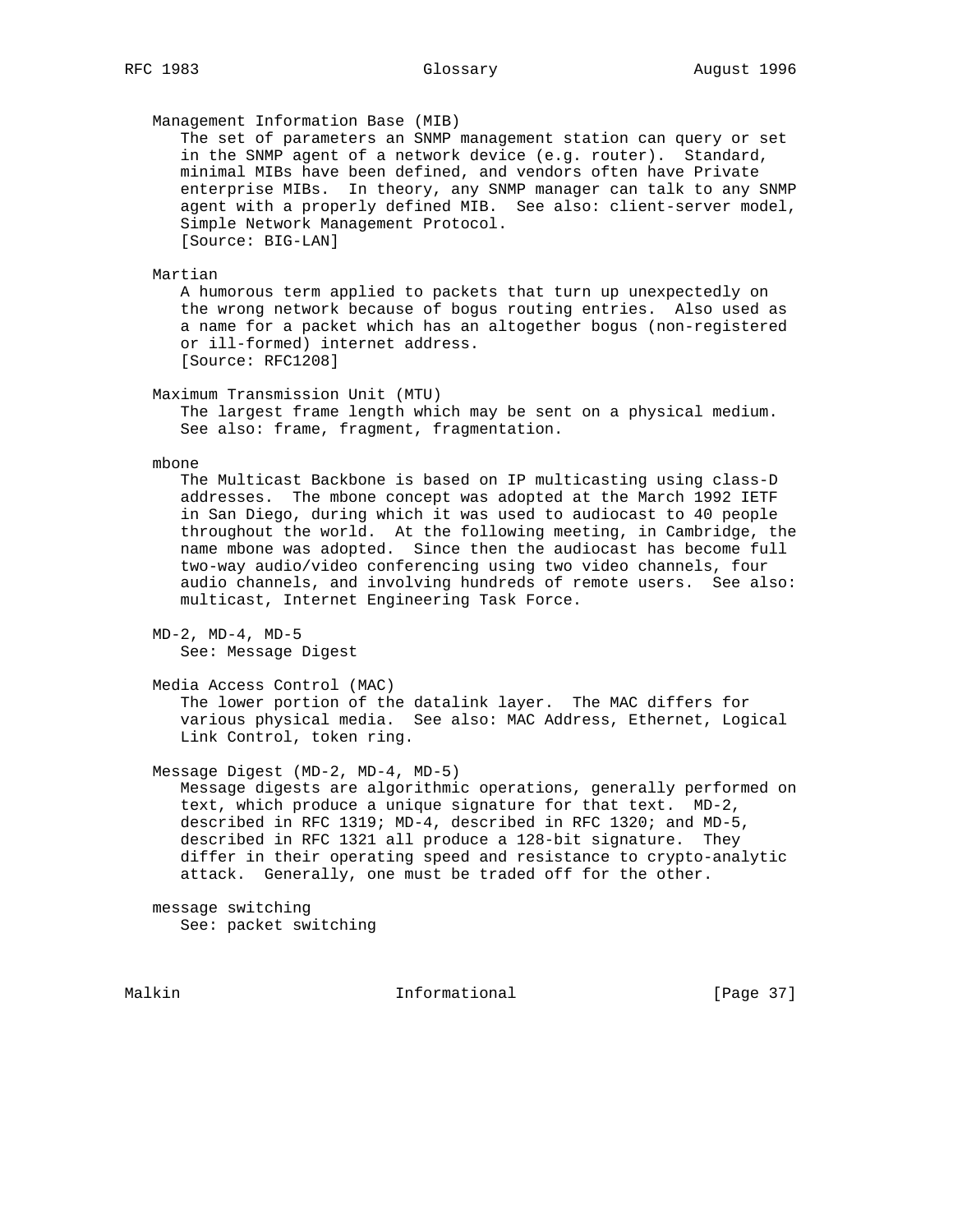Metropolitan Area Network (MAN) A data network intended to serve an area approximating that of a large city. Such networks are being implemented by innovative techniques, such as running fiber cables through subway tunnels. A popular example of a MAN is SMDS. See also: Local Area Network, Switched Multimegabit Data Service, Wide Area Network. [Source: NNSC] MIB See: Management Information Base Microcom Networking Protocol (MNP) A series of protocols built into most modems which error-check or compress data being transmitted over a phone line. mid-level network Mid-level networks (a.k.a. regionals) make up the second level of the Internet hierarchy. They are the transit networks which connect the stub networks to the backbone networks. See also: backbone, Internet, stub network, transit network. MTMF. See: Multipurpose Internet Mail Extensions MNP See: Microcom Networking Protocol moderator A person, or small group of people, who manage moderated mailing lists and newsgroups. Moderators are responsible for determining which email submissions are passed on to list. See also: Electronic Mail, mailing list, Usenet.

# MOSPF

Multicast Open Shortest-Path First. See: Open Shortest-Path First.

# MTU

See: Maximum Transmission Unit

# MUD

See: Multi-User Dungeon

#### multicast

 A packet with a special destination address which multiple nodes on the network may be willing to receive. See also: broadcast, unicast.

Malkin **Informational Informational** [Page 38]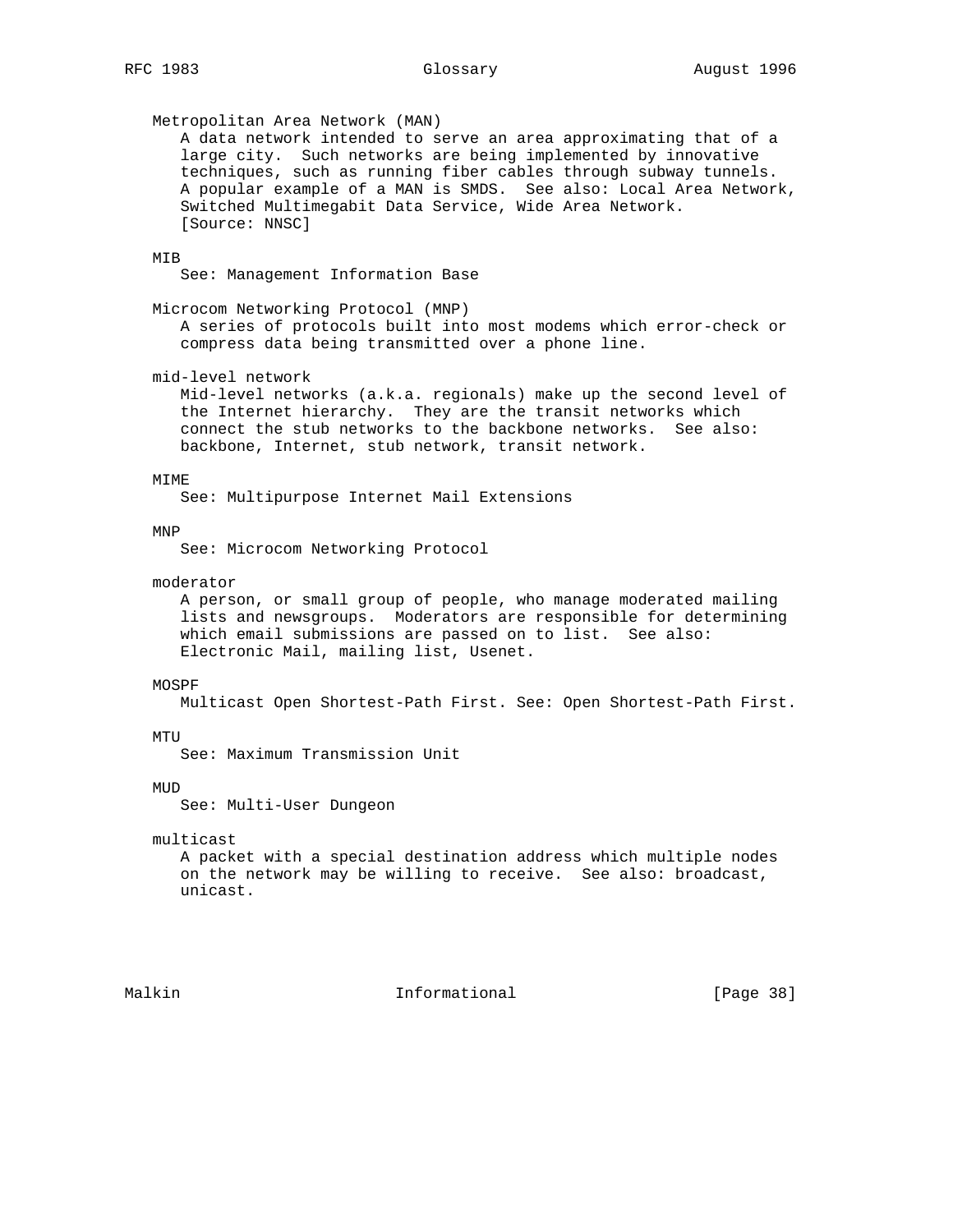multihomed host A host which has more than one connection to a network. The host may send and receive data over any of the links but will not route traffic for other nodes. See also: host, router. [Source: MALAMUD] Multipurpose Internet Mail Extensions (MIME) An extension to Internet email which provides the ability to transfer non-textual data, such as graphics, audio and fax. See also: Electronic Mail Multi-User Dungeon (MUD) Adventure, role playing games, or simulations played on the Internet. Devotees call them "text-based virtual reality adventures." The games can feature fantasy combat, booby traps and magic. Players interact in real time and can change the "world" in the game as they play it. Most MUDs are based on the Telnet protocol. See also: Telnet. [Source: LAQUEY] MX Record See: Mail Exchange Record NAK See: Negative Acknowledgment name resolution The process of mapping a name into its corresponding address. See also: Domain Name System. [Source: RFC1208] namespace A commonly distributed set of names in which all names are unique. [Source: MALAMUD] National Institute of Standards and Technology (NIST) United States governmental body that provides assistance in developing standards. Formerly the National Bureau of Standards. [Source: MALAMUD] National Research and Education Network (NREN) The NREN is the realization of an interconnected gigabit computer network devoted to Hign Performance Computing and Communications. See also: HPPC, IINREN. [Source: HPCC]

Malkin **Informational Informational** [Page 39]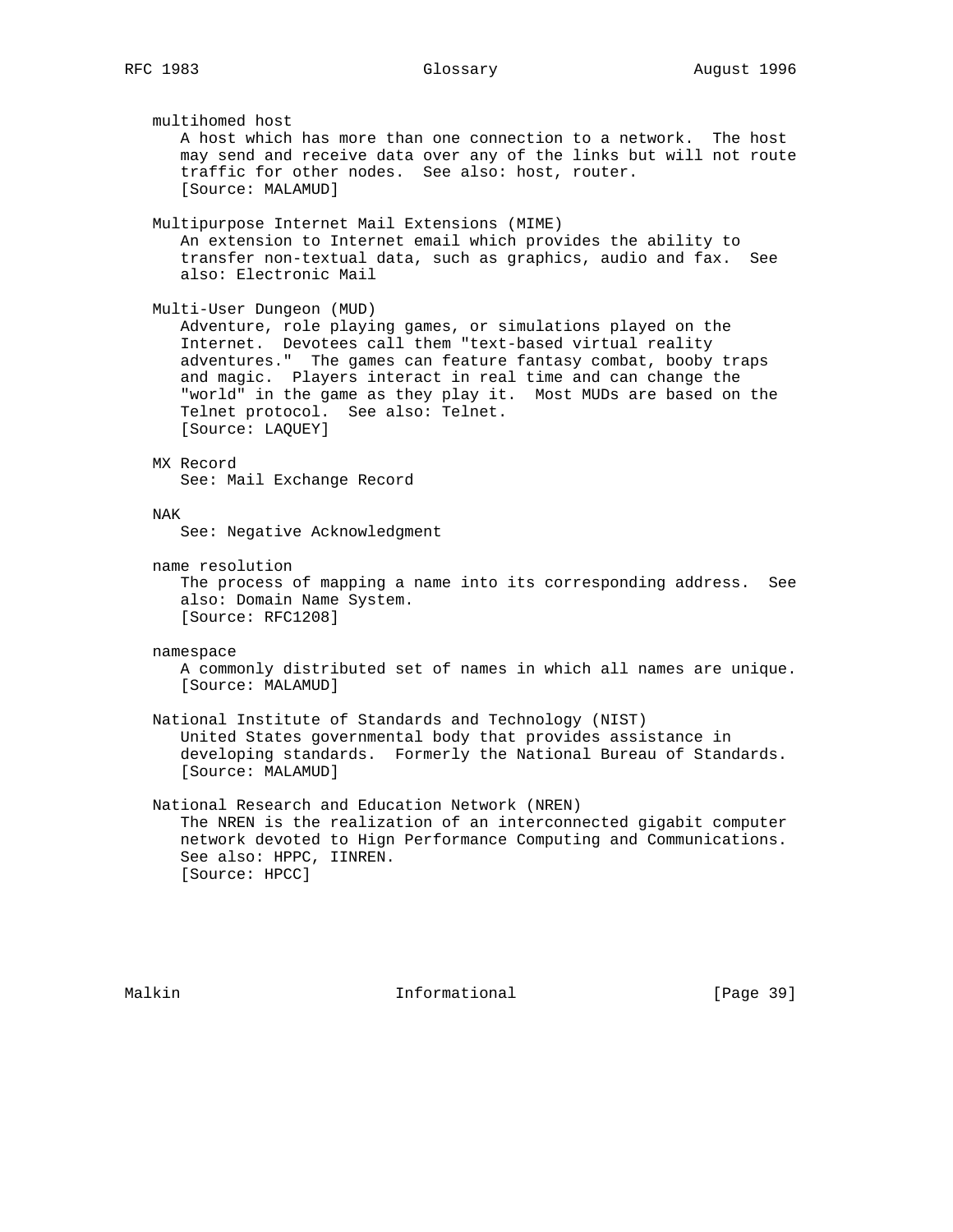# National Science Foundation (NSF)

 A U.S. government agency whose purpose is to promote the advancement of science. NSF funds science researchers, scientific projects, and infrastructure to improve the quality of scientific research. The NSFNET, funded by NSF, was once an essential part of academic and research communications. It was a highspeed, hierarchical "network of networks." At the highest level, it had a backbone network of nodes, interconnected with T3 (45Mbps) facilities which spaned the continental United States. Attached to that were mid-level networks, and attached to the mid-levels were campus and local networks. See also: backbone network, mid level network.

Negative Acknowledgment (NAK)

 Response to the receipt of either a corrupted or unnexpected packet of information. See also: Acknowledgement.

# netfind

 A research prototype to provide a simple Internet "white pages" user directory. Developed at the University of Colorado, Boulder, it tries to locate telephone and email information given a person's name and a rough description of where the person works. See also: Knowbot, whois, white pages, X.500. [Source: Ryan Moats]

#### netiquette

 A pun on "etiquette" referring to proper behavior on a network. RFC 1855 (FYI 28) contains a netiquette guide produced by the User Services area of the IETF. See also: Acceptable Use Policy, Internet Engineering Task Force.

### Netnews

See: Usenet

#### network

 A computer network is a data communications system which interconnects computer systems at various different sites. A network may be composed of any combination of LANs, MANs or WANs. See also: Local Area Network, Metropolitan Area Network, Wide Area Network, internet.

# network address

 The network portion of an IP address. For a class A network, the network address is the first byte of the IP address. For a class B network, the network address is the first two bytes of the IP address. For a class C network, the network address is the first three bytes of the IP address. In each case, the remainder is the host address. In the Internet, assigned network addresses are

Malkin **Informational Informational** [Page 40]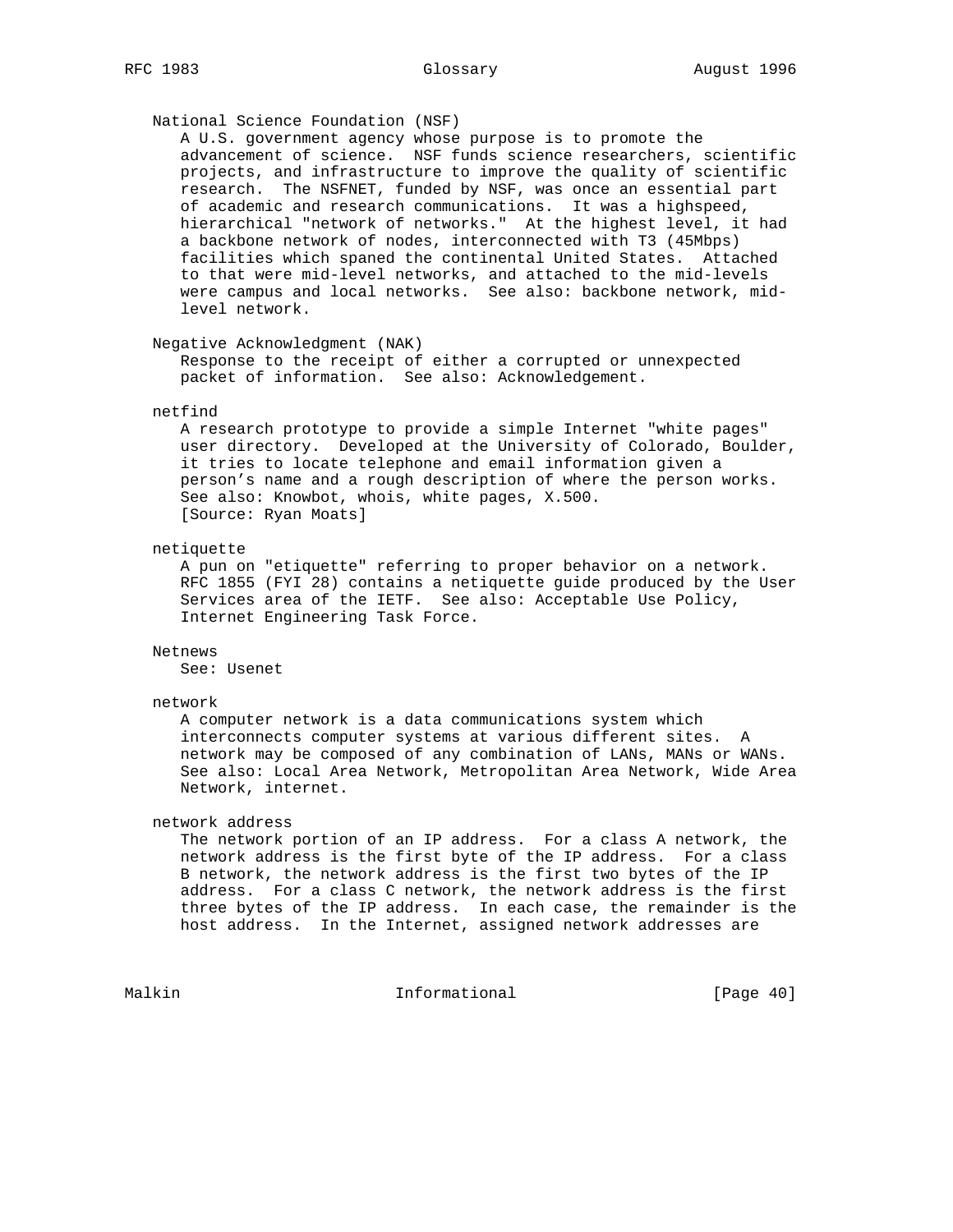globally unique. See also: Internet, IP address, subnet address, host address, Internet Registry. Network File System (NFS) A protocol developed by Sun Microsystems, and defined in RFC 1094 (RFC 1813 defines Version 3), which allows a computer system to access files over a network as if they were on its local disks. This protocol has been incorporated in products by more than two hundred companies, and is now a de facto Internet standard. [Source: NNSC] Network Information Center (NIC) A NIC provides information, assistance and services to network users. See also: Network Operations Center. Network Information Services (NIS) A set of services, generally provided by a NIC, to assist users in using the network. See also: Network Information Center. Network News Transfer Protocol (NNTP) A protocol, defined in RFC 977, for the distribution, inquiry, retrieval, and posting of news articles. See also: Usenet. network mask See: address mask network number See: network address Network Operations Center (NOC) A location from which the operation of a network or internet is monitored. Additionally, this center usually serves as a clearinghouse for connectivity problems and efforts to resolve those problems. See also: Network Information Center. [Source: NNSC] Network Time Protocol (NTP) A protocol that assures accurate local timekeeping with reference to radio and atomic clocks located on the Internet. This protocol is capable of synchronizing distributed clocks within milliseconds over long time periods. See also: Internet. [Source: NNSC] NFS See: Network File System NIC See: Network Information Center

Malkin **Informational Informational** [Page 41]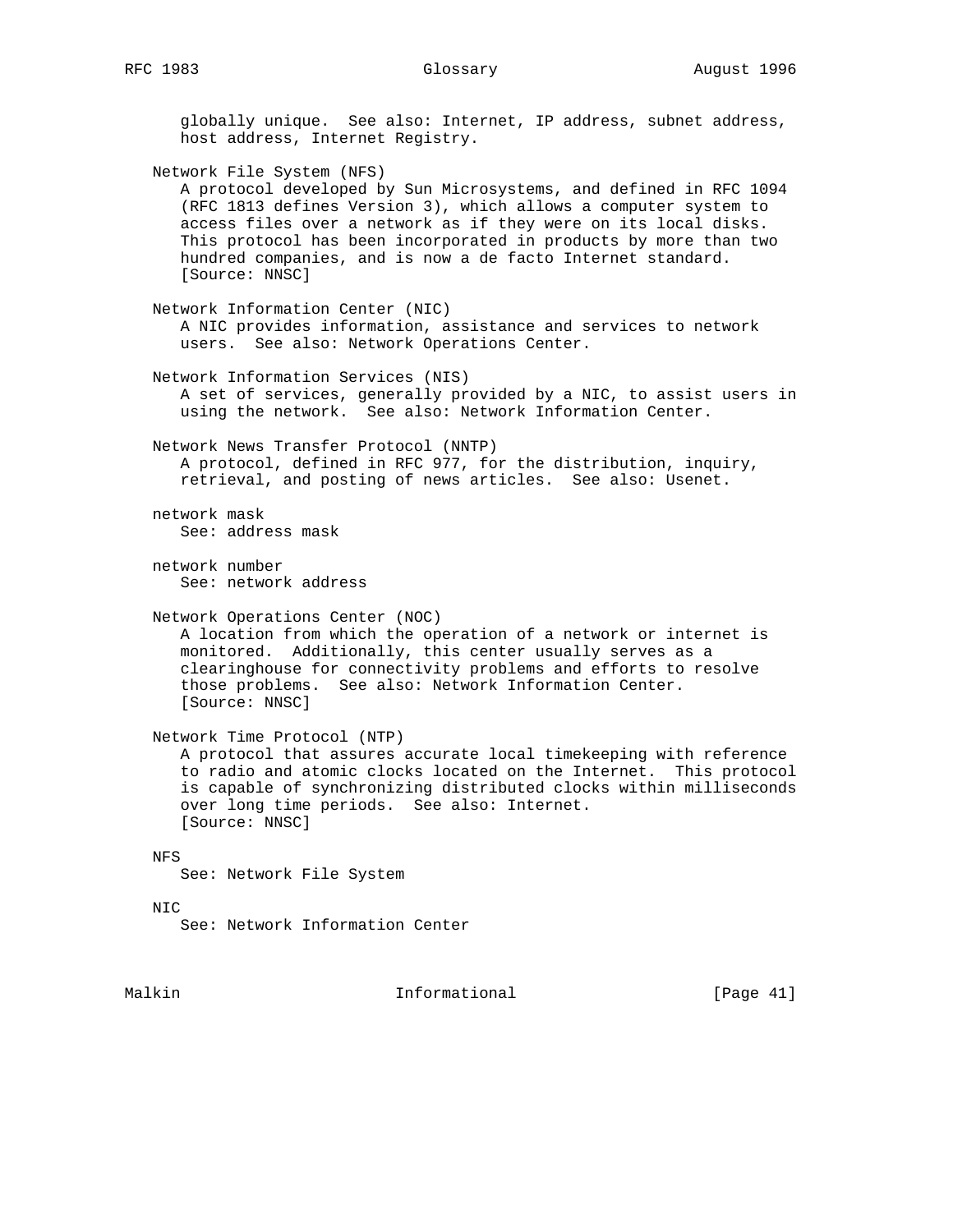NIC.DDN.MIL This is the domain name of the DDN NIC. See also: Defense Data Network, Domain Name System, Network Information Center. NIS See: Network Information Services NIST See: National Institute of Standards and Technology NNTP See: Network News Transfer Protocol NOC See: Network Operations Center Nodal Switching System (NSS) Main routing nodes in the NSFnet backbone. See also: backbone, National Science Foundation. [Source: MALAMUD] node An addressable device attached to a computer network. See also: host, router. NREN See: National Research and Education Network NSF See: National Science Foundation NSS See: Nodal Switching System NTP See: Network Time Protocol OCLC See: Online Computer Library Catalog octet An octet is 8 bits. This term is used in networking, rather than byte, because some systems have bytes that are not 8 bits long. Online Computer Library Catalog OCLC is a nonprofit membership organization offering computer based services to libraries, educational organizations, and their users. The OCLC library information network connects more than

Malkin **Informational Informational** [Page 42]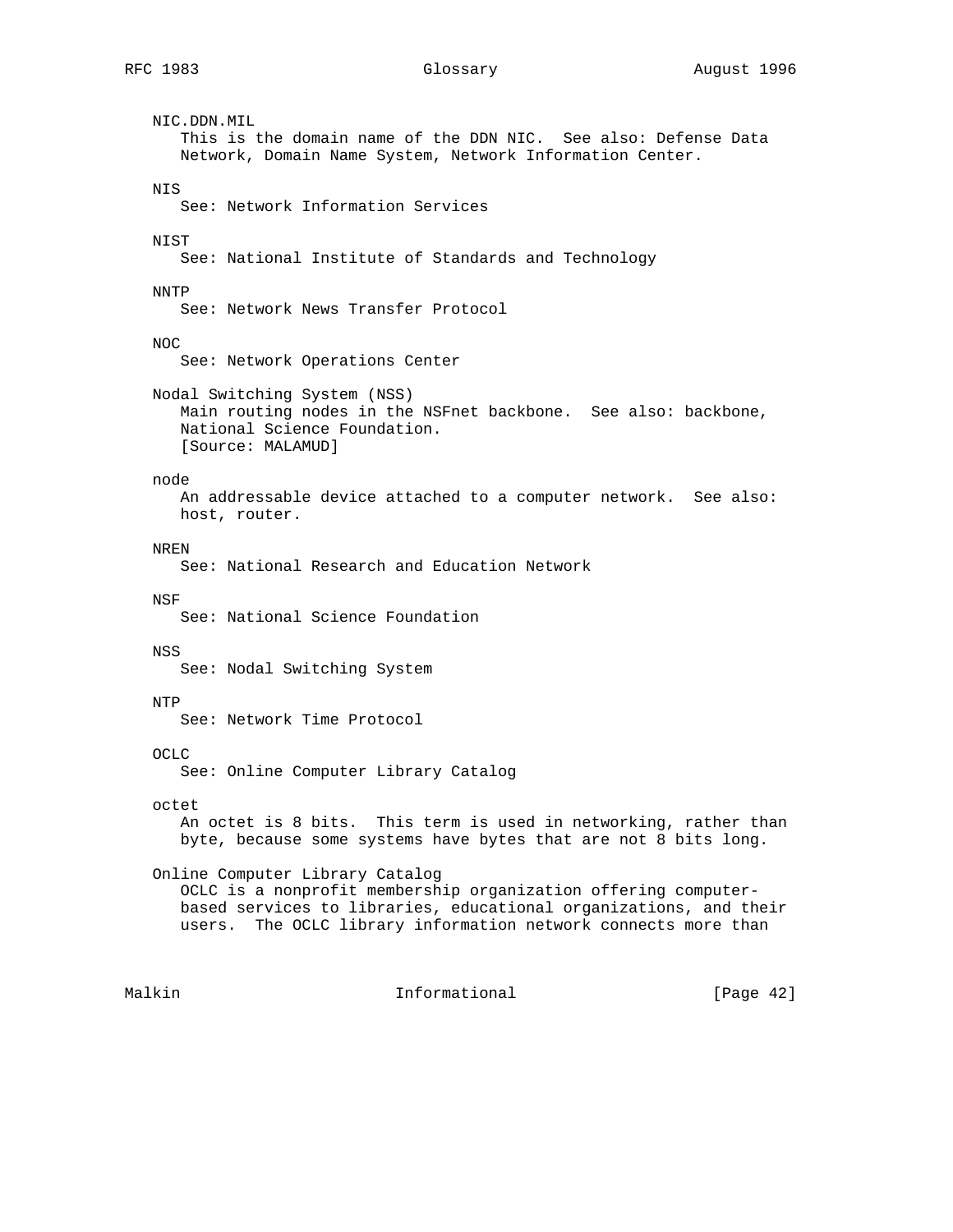10,000 libraries worldwide. Libraries use the OCLC System for cataloging, interlibrary loan, collection development, bibliographic verification, and reference searching. [Source: OCLC]

# Open Shortest-Path First (OSPF)

 A link state, as opposed to distance vector, routing protocol. It is an Internet standard IGP defined in RFCs 1583 and 1793. The multicast version, MOSPF, is defined in RFC 1584. See also: Interior Gateway Protocol, Routing Information Protocol.

Open Systems Interconnection (OSI)

 A suite of protocols, designed by ISO committees, to be the international standard computer network architecture. See also: International Organization for Standardization.

OSI

See: Open Systems Interconnection

OSI Reference Model

 A seven-layer structure designed to describe computer network architectures and the way that data passes through them. This model was developed by the ISO in 1978 to clearly define the interfaces in multivendor networks, and to provide users of those networks with conceptual guidelines in the construction of such networks. See also: International Organization for Standardization. [Source: NNSC]

### OSPF

See: Open Shortest-Path First

#### packet

 The unit of data sent across a network. "Packet" a generic term used to describe unit of data at all levels of the protocol stack, but it is most correctly used to describe application data units. See also: datagram, frame.

Packet InterNet Groper (PING)

 A program used to test reachability of destinations by sending them an ICMP echo request and waiting for a reply. The term is used as a verb: "Ping host X to see if it is up!" See also: Internet Control Message Protocol. [Source: RFC1208]

Malkin **Informational Informational** [Page 43]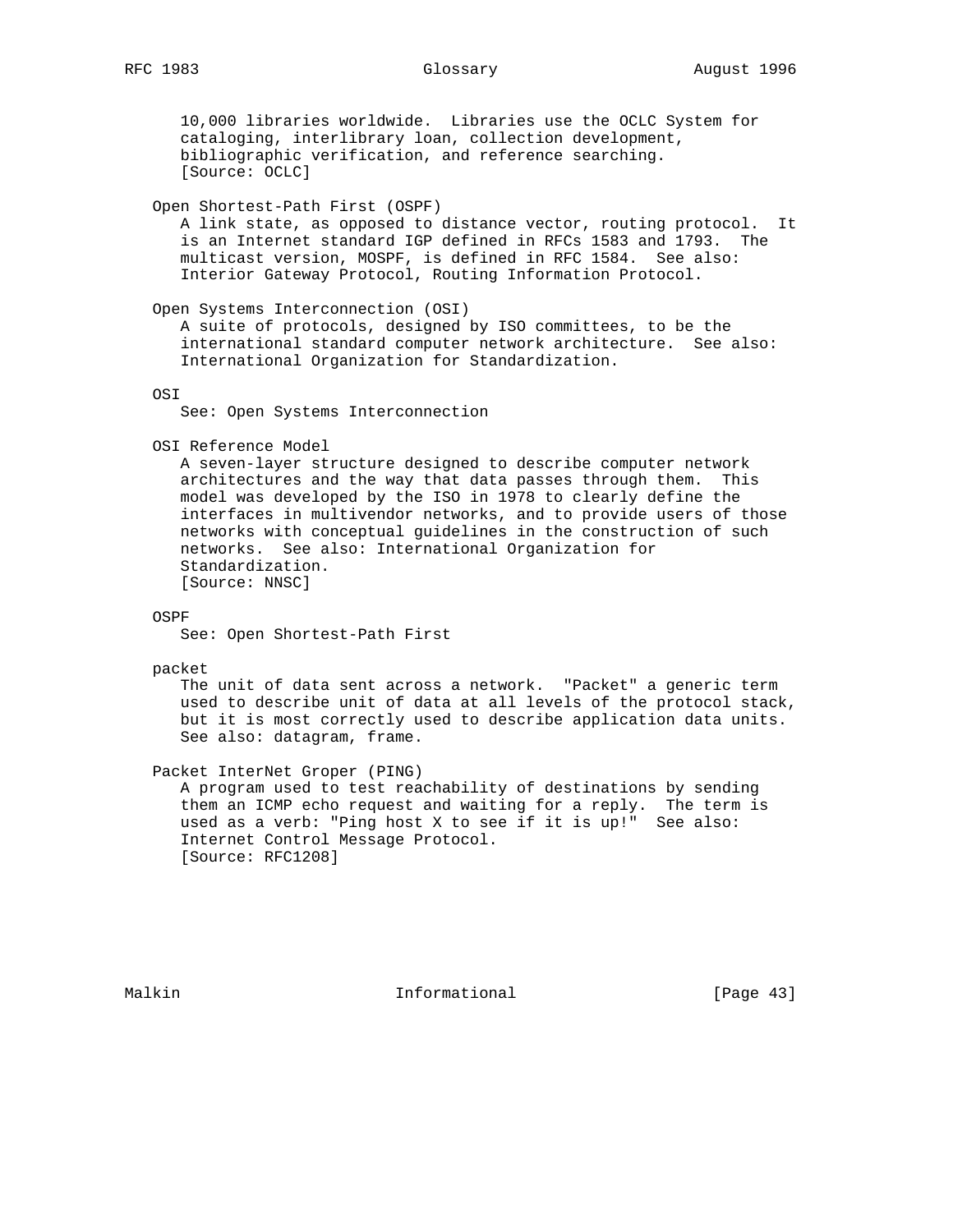Packet Switch Node (PSN) A dedicated computer whose purpose is to accept, route and forward packets in a packet switched network. See also: packet switching, router. [Source: NNSC] packet switching A communications paradigm in which packets (messages) are individually routed between hosts, with no previously established communication path. See also: circuit switching, connection oriented, connectionless. PD Public Domain PDU See: Protocol Data Unit PEM See: Privacy Enhanced Mail PGP See: Pretty Good Privacy PING See: Packet INternet Groper Point Of Presence (POP) A site where there exists a collection of telecommunications equipment, usually digital leased lines and multi-protocol routers. Point-to-Point Protocol (PPP) The Point-to-Point Protocol, defined in RFC 1661, provides a method for transmitting packets over serial point-to-point links. There are many other RFCs which define extensions to the basic protocol. See also: Serial Line IP. [Source: FYI4] POP See: Post Office Protocol and Point Of Presence port A port is a transport layer demultiplexing value. Each application has a unique port number associated with it. See also: Transmission Control Protocol, User Datagram Protocol.

Malkin **Informational Informational** [Page 44]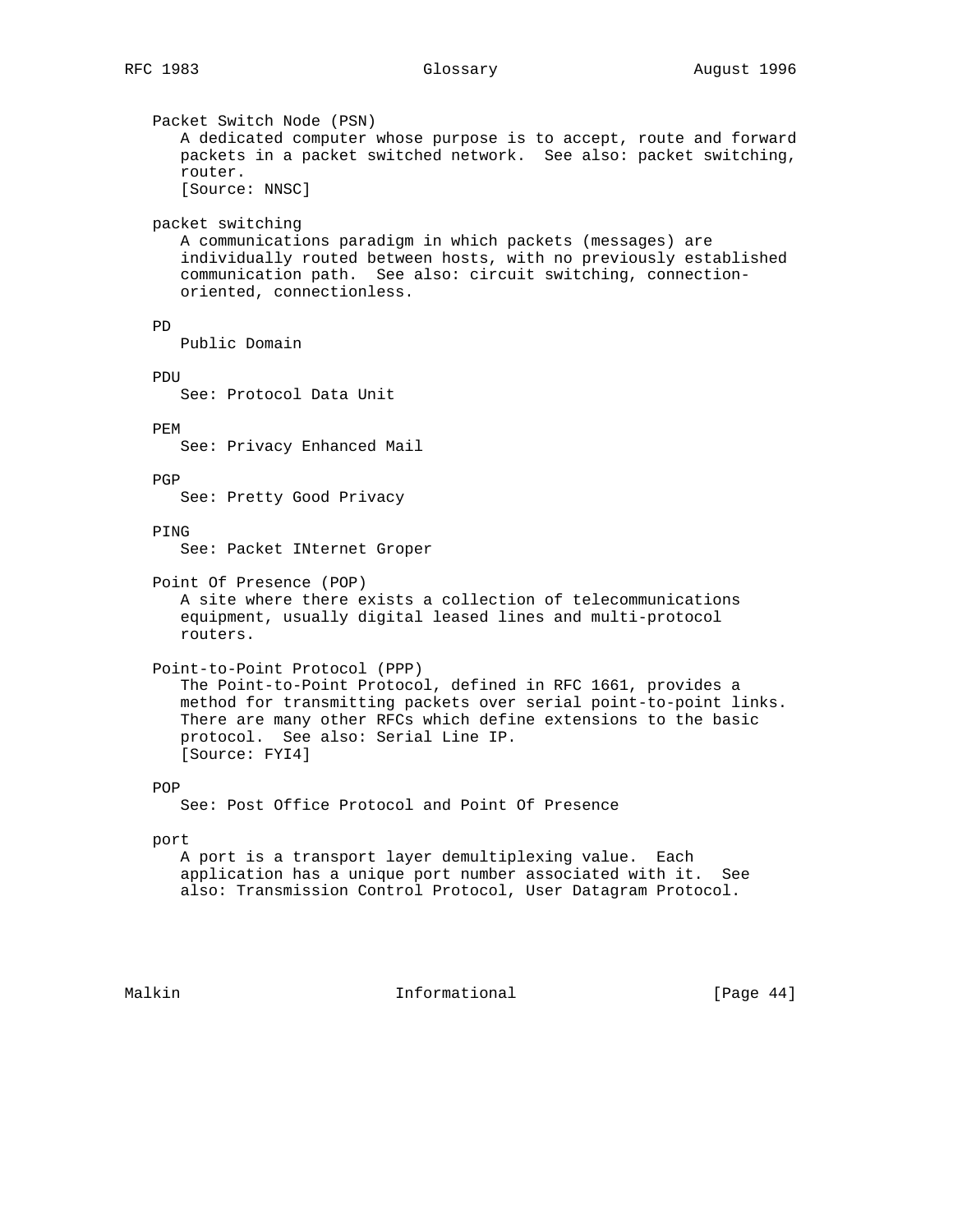Post Office Protocol (POP) A protocol designed to allow single user hosts to read electronic mail from a server. Version 3, the most recent and most widely used, is defined in RFC 1725. See also: Electronic Mail. Postal Telegraph and Telephone (PTT) Outside the USA, PTT refers to a telephone service provider, which is usually a monopoly, in a particular country. postmaster The person responsible for taking care of electronic mail problems, answering queries about users, and other related work at a site. See also: Electronic Mail. [Source: ZEN] PPP See: Point-to-Point Protocol Pretty Good Privacy (PGP) A program, developed by Phil Zimmerman, which cryptographically protects files and electronic mail from being read by others. It may also be used to digitally sign a document or message, thus authenticating the creator. See also: encryption, Data Encryption Standard, RSA. Privacy Enhanced Mail (PEM) Internet email which provides confidentiality, authentication and message integrity using various encryption methods. See also: Electronic Mail, encryption. Prospero A distributed filesystem which provides the user with the ability to create multiple views of a single collection of files distributed across the Internet. Prospero provides a file naming system, and file access is provided by existing access methods (e.g. anonymous FTP and NFS). The Prospero protocol is also used for communication between clients and servers in the archie system. See also: anonymous FTP, archie, archive site, Gopher, Network File System, Wide Area Information Servers. protocol A formal description of message formats and the rules two computers must follow to exchange those messages. Protocols can describe low-level details of machine-to-machine interfaces (e.g., the order in which bits and bytes are sent across a wire) or high-level exchanges between allocation programs (e.g., the way in which two programs transfer a file across the Internet). [Source: MALAMUD]

Malkin **Informational Informational** [Page 45]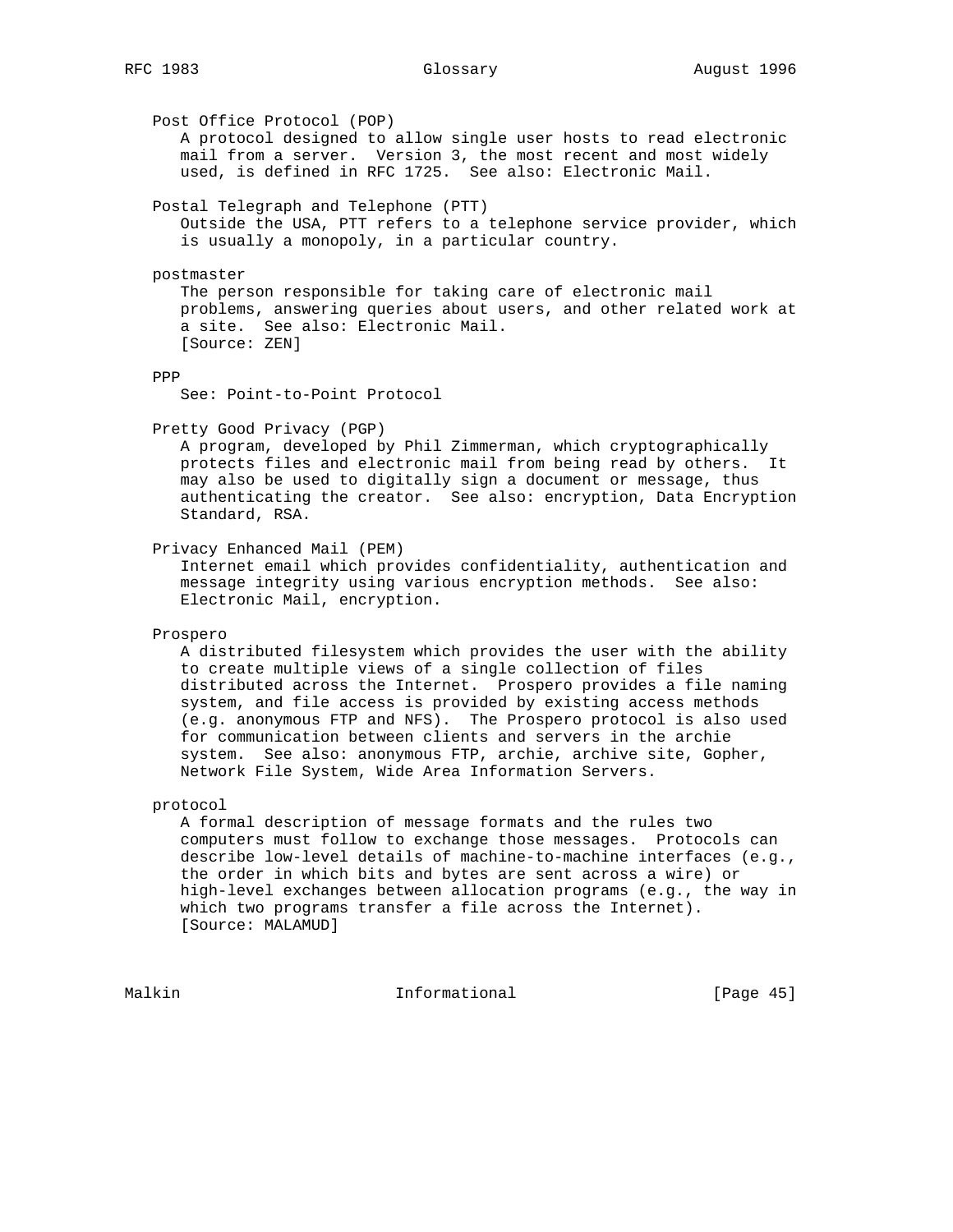protocol converter A device/program which translates between different protocols which serve similar functions (e.g. TCP and TP4). Protocol Data Unit (PDU) "PDU" is internationalstandardscomitteespeak for packet. See also: packet. protocol stack A layered set of protocols which work together to provide a set of network functions. See also: layer, protocol. proxy ARP The technique in which one machine, usually a router, answers ARP requests intended for another machine. By "faking" its identity, the router accepts responsibility for routing packets to the "real" destination. Proxy ARP allows a site to use a single IP address with two physical networks. Subnetting would normally be a better solution. See also: Address Resolution Protocol [Source: RFC1208] PSN See: Packet Switch Node. PTT See: Postal, Telegraph and Telephone queue A backup of packets awaiting processing. RARE Reseaux Associes pour la Recherche Europeenne. See: Trans- European Research and Education Networking Association. RARP See: Reverse Address Resolution Protocol RBOC Regional Bell Operating Company Read The F\*cking Manual (RTFM) This acronym is often used when someone asks a simple or common question. Read The Source Code (RTSC) This acronym is often used when a software developer asks a question about undocumented code.

Malkin **Informational** Informational [Page 46]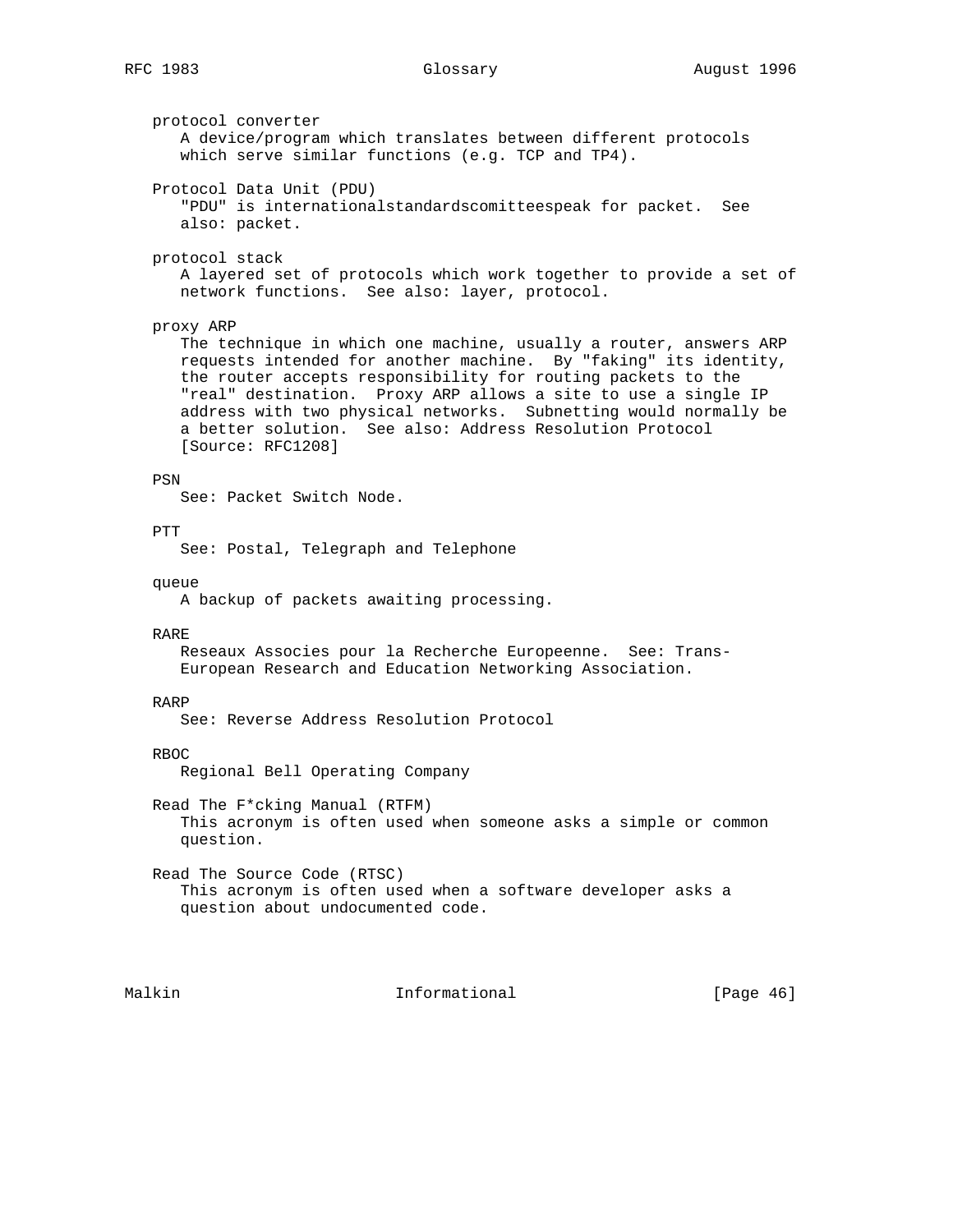reassembly The IP process in which a previously fragmented packet is reassembled before being passed to the transport layer. See also: fragmentation. recursive See: recursive regional See: mid-level network remote login Operating on a remote computer, using a protocol over a computer network, as though locally attached. See also: Telnet. Remote Procedure Call (RPC) An easy and popular paradigm for implementing the client-server model of distributed computing. In general, a request is sent to a remote system to execute a designated procedure, using arguments supplied, and the result returned to the caller. There are many variations and subtleties in various implementations, resulting in a variety of different (incompatible) RPC protocols. [Source: RFC1208] repeater A device which propagates electrical signals from one cable to another. See also: bridge, gateway, router. Request For Comments (RFC) The document series, begun in 1969, which describes the Internet suite of protocols and related experiments. Not all (in fact very few) RFCs describe Internet standards, but all Internet standards are written up as RFCs. The RFC series of documents is unusual in that the proposed protocols are forwarded by the Internet research and development community, acting on their own behalf, as opposed to the formally reviewed and standardized protocols that are promoted by organizations such as CCITT and ANSI. See also: BCP, FYI, STD. Reseaux IP Europeens (RIPE) A collaboration between European networks which use the TCP/IP protocol suite. Reverse Address Resolution Protocol (RARP) A protocol, defined in RFC 903, which provides the reverse function of ARP. RARP maps a hardware (MAC) address to an internet address. It is used primarily by diskless nodes when they first initialize to find their internet address. See also:

Malkin **Informational Informational** [Page 47]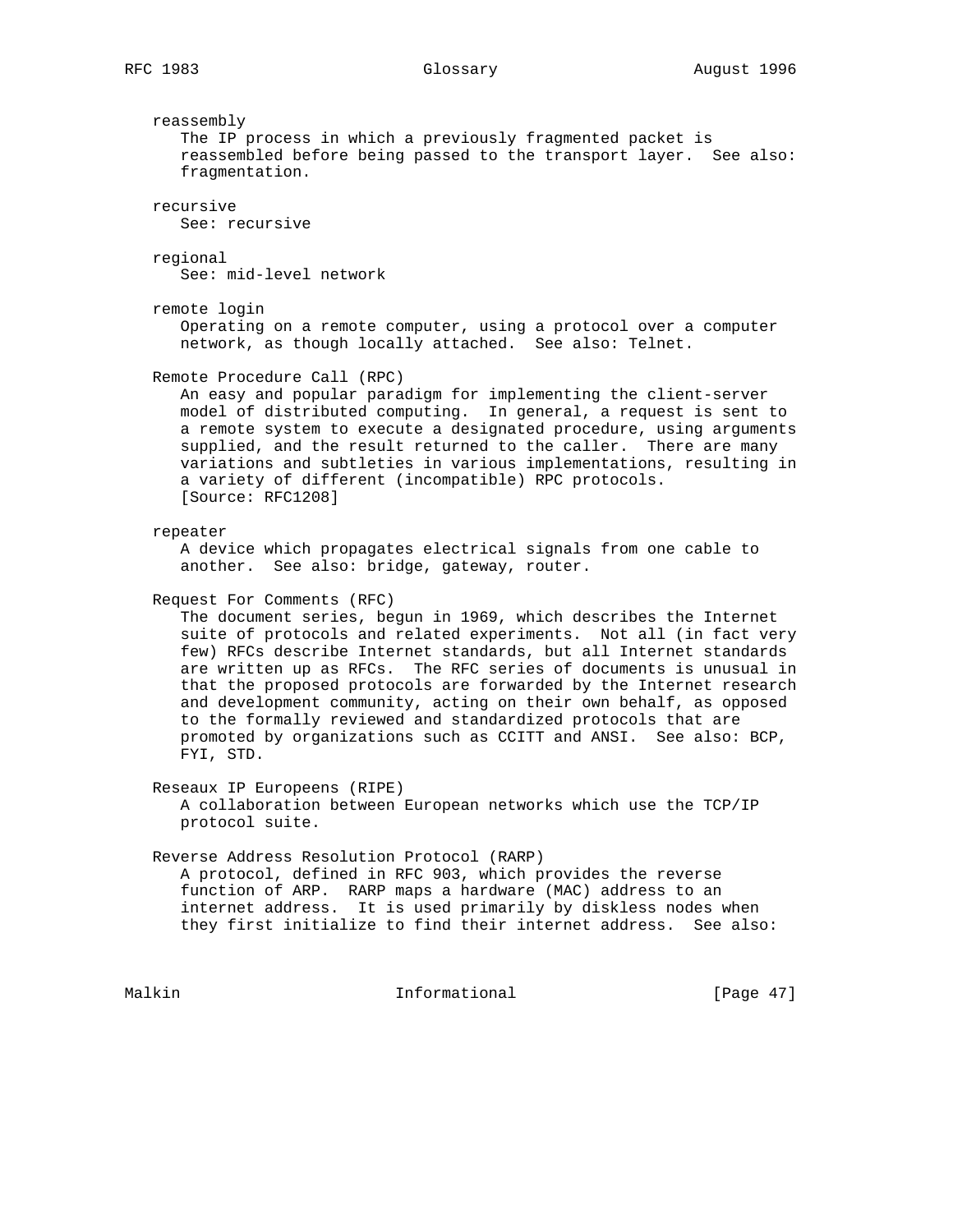Address Resolution Protocol, BOOTP, internet address, MAC address.

# RFC

See: Request For Comments

### RFC 822

 The Internet standard format for electronic mail message headers. Mail experts often refer to "822 messages." The name comes from RFC 822, which contains the specification. 822 format was previously known as 733 format. See also: Electronic Mail. [Source: COMER]

# RIP

See: Routing Information Protocol

# RIPE

See: Reseaux IP Europeenne

```
 Round-Trip Time (RTT)
```
 A measure of the current delay on a network. [Source: MALAMUD]

### route

 The path that network traffic takes from its source to its destination. Also, a possible path from a given host to another host or destination.

#### routed

 Route Daemon. A program which runs under 4.2BSD/4.3BSD UNIX systems (and derived operating systems) to propagate routes among machines on a local area network, using the RIP protocol. Pronounced "route-dee". See also: Routing Information Protocol, gated.

### router

 A device which forwards traffic between networks. The forwarding decision is based on network layer information and routing tables, often constructed by routing protocols. See also: bridge, gateway, Exterior Gateway Protocol, Interior Gateway Protocol.

### routing

 The process of selecting the correct interface and next hop for a packet being forwarded. See also: hop, router, Exterior Gateway Protocol, Interior Gateway Protocol.

#### routing domain

 A set of routers exchanging routing information within an administrative domain. See also: Administrative Domain, router.

Malkin **Informational Informational** [Page 48]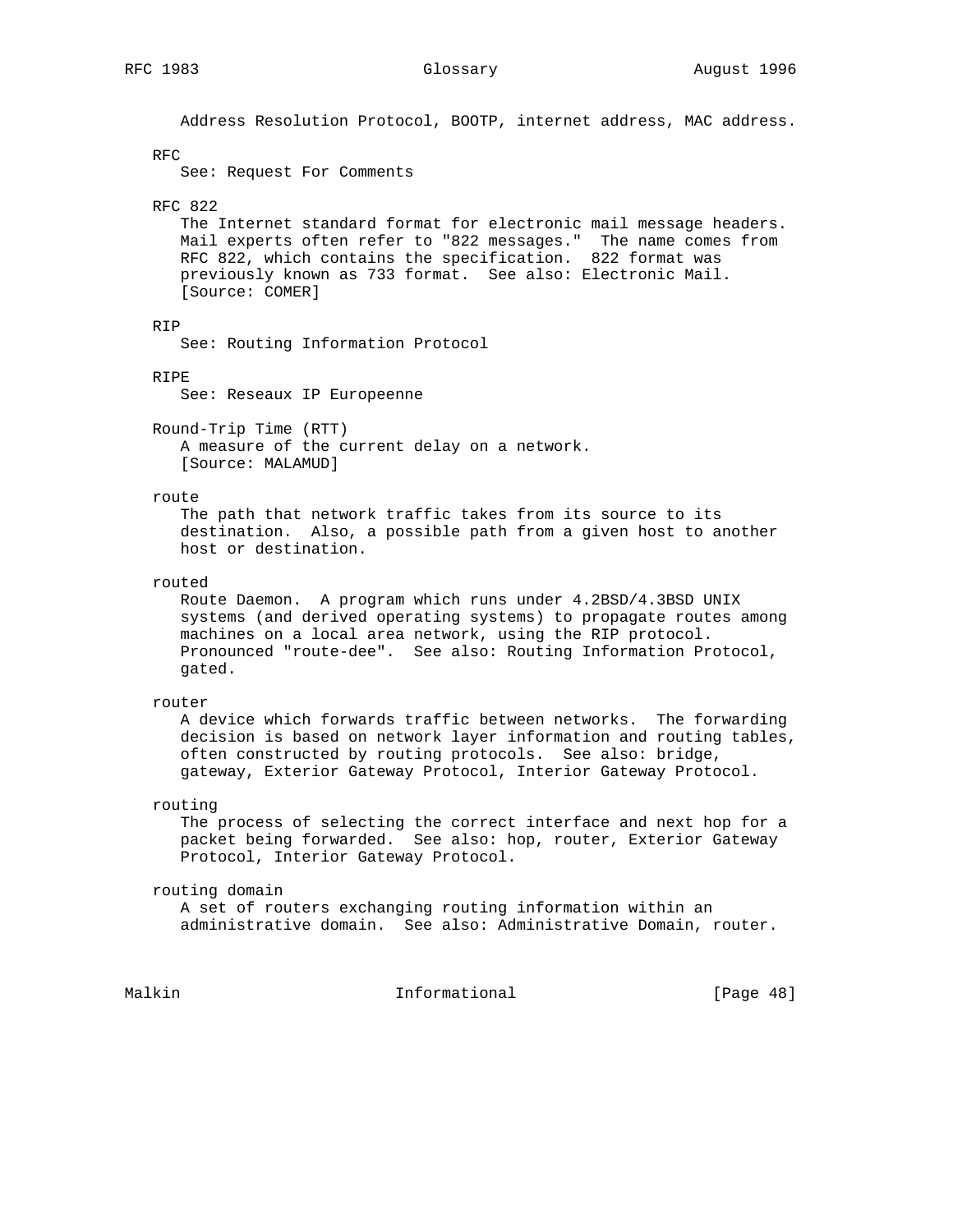Routing Information Protocol (RIP) A distance vector, as opposed to link state, routing protocol. It is an Internet standard IGP defined in RFC 1058. See also: Interior Gateway Protocol, Open Shortest-Path First. RPC See: Remote Procedure Call RSA A public-key cryptographic system which may be used for encryption and authentication. It was invented in 1977 and named for its inventors: Ron Rivest, Adi Shamir, and Leonard Adleman. See also: encryption, Data Encryption Standard, Pretty Good Privacy. RTFM See: Read The F\*cking Manual RTSC See: Read The Source Code RTT. See: Round-Trip Time SDH See: Synchronous Digital Hierarchy Serial Line IP (SLIP) A protocol used to run IP over serial lines, such as telephone circuits or RS-232 cables, interconnecting two systems. SLIP is defined in RFC 1055, but is not an Internet Standard. It is being replaced by PPP. See also: Point-to-Point Protocol. server A provider of resources (e.g. file servers and name servers). See also: client, Domain Name System, Network File System. SGML See: Standardized Generalized Markup Language SIG Special Interest Group signature The three or four line message at the bottom of a piece of email or a Usenet article which identifies the sender. Large signatures (over five lines) are generally frowned upon. See also: Electronic Mail, Usenet.

Malkin **Informational Informational** [Page 49]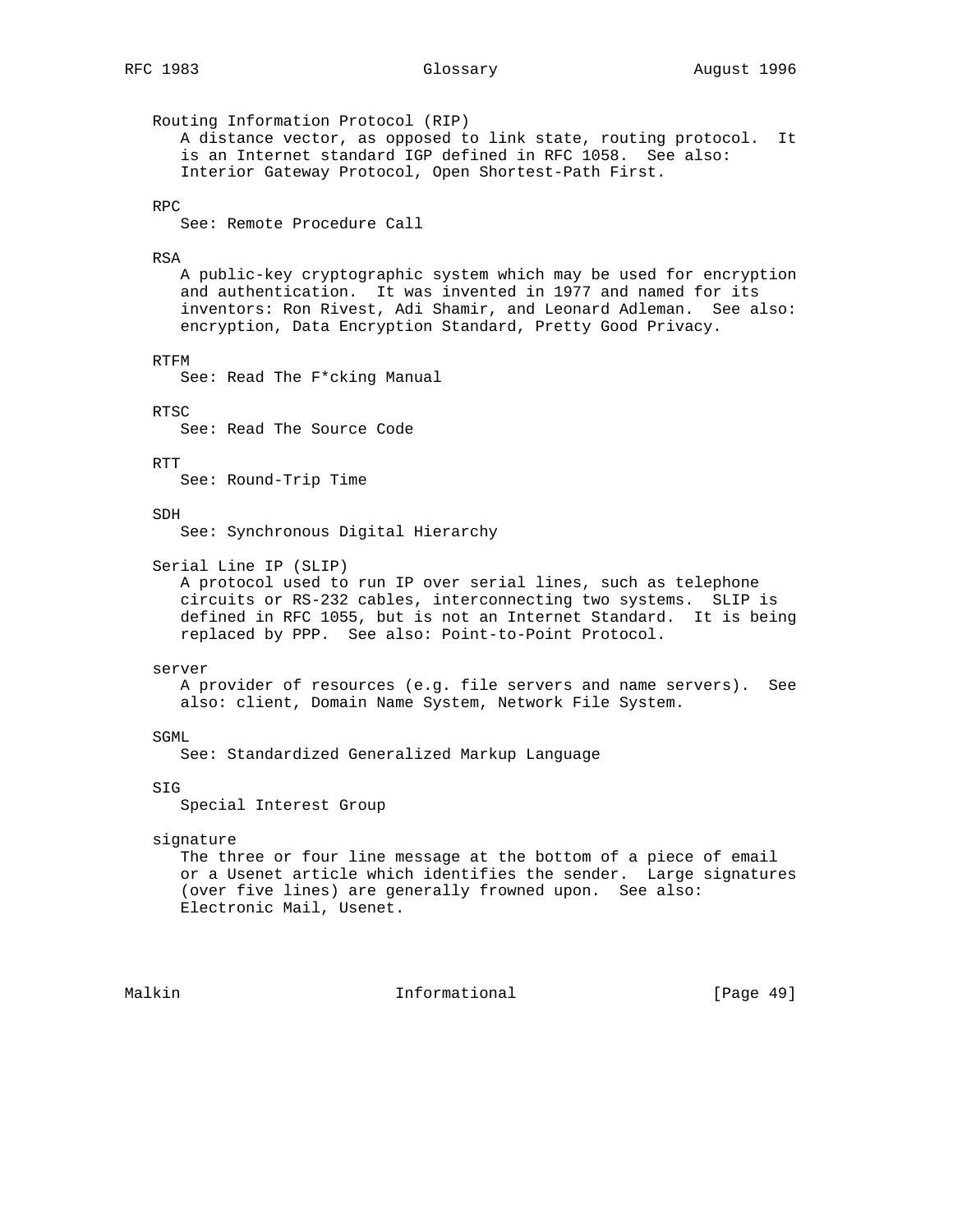Simple Mail Transfer Protocol (SMTP) A protocol used to transfer electronic mail between computers. It is specified in RFC 821, with extensions specified in many other RFCs. It is a server to server protocol, so other protocols are used to access the messages. See also: Electronic Mail, Post Office Protocol, RFC 822. Simple Network Management Protocol (SNMP) The Internet standard protocol developed to manage nodes on an IP network. The first version is defined in RFC 1157 (STD 15). SNMPv2 (version 2) is defined in too many RFCs to list. It is currently possible to manage wiring hubs, toasters, jukeboxes, etc. See also: Management Information Base. SLIP See: Serial Line IP SMDS See: Switched Multimegabit Data Service **SMT**  See: Structure of Management Information SMTP See: Simple Mail Transfer Protocol SNA See: Systems Network Architecture snail mail A pejorative term referring to the U.S. postal service. SNMP See: Simple Network Management Protocol SONET See: Synchronous Optical NETwork Standardized Generalized Markup Language (SGML) An international standard for the definition of system independent, device-independent methods of representing text in electronic form. See also: Hypertext Markup Language. STD A subseries of RFCs that specify Internet standards. The official list of Internet standards is in STD 1. See also: Request For Comments.

Malkin **Informational** Informational **Informational** [Page 50]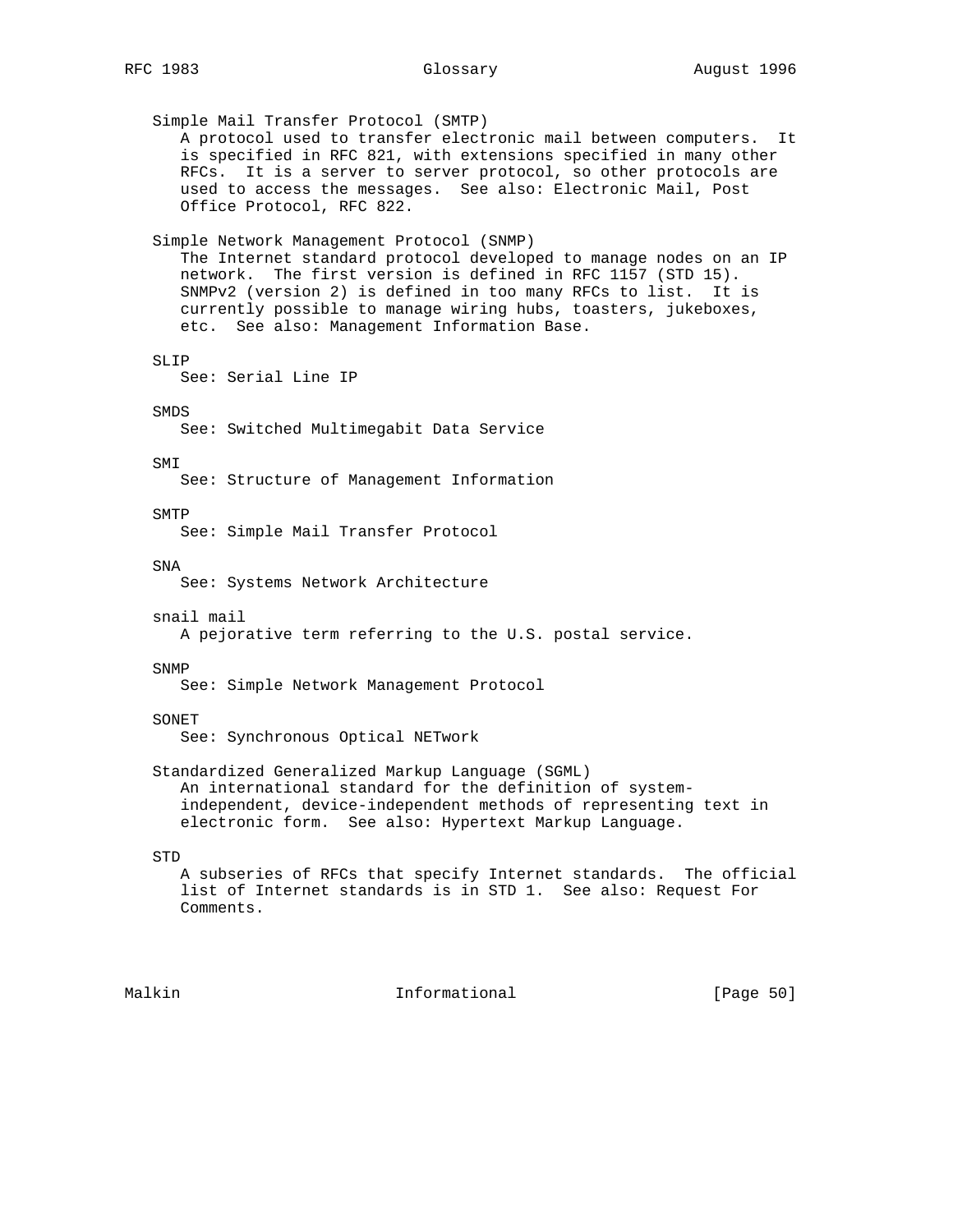stream-oriented A type of transport service that allows its client to send data in a continuous stream. The transport service will guarantee that all data will be delivered to the other end in the same order as sent and without duplicates. See also: Transmission Control Protocol. [Source: MALAMUD] Structure of Management Information (SMI) The rules used to define the objects that can be accessed via a network management protocol. These rules are defined in RFC 1155 (STD 17). The acronym is pronounced "Ess Em Eye." See also: Management Information Base. .br [Source: RFC1208] stub network A stub network only carries packets to and from local hosts. Even if it has paths to more than one other network, it does not carry traffic for other networks. See also: backbone, transit network. subnet A portion of a network, which may be a physically independent network segment, which shares a network address with other portions of the network and is distinguished by a subnet number. A subnet is to a network what a network is to an internet. See also: internet, network. [Source: FYI4] subnet address The subnet portion of an IP address. In a subnetted network, the host portion of an IP address is split into a subnet portion and a host portion using an address (subnet) mask. See also: address mask, IP address, network address, host address. subnet mask See: address mask subnet number See: subnet address supernet An aggregation of IP network addresses advertised as a single classless network address. For example, given four Class C IP networks: 192.0.8.0, 192.0.9.0, 192.0.10.0 and 192.0.11.0, each having the intrinsic network mask of 255.255.255.0; one can advertise the address 192.0.8.0 with a subnet mask of 255.255.252.0. See also: IP address, network address, network mask, Classless Inter-domain Routing. Malkin **Informational Informational** [Page 51]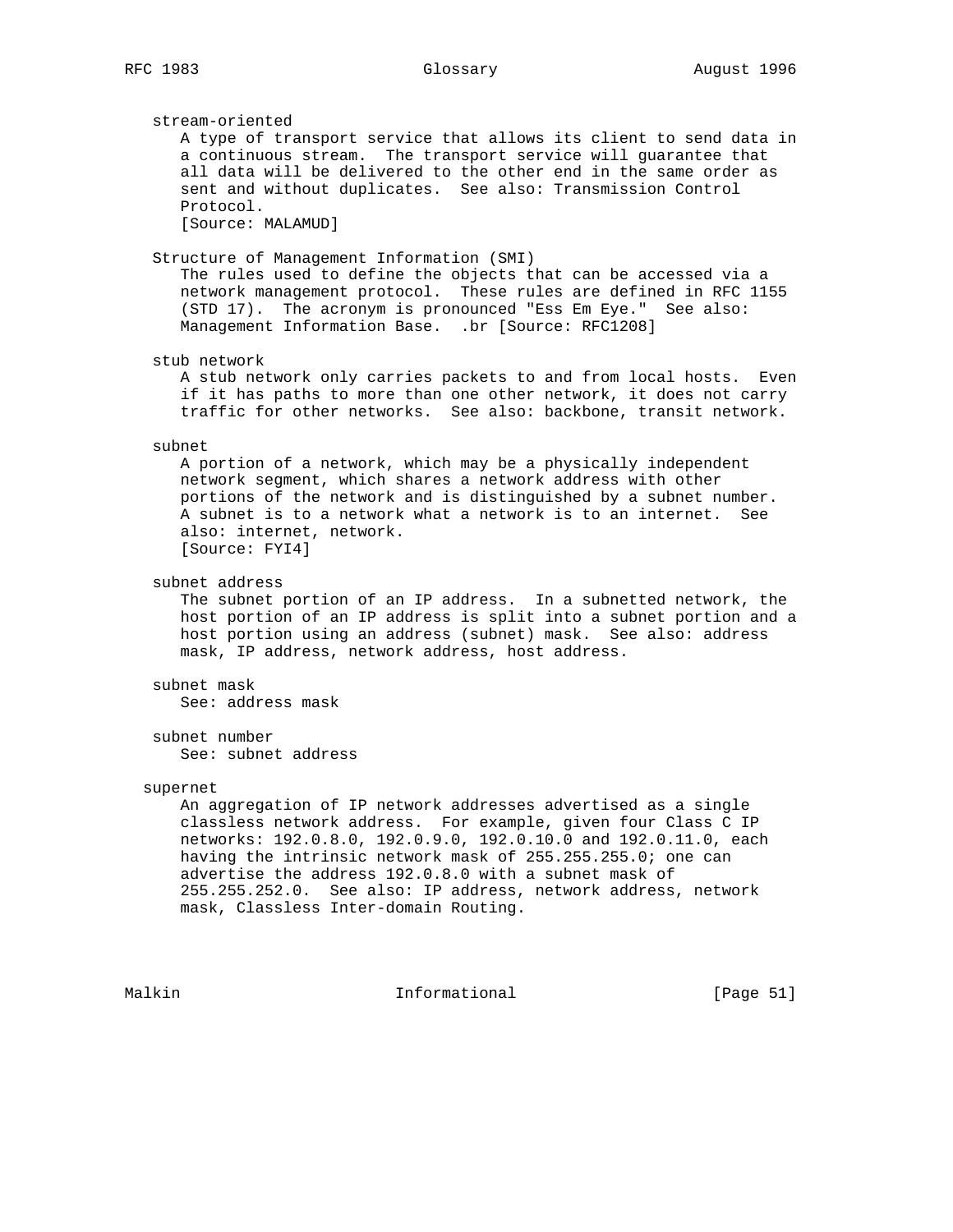Switched Multimegabit Data Service (SMDS) An emerging high-speed datagram-based public data network service developed by Bellcore and expected to be widely used by telephone companies as the basis for their data networks. See also: Metropolitan Area Network. [Source: RFC1208] Synchronous Digital Hierarchy (SDH) The European standard for high-speed data communications over fiber-optic media. The transmission rates range from 155.52Mbps to 2.5Gbps. Synchronous Optical NETwork (SONET) SONET is an international standard for high-speed data communications over fiber-optic media. The transmission rates range from 51.84Mbps to 2.5Gbps. Systems Network Architecture (SNA) A proprietary networking architecture used by IBM and IBM compatible mainframe computers. [Source: NNSC] T1 A term for a digital carrier facility used to transmit a DS-1 formatted digital signal at 1.544 megabits per second. T3 A term for a digital carrier facility used to transmit a DS-3 formatted digital signal at 44.746 megabits per second. [Source: FYI4] TAC See: Terminal Access Controller (TAC) talk A protocol which allows two people on remote computers to communicate in a real-time fashion. See also: Internet Relay Chat. **TCP**  See: Transmission Control Protocol TCP/IP Protocol Suite Transmission Control Protocol over Internet Protocol. This is a common shorthand which refers to the suite of transport and application protocols which runs over IP. See also: IP, ICMP, TCP, UDP, FTP, Telnet, SMTP, SNMP.

Malkin **Informational** Informational [Page 52]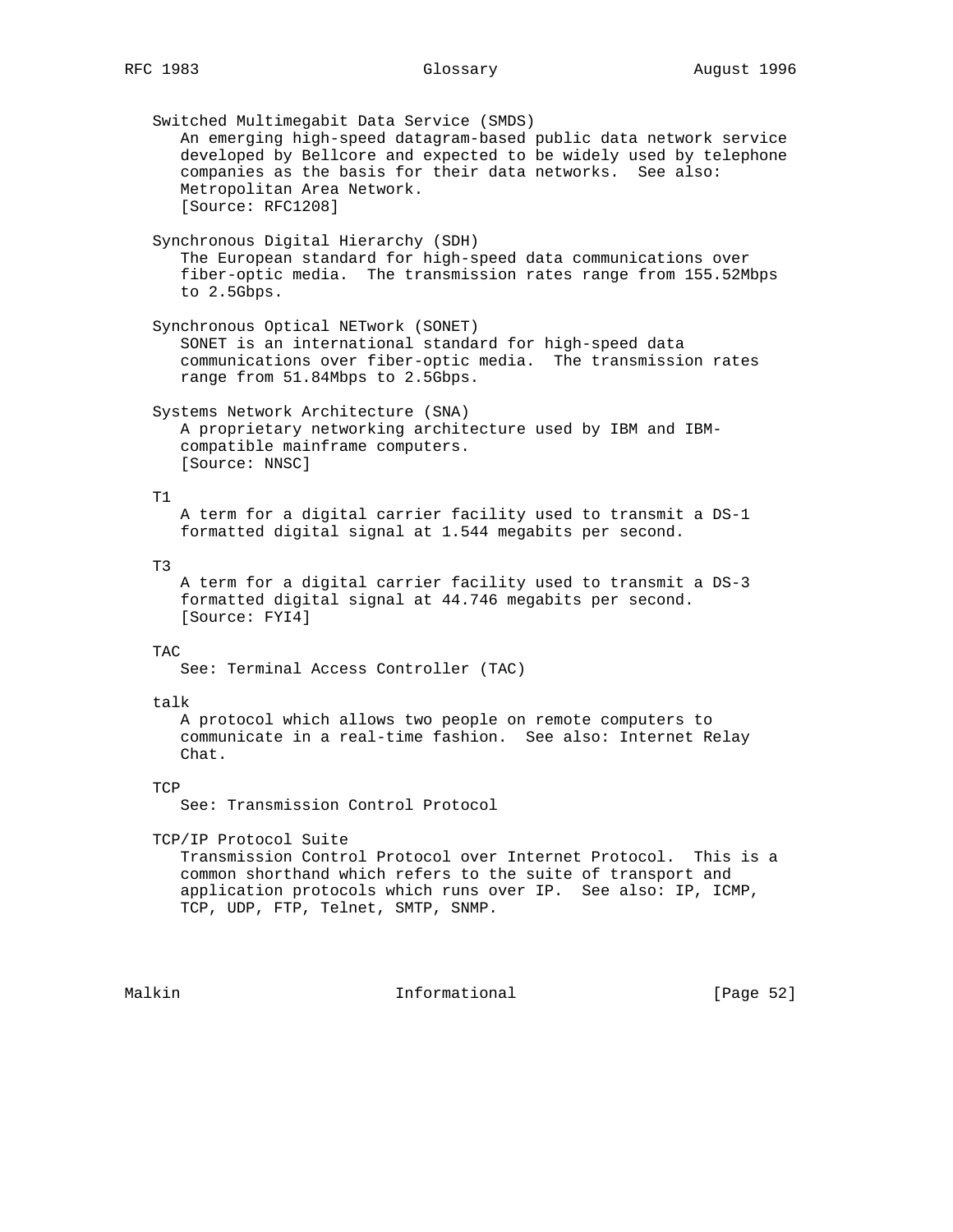# TELENET The original name for what is now SprintNet. It should not be confused with the Telnet protocol or application program. Telnet Telnet is the Internet standard protocol for remote terminal connection service. It is defined in RFC 854 and extended with options by many other RFCs. TERENA See: Trans-European Research and Education Networking Association Terminal Access Controller (TAC) A device which was once used to connect terminals to the Internet, usually using dialup modem connections and the TACACS protocol. While the device is no longer in use, TACACS+ is a protocol in current use. terminal emulator A program that allows a computer to emulate a terminal. The workstation thus appears as a terminal to the remote host. [Source: MALAMUD] terminal server A device which connects many terminals to a LAN through one network connection. A terminal server can also connect many network users to its asynchronous ports for dial-out capabilities and printer access. See also: Local Area Network. Three Letter Acronym (TLA) A tribute to the use of acronyms in the computer field. See also: Extended Four Letter Acronym. Time to Live (TTL) A field in the IP header which indicates how long this packet should be allowed to survive before being discarded. It is primarily used as a hop count. See also: Internet Protocol. [Source: MALAMUD] TT.A See: Three Letter Acronym TN3270 A variant of the Telnet program that allows one to attach to IBM mainframes and use the mainframe as if you had a 3270 or similar terminal. [Source: BIG-LAN]

Malkin **Informational Informational** [Page 53]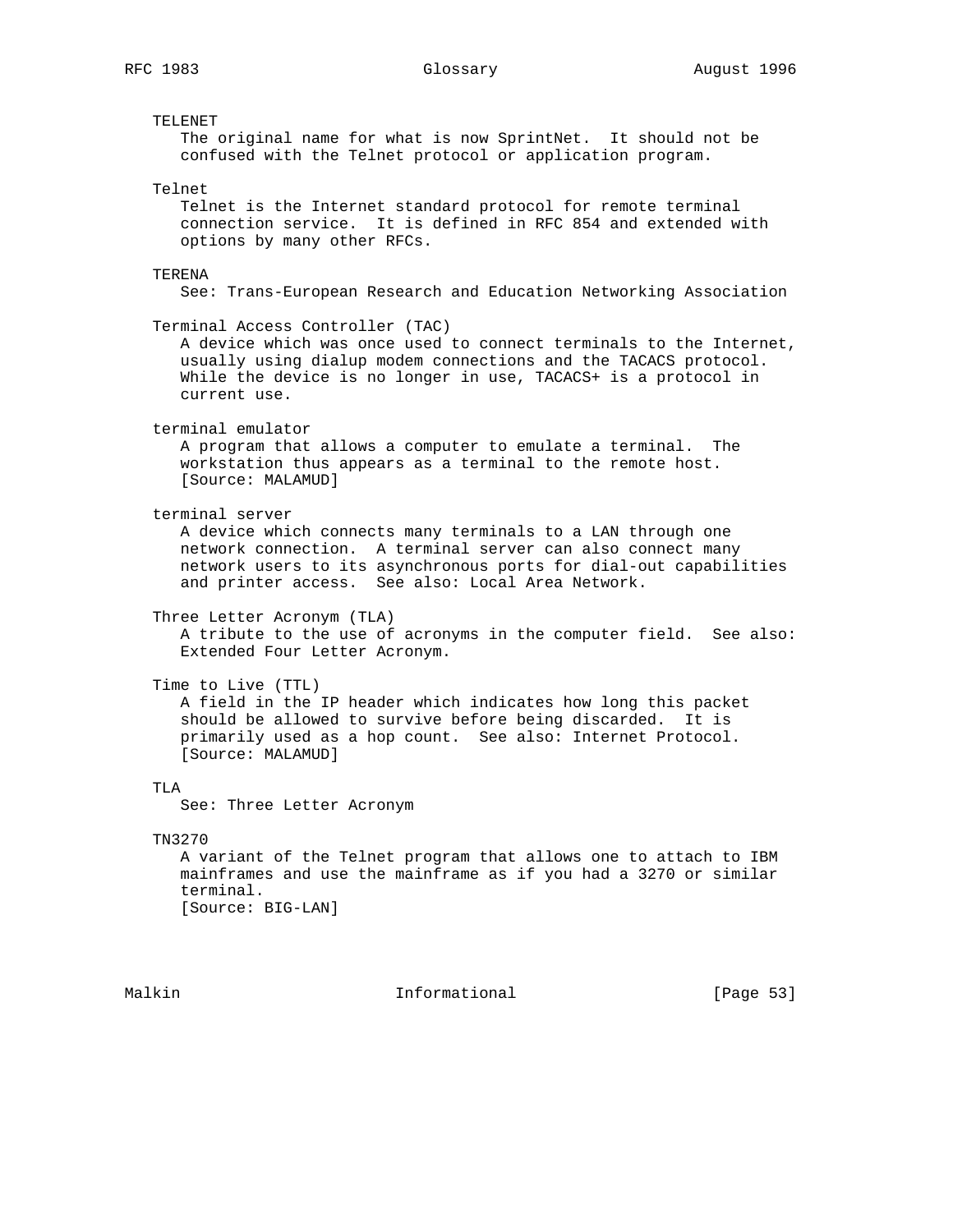#### token ring

 A token ring is a type of LAN with nodes wired into a ring. Each node constantly passes a control message (token) on to the next; whichever node has the token can send a message. Often, "Token Ring" is used to refer to the IEEE 802.5 token ring standard, which is the most common type of token ring. See also: 802.x, Local Area Network.

topology

 A network topology shows the computers and the links between them. A network layer must stay abreast of the current network topology to be able to route packets to their final destination. [Source: MALAMUD]

traceroute

 A program available on many systems which traces the path a packet takes to a destination. It is mostly used to debug routing problems between hosts. There is also a traceroute protocol defined in RFC 1393.

 Trans-European Research and Education Networking Association (TERENA) TERENA was formed in October 1994 by the merger of RARE and EARN to promote and participate in the development of a high quality international information and telecommunications infrastructure for the benefit of research and education. See also: Reseaux Associes pour la Recherche Europeenne, European Academic and Research Network. [Source: TERENA Statutes]

transceiver

 Transmitter-receiver. The physical device that connects a host interface to a local area network, such as Ethernet. Ethernet transceivers contain electronics that apply signals to the cable and sense collisions. [Source: RFC1208]

transit network

 A transit network passes traffic between networks in addition to carrying traffic for its own hosts. It must have paths to at least two other networks. See also: backbone, stub network.

Transmission Control Protocol (TCP)

 An Internet Standard transport layer protocol defined in RFC 793. It is connection-oriented and stream-oriented, as opposed to UDP. See also: connection-oriented, stream-oriented, User Datagram Protocol.

Malkin **Informational Informational** [Page 54]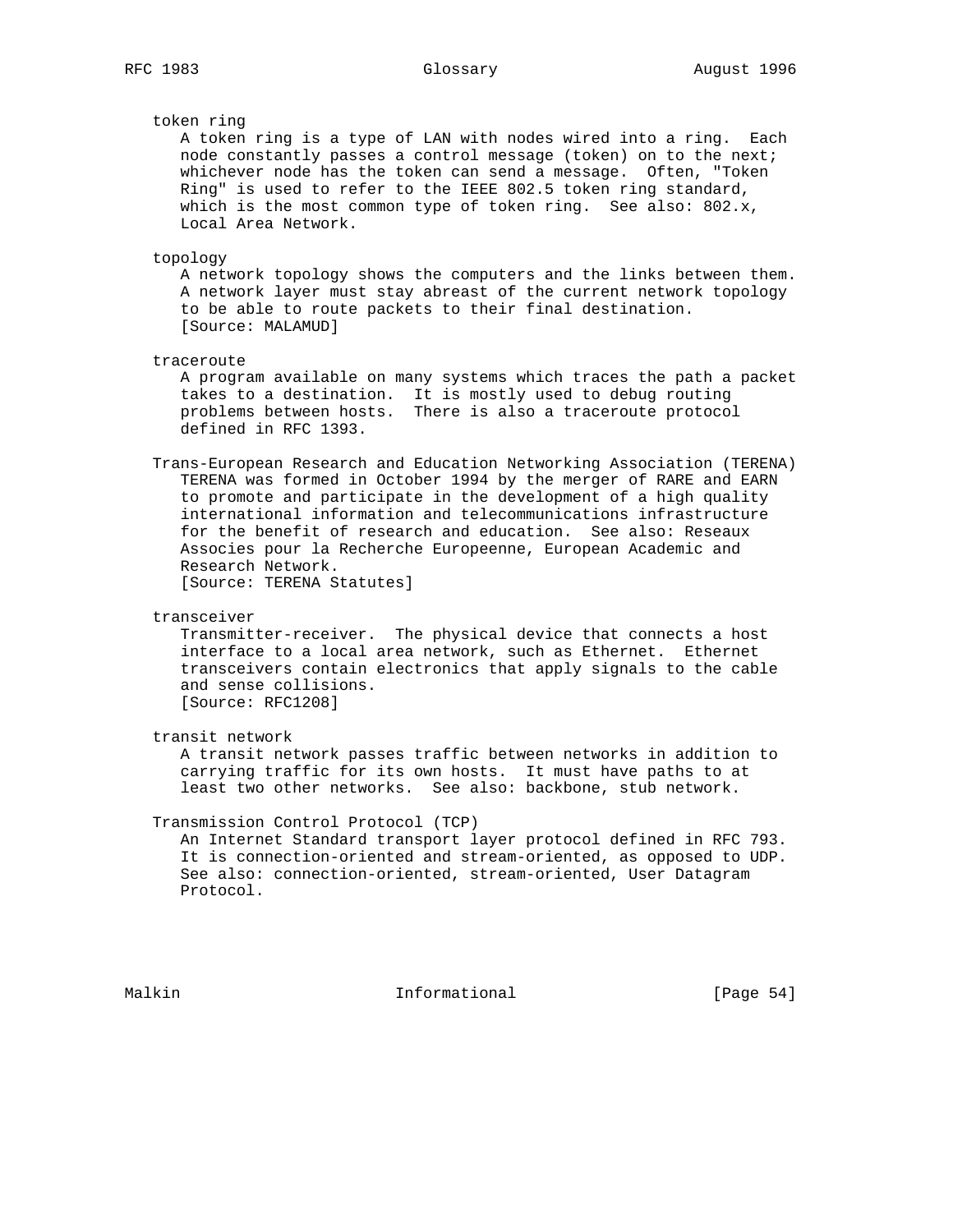Trojan Horse A computer program which carries within itself a means to allow the creator of the program access to the system using it. See also: virus, worm. TTFN Ta-Ta For Now TTL. See: Time to Live tunnelling Tunnelling refers to encapsulation of protocol A within protocol B, such that A treats B as though it were a datalink layer. Tunnelling is used to get data between administrative domains which use a protocol that is not supported by the internet connecting those domains. See also: Administrative Domain. twisted pair A type of cable in which pairs of conductors are twisted together to produce certain electrical properties. UDP See: User Datagram Protocol unicast An address which only one host will recognize. See also: broadcast, multicast. Uniform Resource Locators (URL) A URL is a compact (most of the time) string representation for a resource available on the Internet. URLs are primarily used to retrieve information using WWW. The syntax and semantics for URLs are defined in RFC 1738. See also: World Wide Web. Universal Time Coordinated (UTC) This is Greenwich Mean Time. [Source: MALAMUD] UNIX-to-UNIX CoPy (UUCP) This was initially a program run under the UNIX operating system that allowed one UNIX system to send files to another UNIX system via dial-up phone lines. Today, the term is more commonly used to describe the large international network which uses the UUCP protocol to pass news and electronic mail. See also: Electronic Mail, Usenet.

Malkin **Informational Informational** [Page 55]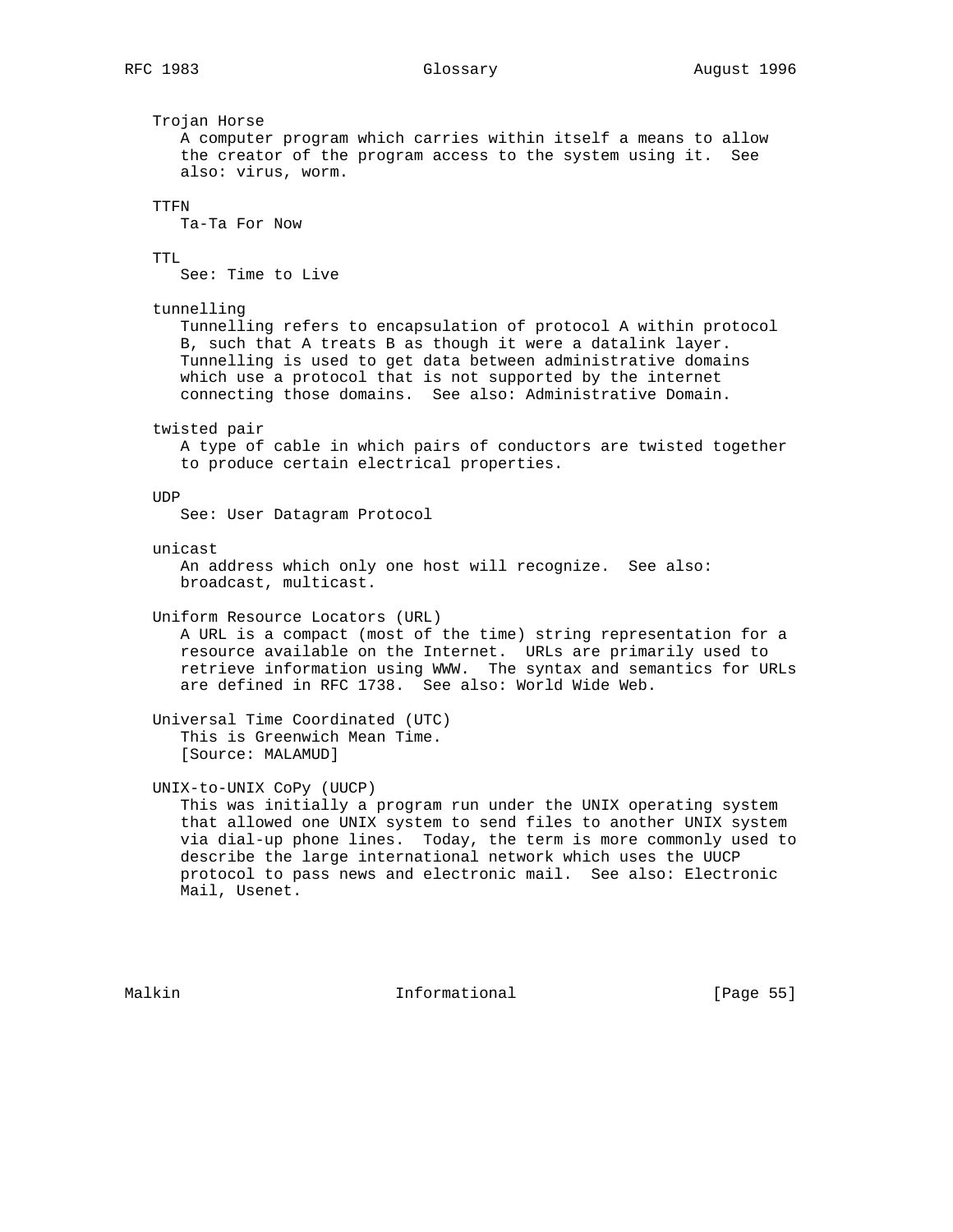```
 urban legend
    A story, which may have started with a grain of truth, that has
    been embroidered and retold until it has passed into the realm of
    myth. It is an interesting phenonmenon that these stories get
    spread so far, so fast and so often. Urban legends never die,
    they just end up on the Internet! Some legends that periodically
    make their rounds include "The Infamous Modem Tax," "Craig
    Shergold/Brain Tumor/Get Well Cards," and "The $250 Cookie
    Recipe."
    [Source: LAQUEY]
 URL
    See: Uniform Resource Locators
 Usenet
    A collection of thousands of topically named newsgroups, the
    computers which run the protocols, and the people who read and
    submit Usenet news. Not all Internet hosts subscribe to Usenet
    and not all Usenet hosts are on the Internet. See also: Network
    News Transfer Protocol, UNIX-to-UNIX CoPy.
    [Source: NWNET]
 User Datagram Protocol (UDP)
    An Internet Standard transport layer protocol defined in RFC 768.
    It is a connectionless protocol which adds a level of reliability
    and multiplexing to IP. See also: connectionless, Transmission
    Control Protocol.
 UTC
    See: Universal Time Coordinated
 UUCP
    See: UNIX-to-UNIX CoPy
 uudecode
    A program which reverses the effect of uuencode. See also:
    uuencode.
 uuencode
    A program which reversibly converts a binary file in ASCII. It is
    used to send binary files via email, which generally does not
    allow (or garbles) the transmission of binary information. The
    original binary can be restored with uudecode. The encoding
    process generally creates an ASCII file larger than the original
    binary, so compressing the binary before running uuencode is
    highly recommended.
```
Malkin **Informational Informational** [Page 56]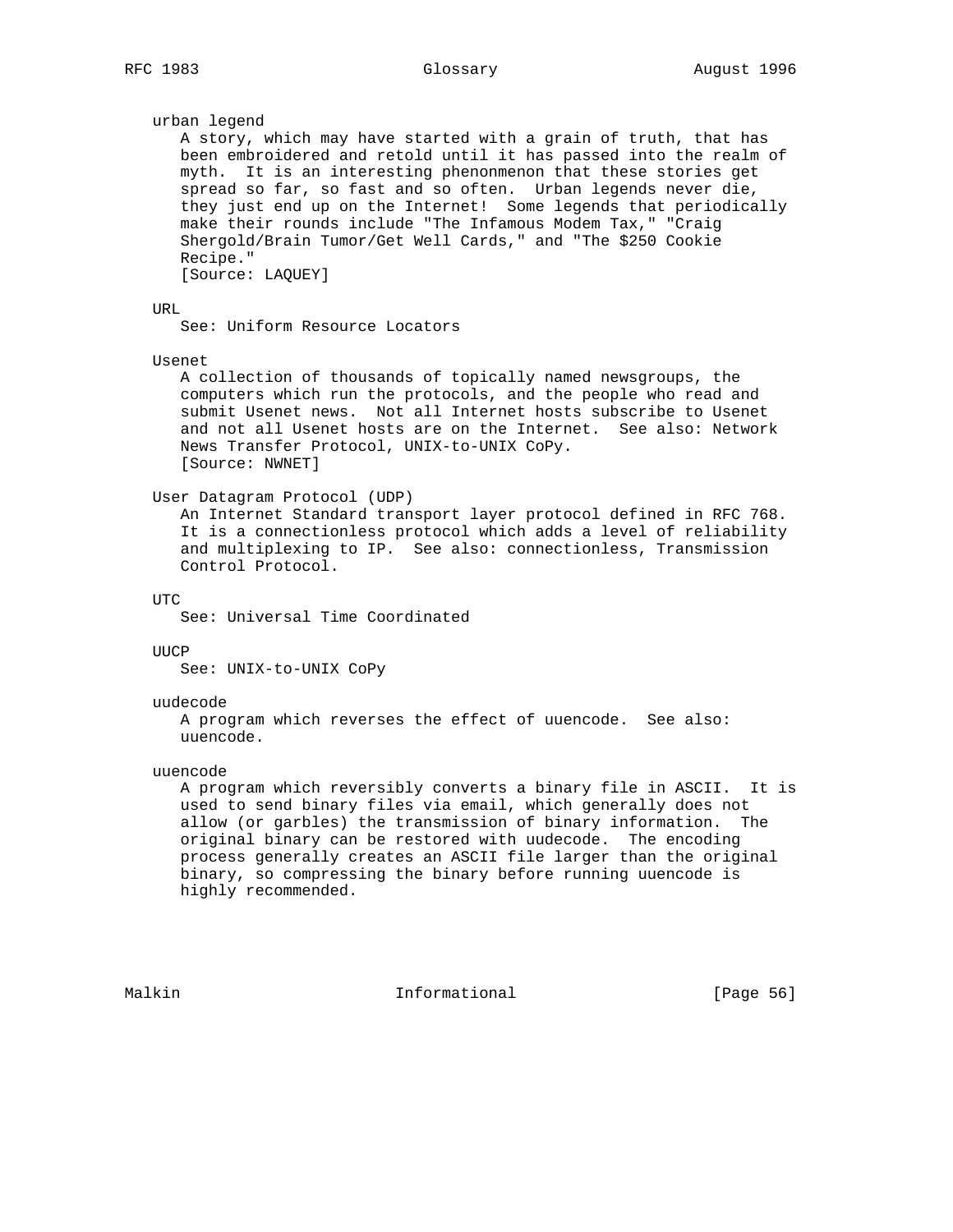## Veronica

 A Gopher utility which effectively searches Gopher servers based on a user's list of keywords. The name was chosen to be a "mate" to another utility named "Archie." It later became an acronym for Very Easy Rodent Oriented Netwide Index to Computer Archives. See also: archie, Gopher.

virtual circuit

 A network service which provides connection-oriented service without necessarily doing circuit-switching. See also: connection-oriented.

# virus

 A program which replicates itself on computer systems by incorporating itself into other programs which are shared among computer systems. See also: Trojan Horse, worm.

#### W3

See: World Wide Web

#### WAIS

See: Wide Area Information Servers

WAN

See: Wide area network

WebCrawler

 A WWW search engine. The aim of the WebCrawler Project is to provide a high-quality, fast, and free Internet search service. The WebCrawler may be reached at "http://webcrawler.com/". [Source: WebCrawler's "WebCrawler Facts"]

#### $WG$

See: Working Group

# white pages

 The Internet supports several databases that contain basic information about users, such as e-mail addresses, telephone numbers, and postal addresses. These databases can be searched to get information about particular individuals. Because they serve a function akin to the telephone book, these databases are often referred to as "white pages." See also: Knowbot, netfind, whois, X.500, InterNIC.

### whois

 An Internet program which allows users to query a database of people and other Internet entities, such as domains, networks, and hosts. The primary database is kept at the InterNIC. The

Malkin **Informational** Informational [Page 57]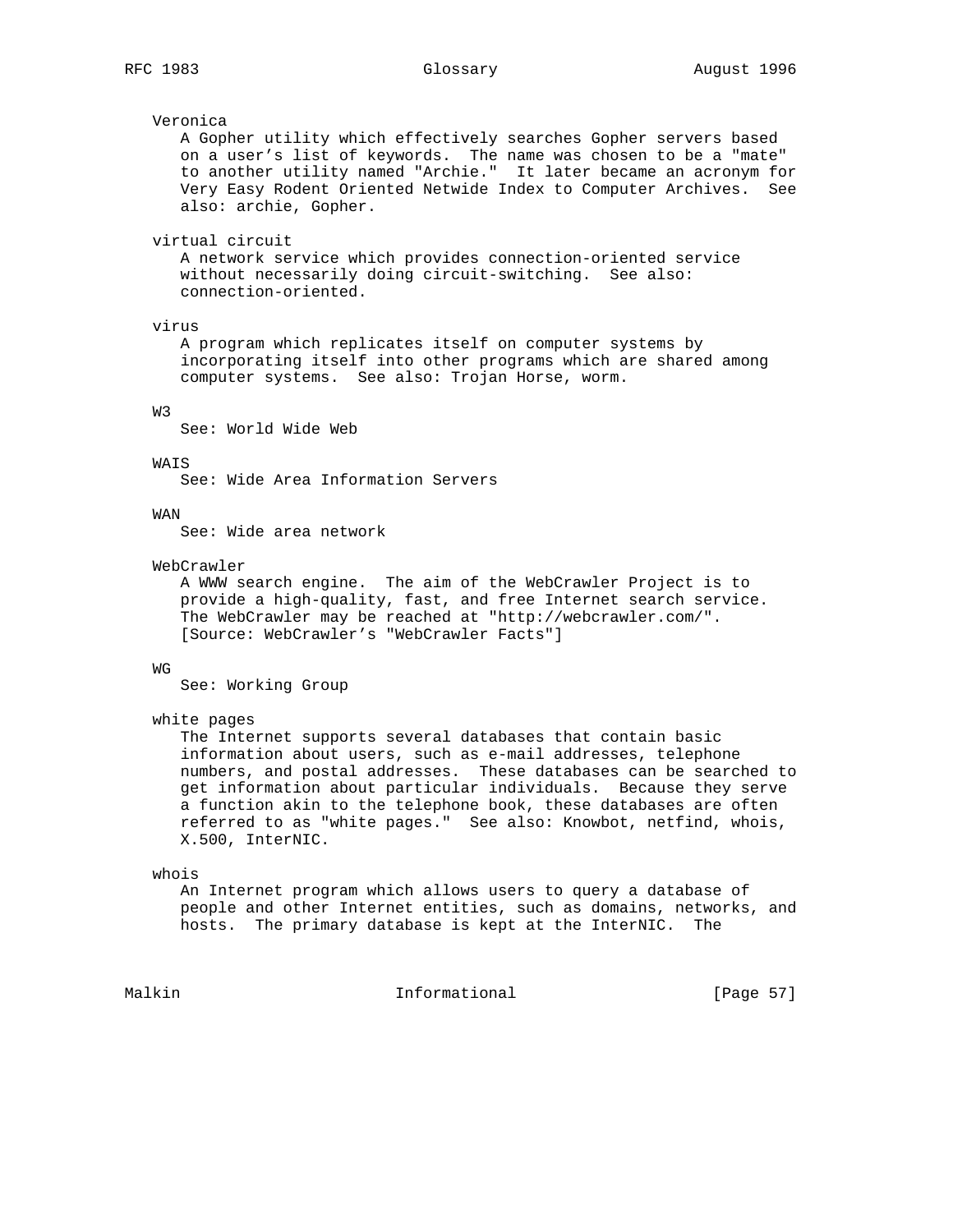# RFC 1983 Glossary Glossary August 1996

 information stored includes a person's company name, address, phone number and email address. The latest version of the protocol, WHOIS++, is defined in RFCs 1834 and 1835. See also: InterNIC, white pages, Knowbot, netfind, X.500.

# Wide Area Information Servers (WAIS)

 A distributed information service which offers simple natural language input, indexed searching for fast retrieval, and a "relevance feedback" mechanism which allows the results of initial searches to influence future searches. Public domain implementations are available. See also: archie, Gopher, Prospero.

Wide Area Network (WAN)

 A network, usually constructed with serial lines, which covers a large geographic area. See also: Local Area Network, Metropolitan Area Network.

Working Group (WG)

 A working group, within the IETF, is a group of people who work under a charter to achieve a certain goal. That goal may be the creation of an Informational document, the creation of a protocol specification, or the resolution of problems in the Internet. Most working groups have a finite lifetime. That is, once a working group has achieved its goal, it disbands. There is no official membership for a working group. Unofficially, a working group member is somebody who is on that working group's mailing list; however, anyone may attend a working group meeting. See also: Internet Engineering Task Force, Birds Of a Feather.

# World Wide Web (WWW, W3)

 A hypertext-based, distributed information system created by researchers at CERN in Switzerland. Users may create, edit or browse hypertext documents. The clients and servers are freely available.

worm

 A computer program which replicates itself and is self propagating. Worms, as opposed to viruses, are meant to spawn in network environments. Network worms were first defined by Shoch & Hupp of Xerox in ACM Communications (March 1982). The Internet worm of November 1988 is perhaps the most famous; it successfully propagated itself on over 6,000 systems across the Internet. See also: Trojan Horse, virus.

WRT

With Respect To

Malkin **Informational Informational** [Page 58]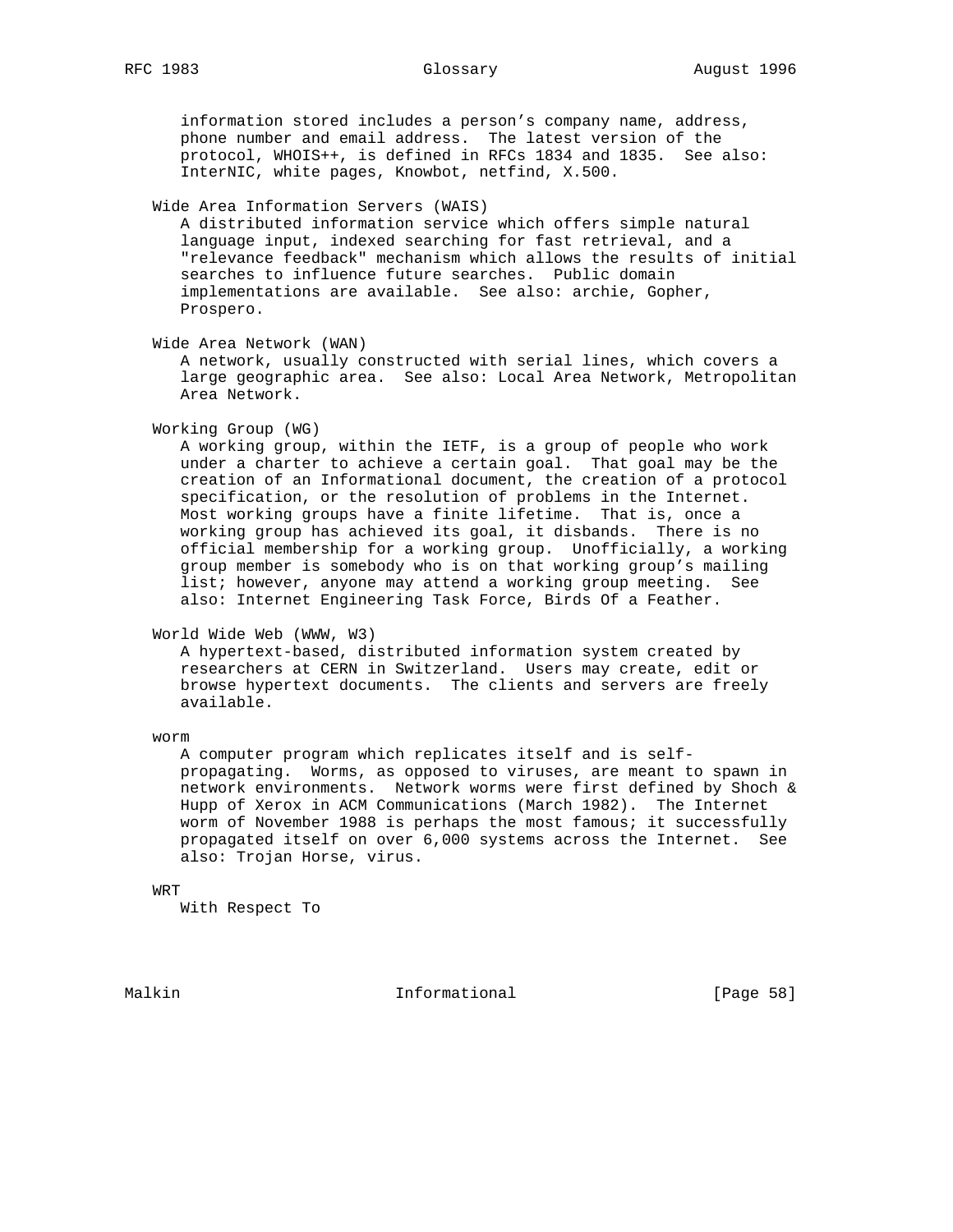WWW

See: World Wide Web

# WYSIWYG

What You See is What You Get

# X

 X is the name for TCP/IP based network-oriented window systems. Network window systems allow a program to use a display on a different computer. The most widely-implemented window system is X11 - a component of MIT's Project Athena.

# X.25

 A data communications interface specification developed to describe how data passes into and out of public data communications networks. The CCITT and ISO approved protocol suite defines protocol layers 1 through 3.

# X.400

 The CCITT and ISO standard for electronic mail. It is widely used in Europe and Canada.

# X.500

 The CCITT and ISO standard for electronic directory services. See also: white pages, Knowbot, whois.

# XDR

See: eXternal Data Representation

# Xerox Network System (XNS)

 A protocol suite developed by Xerox Corporation to run on LAN and WAN networks, where the LANs are typically Ethernet. Implementations exist for both Xerox's workstations and 4.3BSD, and 4.3BSD-derived, systems. XNS denotes not only the protocol stack, but also an architecture of standard programming interfaces, conventions, and service functions for authentication, directory, filing, email, and remote procedure call. XNS is also the name of Xerox's implementation. See also: Ethernet, Berkeley Software Distribution, Local Area Network, Wide Area Network. [Source: Jeff Hodges]

# XNS

See: Xerox Network System

Malkin **Informational Informational** [Page 59]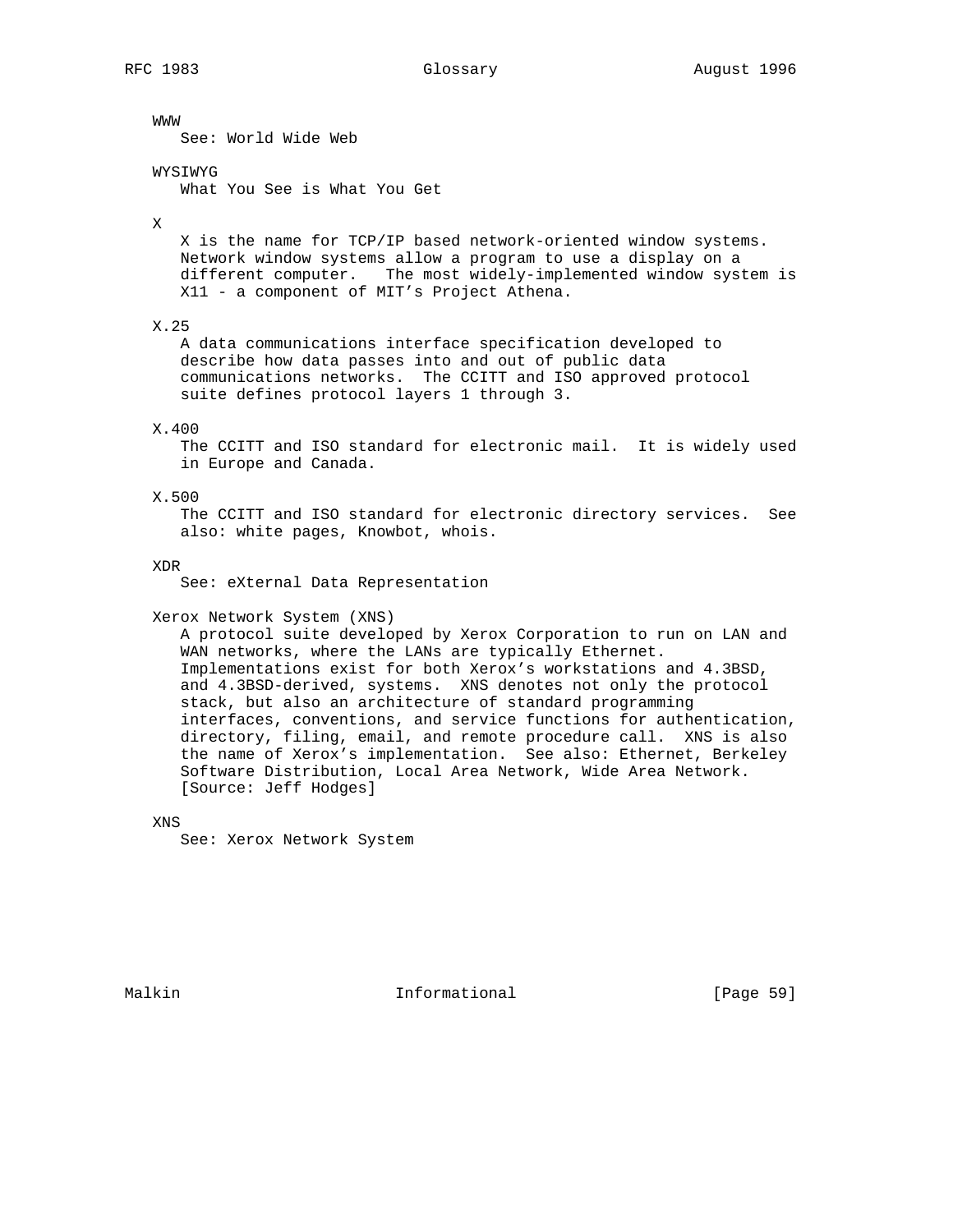Yahoo!

 Yahoo! is a hierarchical subject-oriented guide for the World Wide Web and Internet. Yahoo! lists sites and categorizes them into appropriate subject categories. Yahoo! may be reached at "http://www.yahoo.com/". [Source: Yahoo's "What is Yahoo?"]

Yellow Pages (YP)

 A historic (i.e., no longer in use) service used by UNIX administrators to manage databases distributed across a network.

YP

See: Yellow Pages

zone

A logical group of network devices.

Malkin **Informational Informational** [Page 60]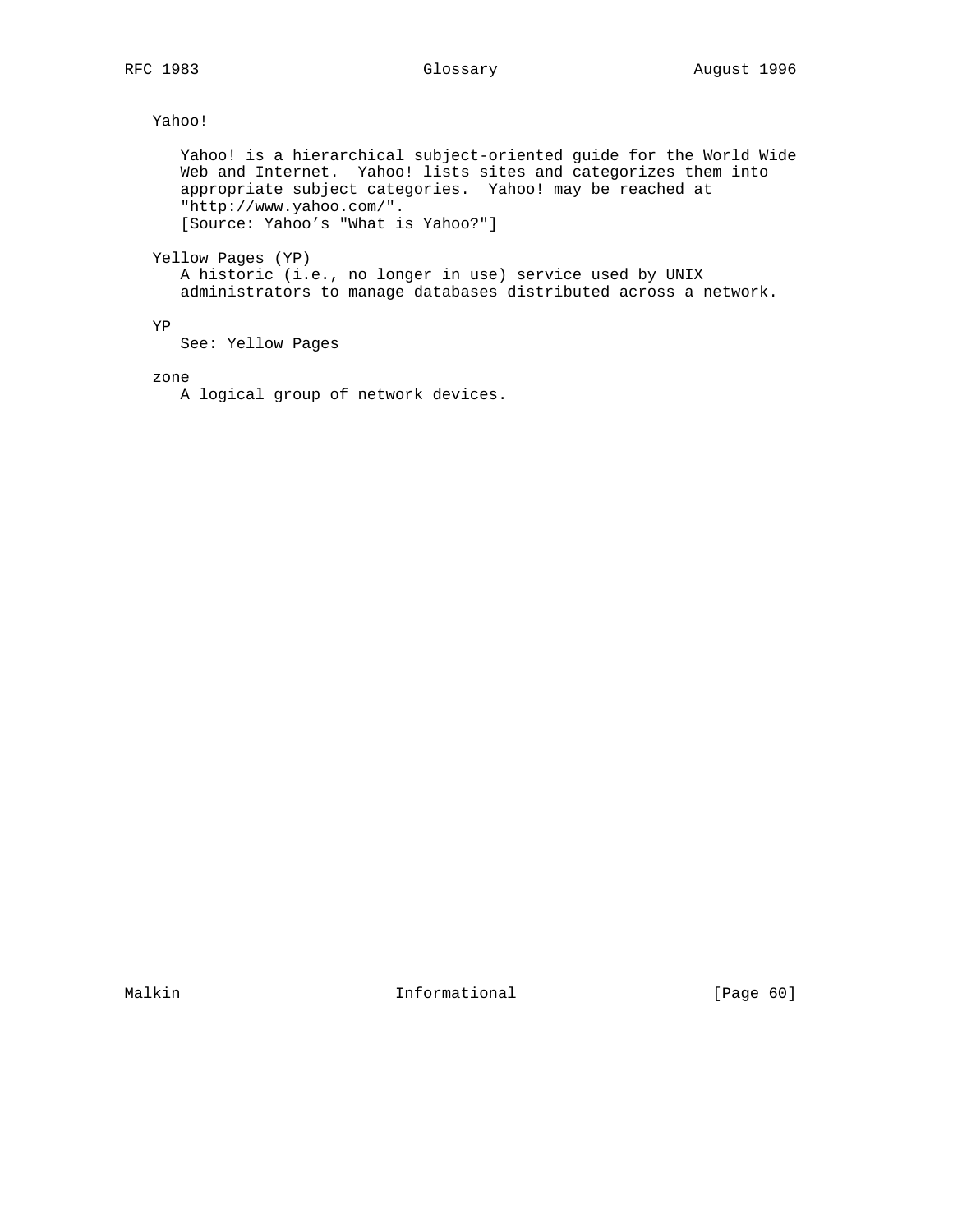# References

- BIG-LAN "BIG-LAN Frequently Asked Questions Memo", BIG-LAN DIGEST V4:I8, February 14, 1992.
- COMER Comer, Douglas, "Internetworking with TCP/IP: Principles, Protocols and Architecture", Prentice Hall, Englewood Cliffs, NJ, 1991.
- FYI4 Malkin, G., A. Marine, "FYI on Questions and Answers: Answers to Commonly asked "New Internet User" Questions", RFC 1325 (FYI 4), Xylogics, SRI, May 1992.
- HACKER "THIS IS THE JARGON FILE", Version 2.9.8, January 1992.
- HPCC "Grand Challenges 1993: High Performance Computing and Communications", Committee on Physical, Mathmatical and Engineering Sciences of the Federal Coordinating Council for Science, Engineering and Technology.
- MALAMUD Malamud, Carl, "Analyzing Sun Networks", Van Nostrand Reinhold, New York, NY, 1992.
- NNSC "NNSC's Hypercard Tour of the Internet".
- LAQUEY LaQuey, Tracy, with Jeanne C. Ryer, "The Internet Companion: A Beginner's Guide to Global Networking", Addison-Wesley, Reading, MA, 1992.
- NWNET Kochmer, Jonathan, and NorthWestNet, "The Internet Passport: NorthWestNets Guide to Our World Online", NorthWestNet, Bellevue, WA, 1992.
- RFC1208 Jacobsen, O., D. Lynch, "A Glossary of Networking Terms", RFC 1208, Interop, Inc., March 1991.
- STD1 Postel, J., "INTERNET OFFICIAL PROTOCOL STANDARDS", RFC 1920 (STD 1), March 1996.
- STD2 Reynolds, J., J. Postel, "ASSIGNED NUMBERS", RFC 1700 (STD 2), ISI, October 1994.
- TAN Tanenbaum, Andrew S., "Computer Networks; 2nd ed.", Prentice Hall, Englewood Cliffs, NJ, 1989.
- ZEN Kehoe, Brendan P., "Zen and the Art of the Internet", February 1992.

Malkin **Informational** Informational [Page 61]